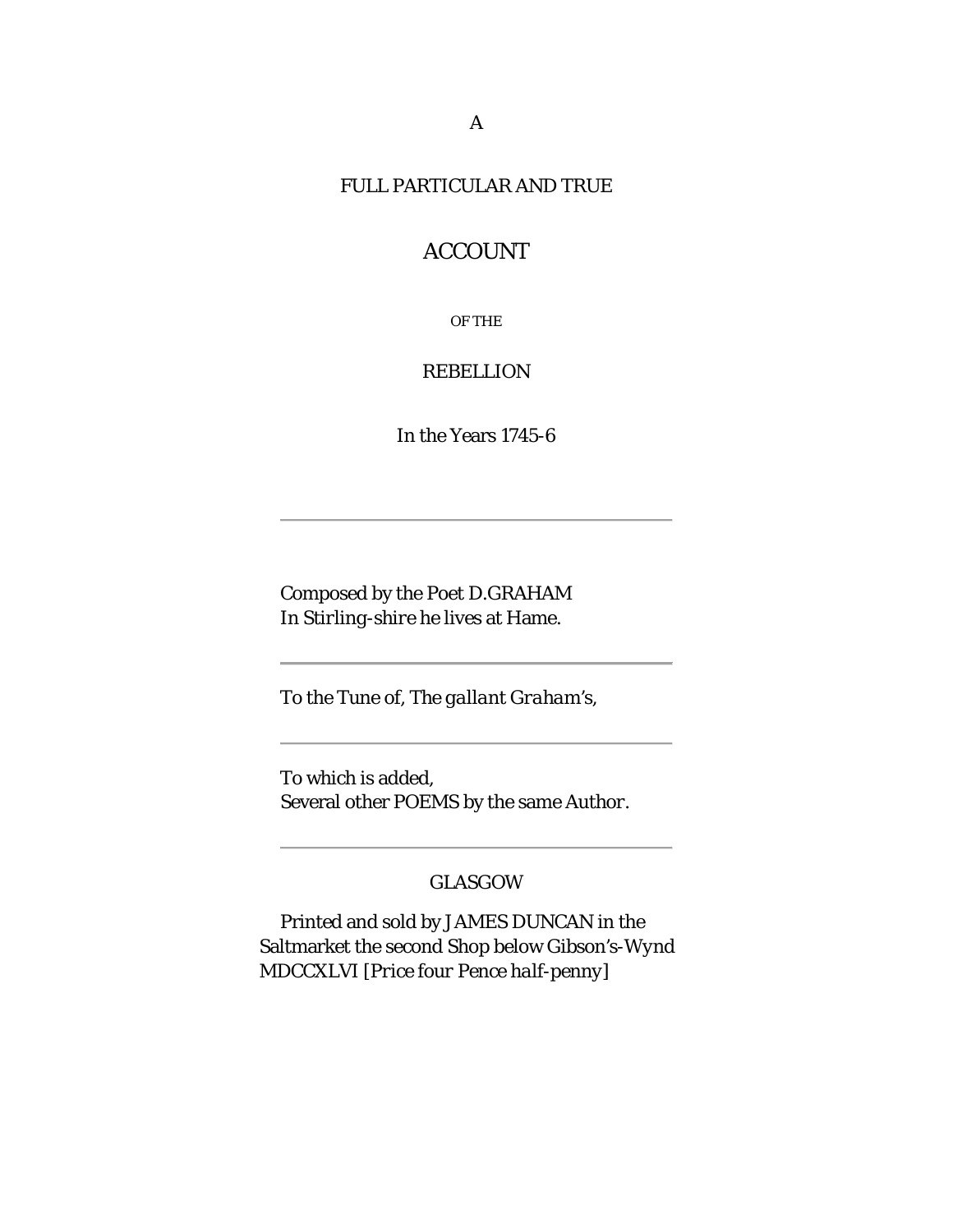### THE

### DEDICATION

## TO ALL

## That *read* or *hear* this BOOK.

It is an evident Thing, that the Author of such a BOOK as this, have directed the DEDICATION unto Noblemen or LADIES, such as they *love*, or are *beloved* by them; but, for me, I am hated of all the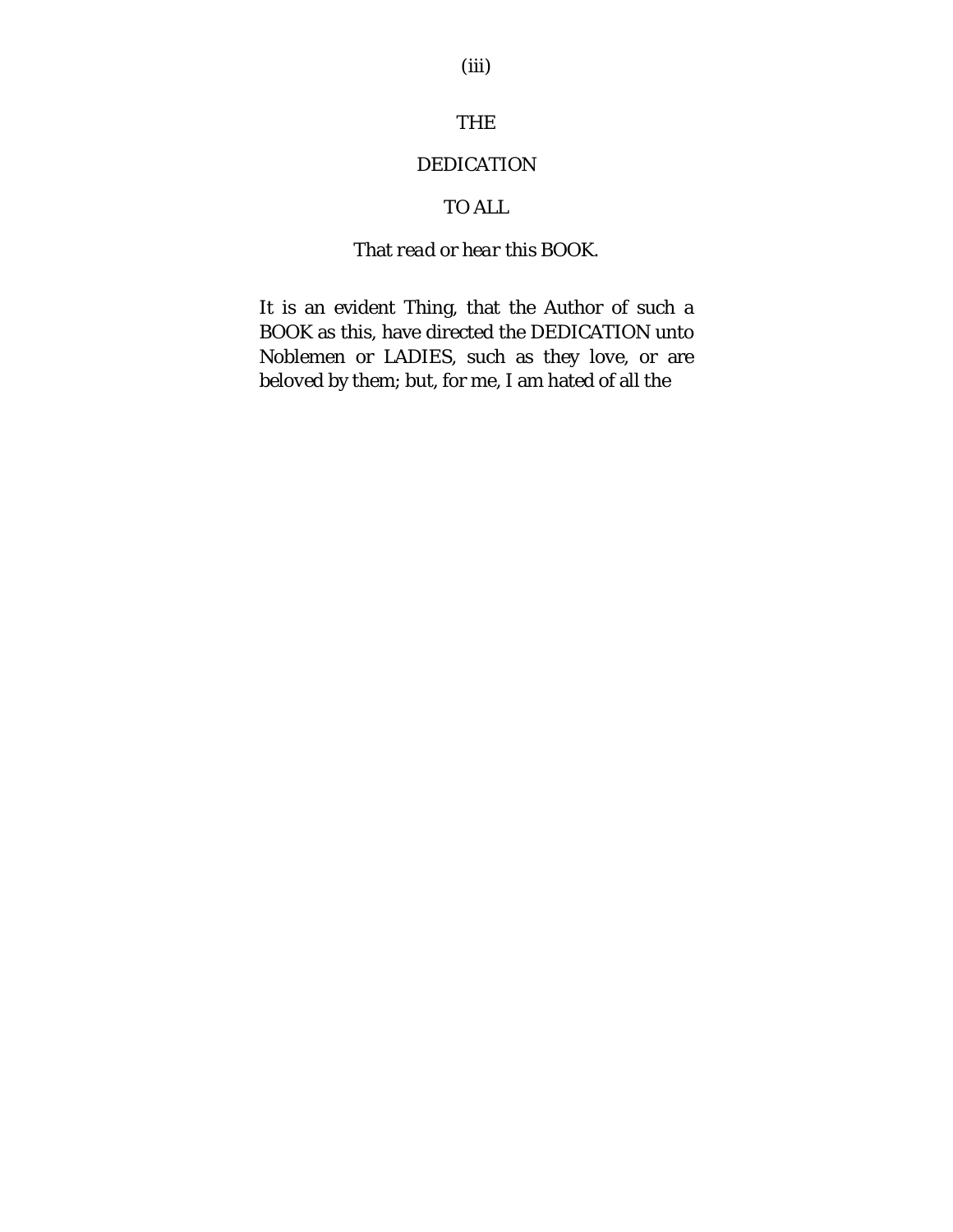Men on Earth that knows me! *cursed* and *despised* by the Mouths of them that never saw my Face! *utterly abhorred* by the JACOBITES, and many of my Friends by Descent, when they see me, *nods their Heads*, and *Wrath kindles in their Face against me*. But I care neither their *Cursing* nor their *Blessing*, but what is put in my Heart, I will utter it in Spight of them and all the World while I have a Tongue or can draw a Pen.

LIKEWISE, there is a self-conceited People that *argument much against me*, who lives as a proud Pharisee, still justifying themselves, and *condemning all their Neighbours*; not me only but they *undervalue all Men*.

*For they're as desperate in their Mind As the* Nettles *is in their Kind.*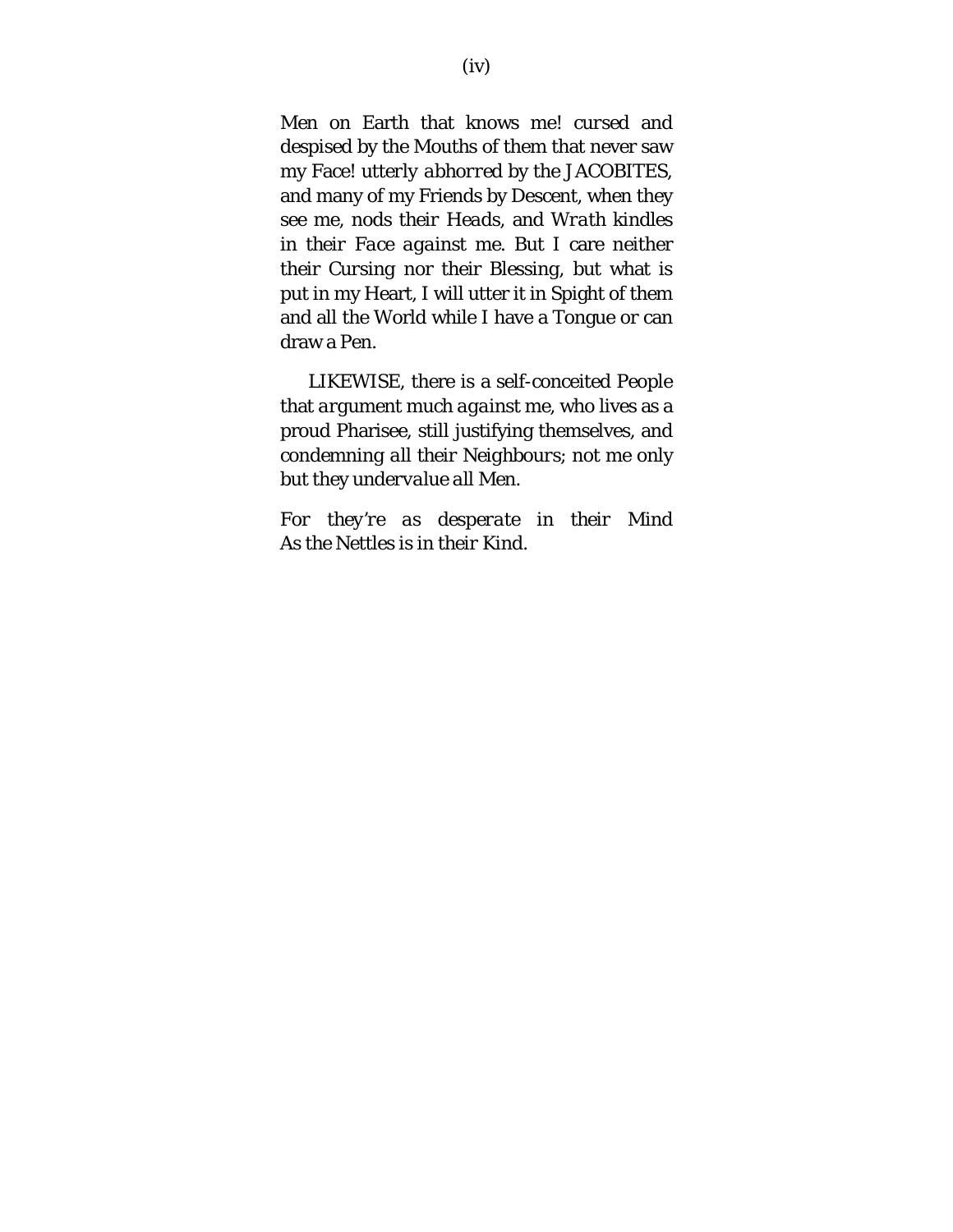And they are a People that hold me as the Devil! But their Reproach is welcome unto me.

So, when I am *hated of all Men*, I ought to be the humbler; and therefore you that *hate me*, I ought to *love you*, and so I dedicate this small Book *unto you*, for the Hatred that you bear *unto me*.

I dedicate this Book unto all that shall have Occasion to *read it*, or *hear it read*, and especially to the JACOBITES, I know that it cannot meet with good Acceptation from them because they hate the *Author*, and I am afraid that they wrong their own Conscience speaking *against* it, which is in a very bad Condition already; and I know that they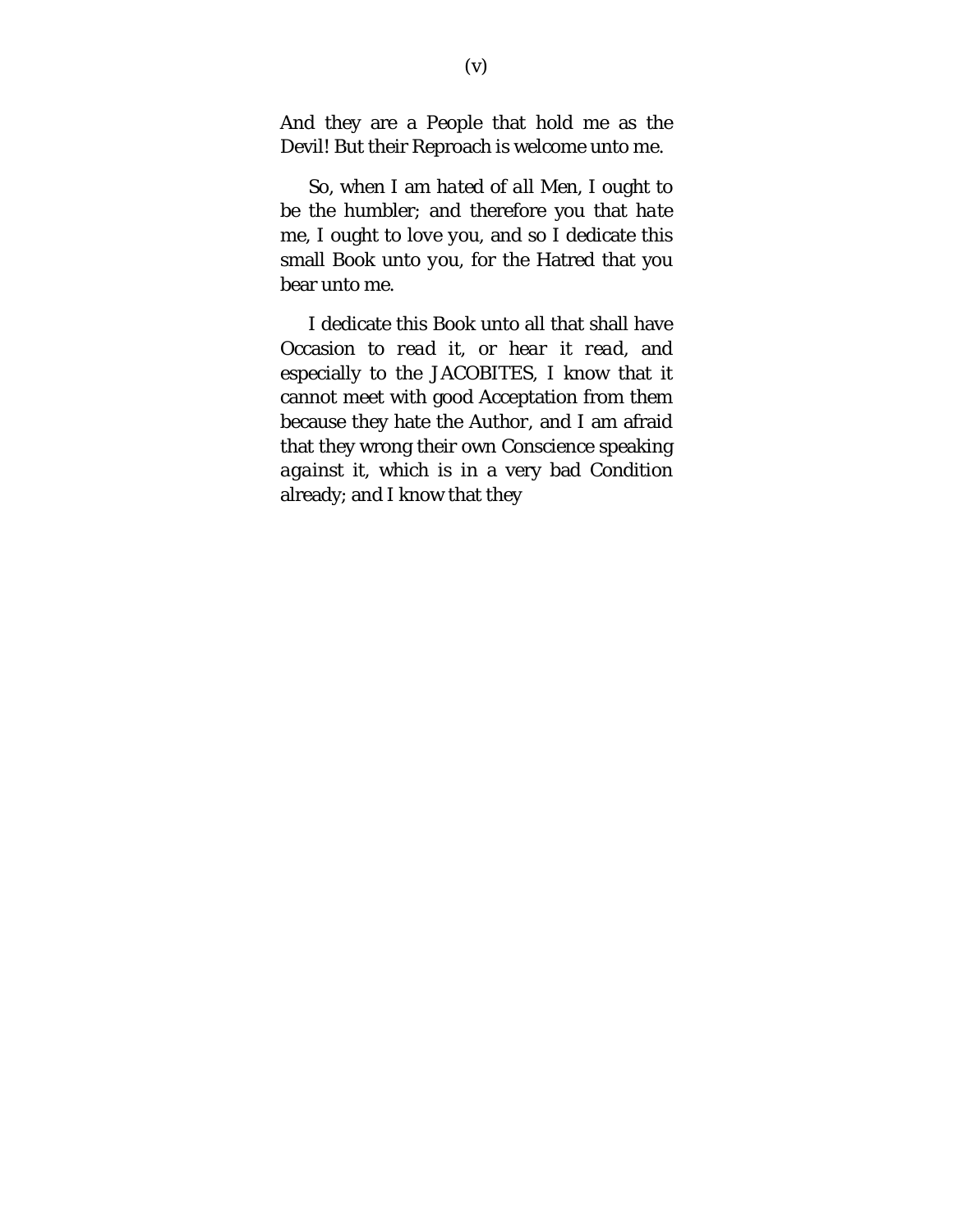will *hate* me yet more for dedicating it *unto them*! But for that I shall *love them*. I know that some will say, *That I cannot love them that hate me*: But *I wish I could love them more and more*, tho' it be against Nature to do so; I am assur'd, That if Providence had not prevented you, I had dy'd by your Hands e're this Time! But if you were wise Men, ye wou'd rather *love* me as *hate* me, and seek to *kill* me, for telling you of your Transgressions; for *Fools regard no Stripes*, but a *wise Man will be taught by a Fool*; And *Fools have learned wise Men Wit*; and therefore, your Generations to come may read this Book, and will find out the Folly of their Fore-fathers, and will not *do* as you have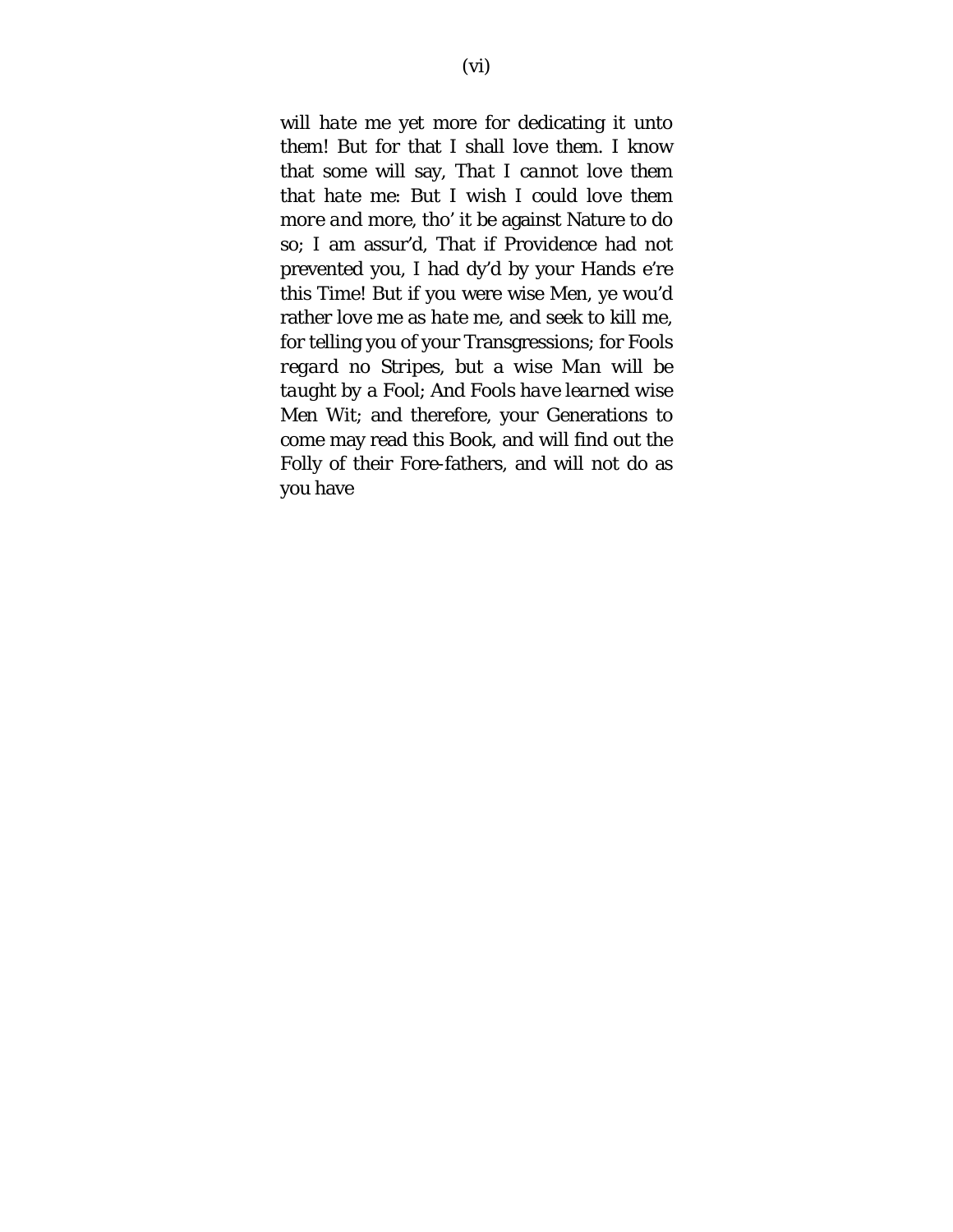*done: For ye yourselves are hard'ned in your Wickedness, and your Hearts is plaister'd against Repentance, that ye will not acknowledge that ever ye committed a Transgression in your Life: You are alwise righteous in your own Conceit, and who speaketh any thing against your Mind are Liars.*

Now, I know that ye will say that all I have wrote here is Lyes, because it is against your Heart and Mind; But, according to my Information, I have done it from them who were present in every *Action*: And where I knew I was wrong inform'd, I revis'd it the right Way according to my Knowledge. I'm sure if my Enemies had me in a convenient Place, that my Life wou'd be taken for what I have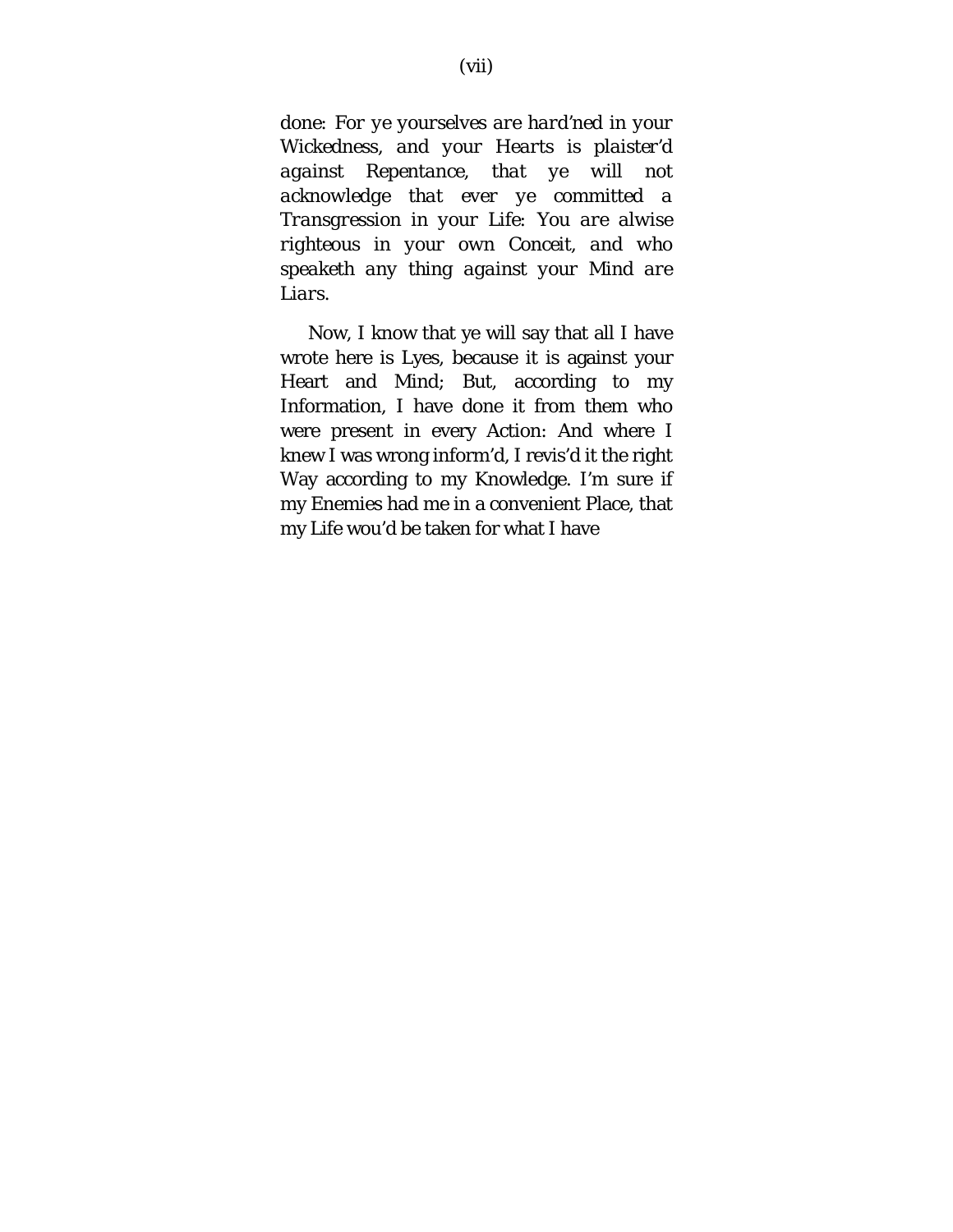against them! and the Dread of all that shall not stop my Mouth while I live, and when I am dead, my Words will be a Witness against their Wickedness.

*Ye poor light-headed senseless Fools, Ye thought to make free People Snools, Ye had better sitten at home on Stools,*

*'Twou'd be a wicked Thing To make one bred at Romish Schools*

*A Protestant King.*

*No Doubt you'll say I deserve the Gallows For speaking against your Highland Bullies, But at Culloden they ran like Swallows,*

*Yet some was ta'en: I am the Author of what here follows*

*Your Poet* D. Graham*.*

*1746 Sept.29th*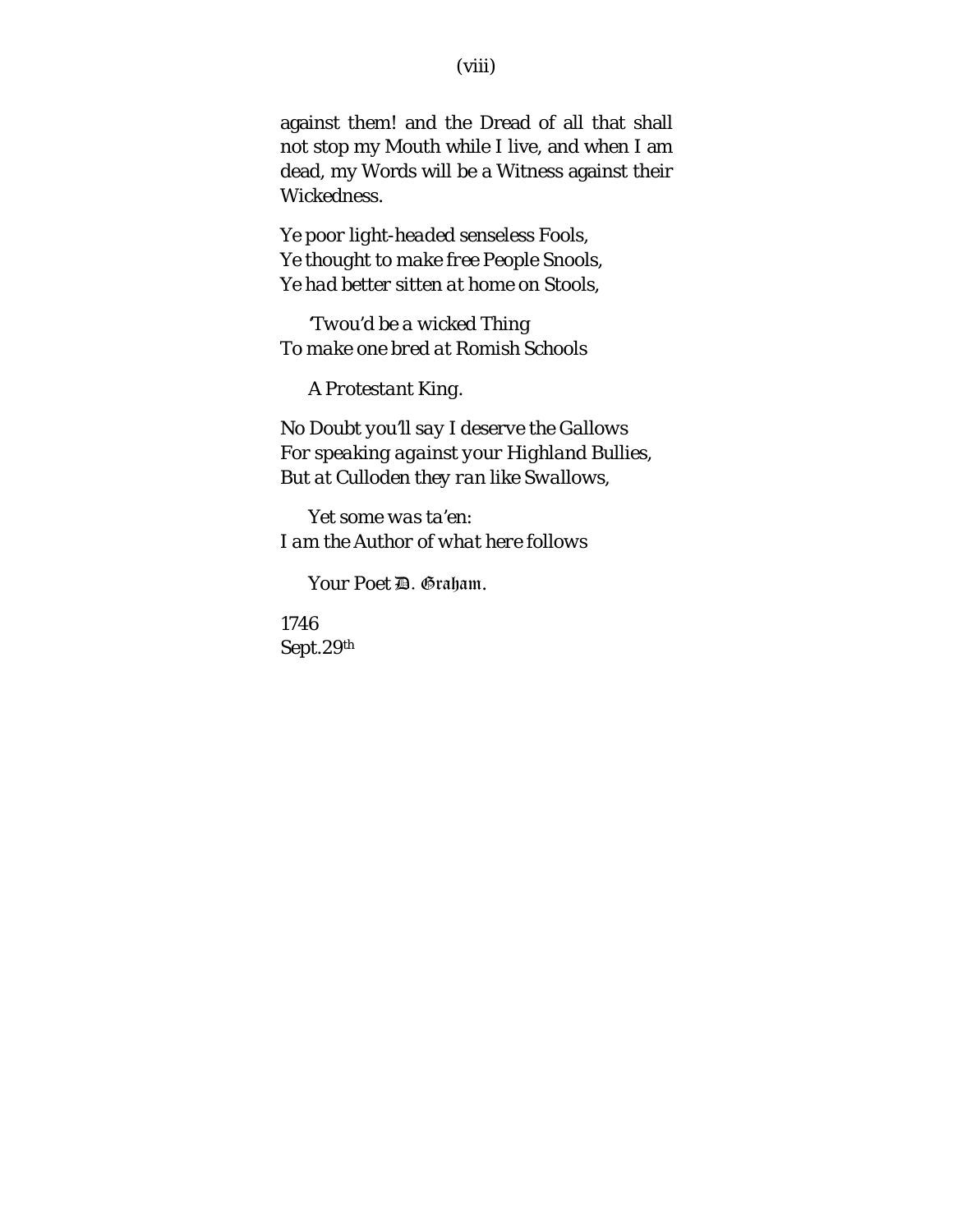### AN

# ACCOUNT

#### OF THE

# AUTHOR.

Now Gentlemen or I hence fare, My Life to you I will declare, I was born at the Root of *Snadoun*, On the *Raploch River* that runs a down. In *Stirling* town I learn'd to read, Above *English* I can't proceed, Greek nor Grammar I do not know My Education is but low.

For poor and meanly was I bred, Yet had Cloa's on Back and Bed; I served long in the *Campsie*, With some who plaid not fair to me; Because I was a Servant true They wou'd not render me my Due; When I was Sick and like to dy They stopt their Ears against my Cry: For great Affliction was on me laid, That seven Years I lay in Bed, Which did my Heart with Sorrow bruise My wearied Reins did learn to muse.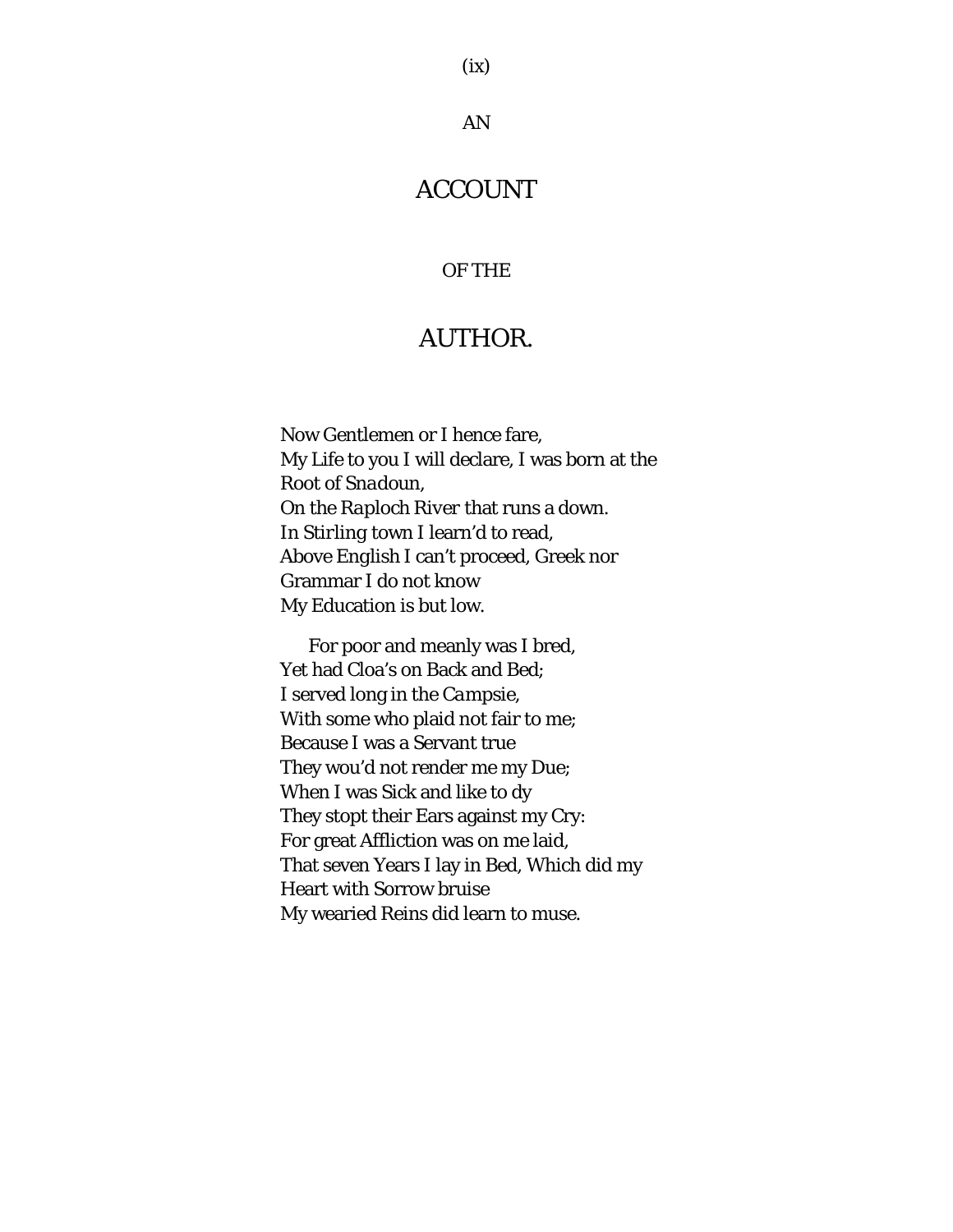With drearie Brains I cannot sleep, But what I dream I do not speak As other Poets have done before, To show their Mind in spiritual Store; But no such Things are necessar To publish them in every where.

For me, I muse with moody Mind, Sometimes I see, but often blind: Courage makes me foreward sten, The Fear will drive me back again. The more I search, the more I find, I love to muse in deepest Kind. If in beneath thee *Rome* I were, I'll see they Deeps in every Where; They rotten Foundation I long to ken If it shou'd crack my drousie Brain: From all Pleasures here I'll keep me free, And count Experience Companie, Whose Friendship is the best I find To ease my Heart, and clear my Mind. Though all my Foes pronounce my Size, *Romish* Traditions I will dispise.

D. GRAHAM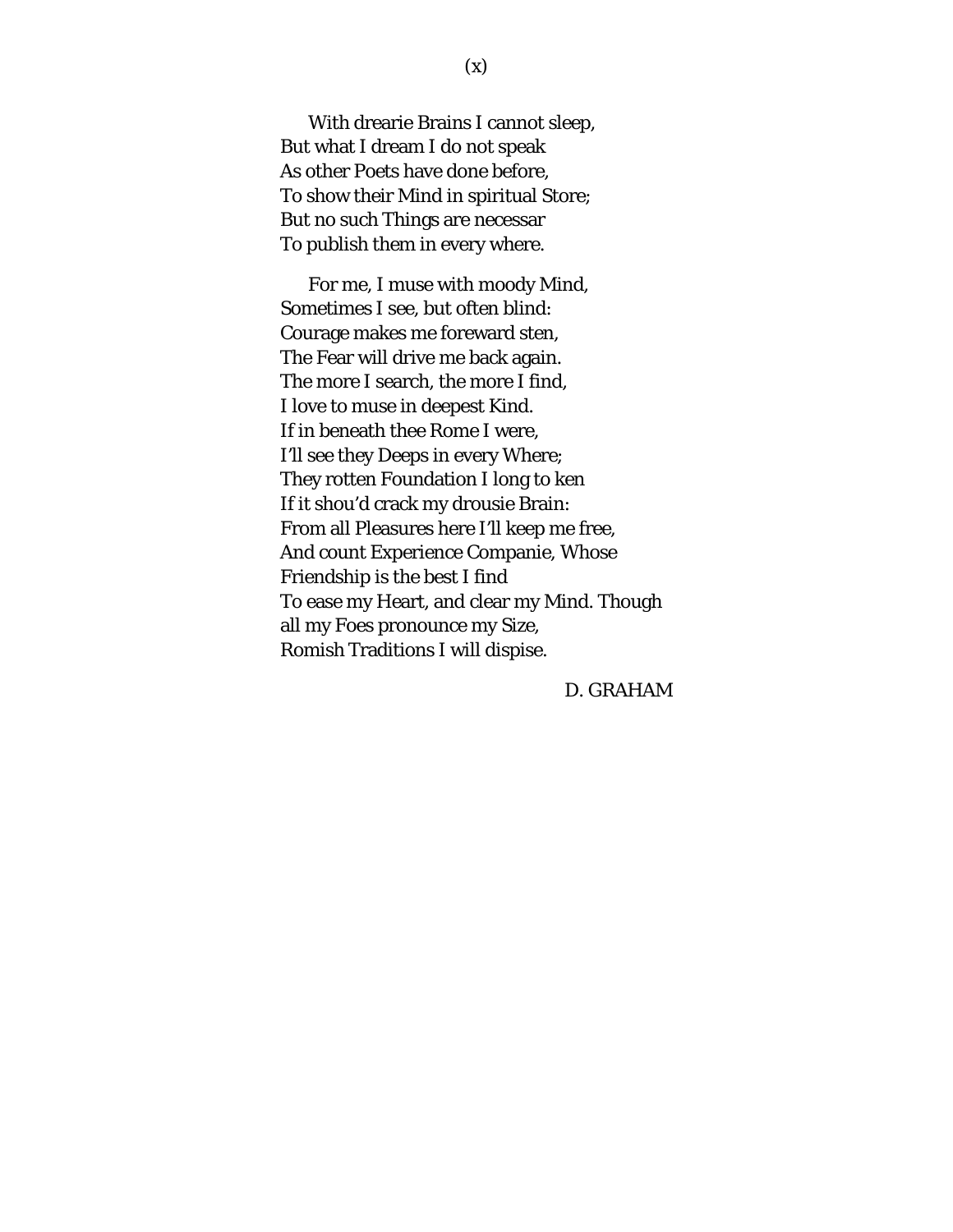#### AN

# ADDRESS

#### TO THE

# PRETENDER.

O! Royal *Charles*! Read this and that's here And think well or ye ca' me a Lyar; There was one King *Charles* Duke of *York*, No *English* Pudding, Beef nor Pork Could satisfie his Appetie, He was a Glutton of such Degree. In Babylon dwells a whorish Wife Who knows no Sorrow in temporal Life, She lives on fine and fatest Meats, A famous Bed when Sleep debates, A hot Sepulchre after Death, Of Soul and Body she dreads no Skaith, She drinks continually Blood and Wine, And Leachery's still in her Min', She rides the Horse with the seventh Head: To dine with her King Charles gaid; His Fathers had been there before, To stay at home he hed no Pow'r From her Hand he drank a Cup of Wine, Went to her Bed, then rose to dine, He ate the Fat of th' Scarlet Beast, Like a Peck of Salt Stuck in his Breast, The purest Fountain in all *Britain* Could never quench his Drouth again;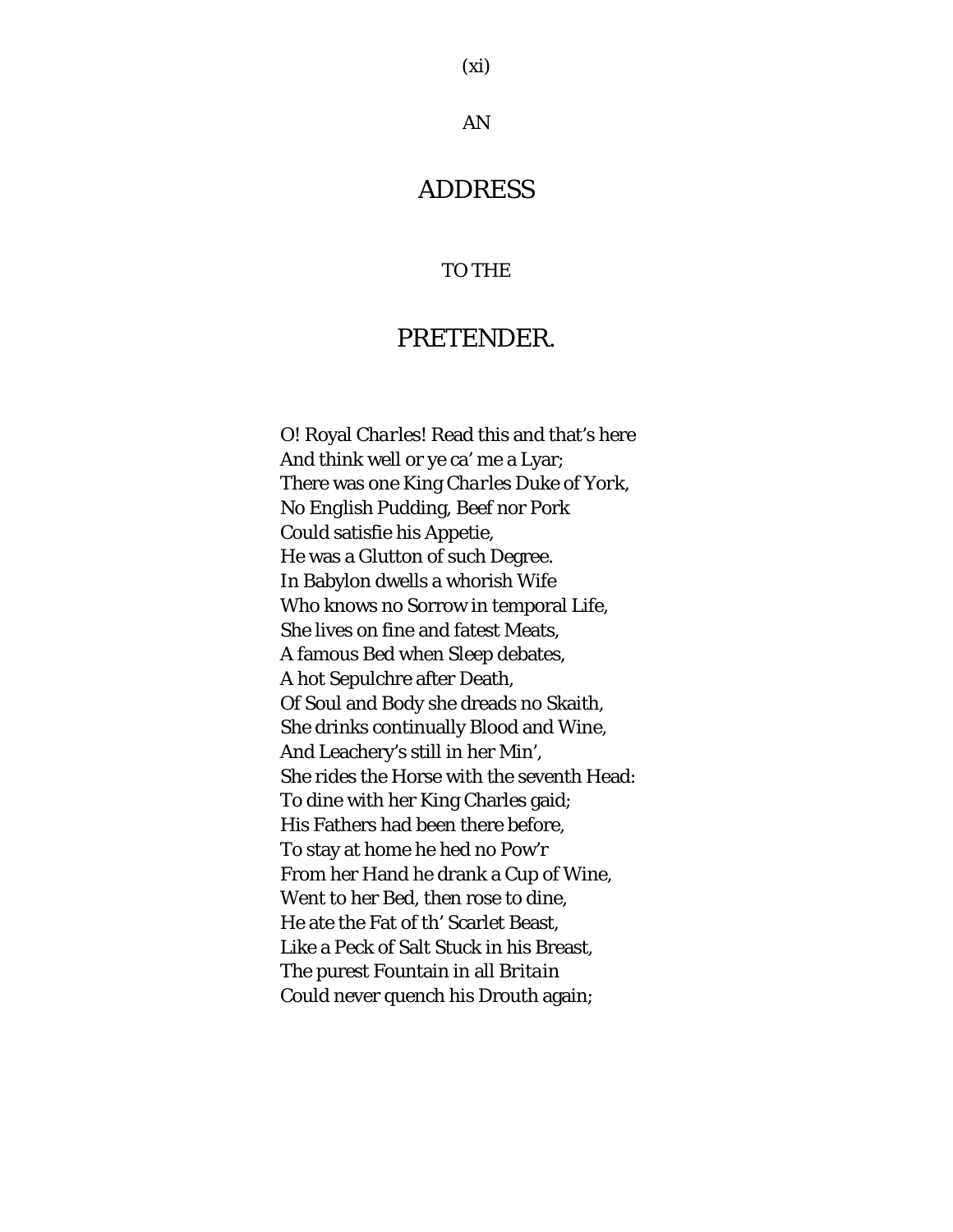In Rage among his Whores he rants Till spiritual Drink with blood of Saints, His Heart's Treasure was spent away, He had no Gold this Drink to pay, His Robe, royal Crown and Scepter-wand And Kingdoms three is ta'en for a Paund. A mighty King did him gainstand For his Servants Blood does all demand! With an iron Rod he took his Life, His children sent to this whorish Wife, To eat the Beast and drink her Wine, Because it is their natural Kine.

And, *Charles*, you're come of their Seed, Right well you've proved it in this Deed, Tho' ye came here with Popès Purse, It will not purge away the Curse, Nor yet the Sword of mortal Man, Restore your Crown and Scepter-wan' Nor all the Gold in Rome, I think Can never pay such costly Drink.

Who keeps you from it is a mighty Han' Was ne'er conquer'd by Sword of Man: You got the Pope's great Bless and Parden, in Britain it is not worth a Farden; Its as impossible for your Race To think to rule over this Place, As trust Help of your black Band that's smicked? But an Ass can teach a Man that's wicked. O *Charly, Charly*, stay at *Rome*, For *Gomorrah's* Grapes here shall not bloom; Ye come with the old Lawing ye say, Then drinks yourself, leaves all to pay; And them that bears you companie must pay their Shot, as well as ye; True Protestants they'll not receive you, And unconstant Curates they'll deceive you, Poor ignorant People doth you abhore, In your Laws their Portion is a locked Door,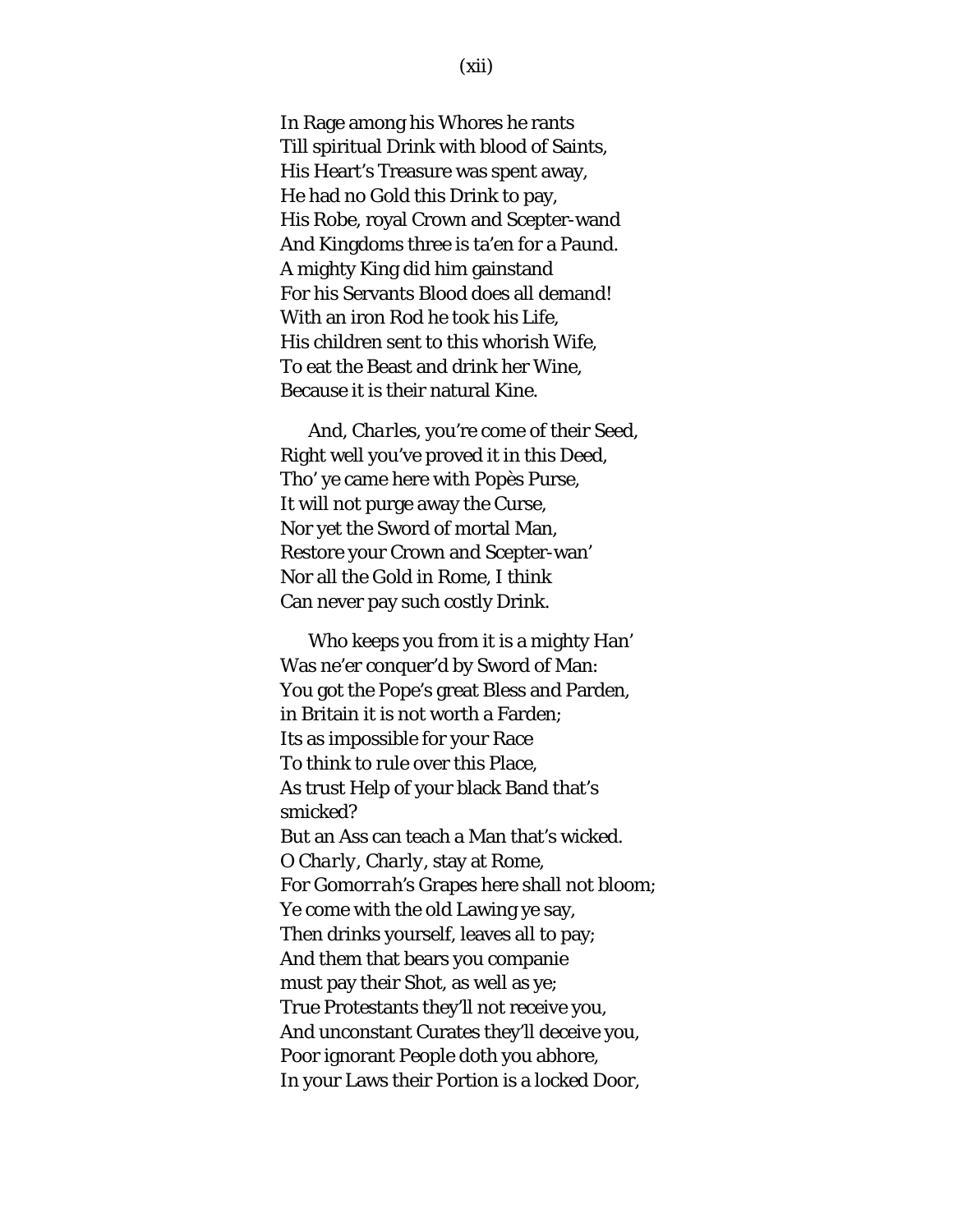(xiii)

They want Temporal gold the Pope to pay, Thro his Purgatory to show the Way.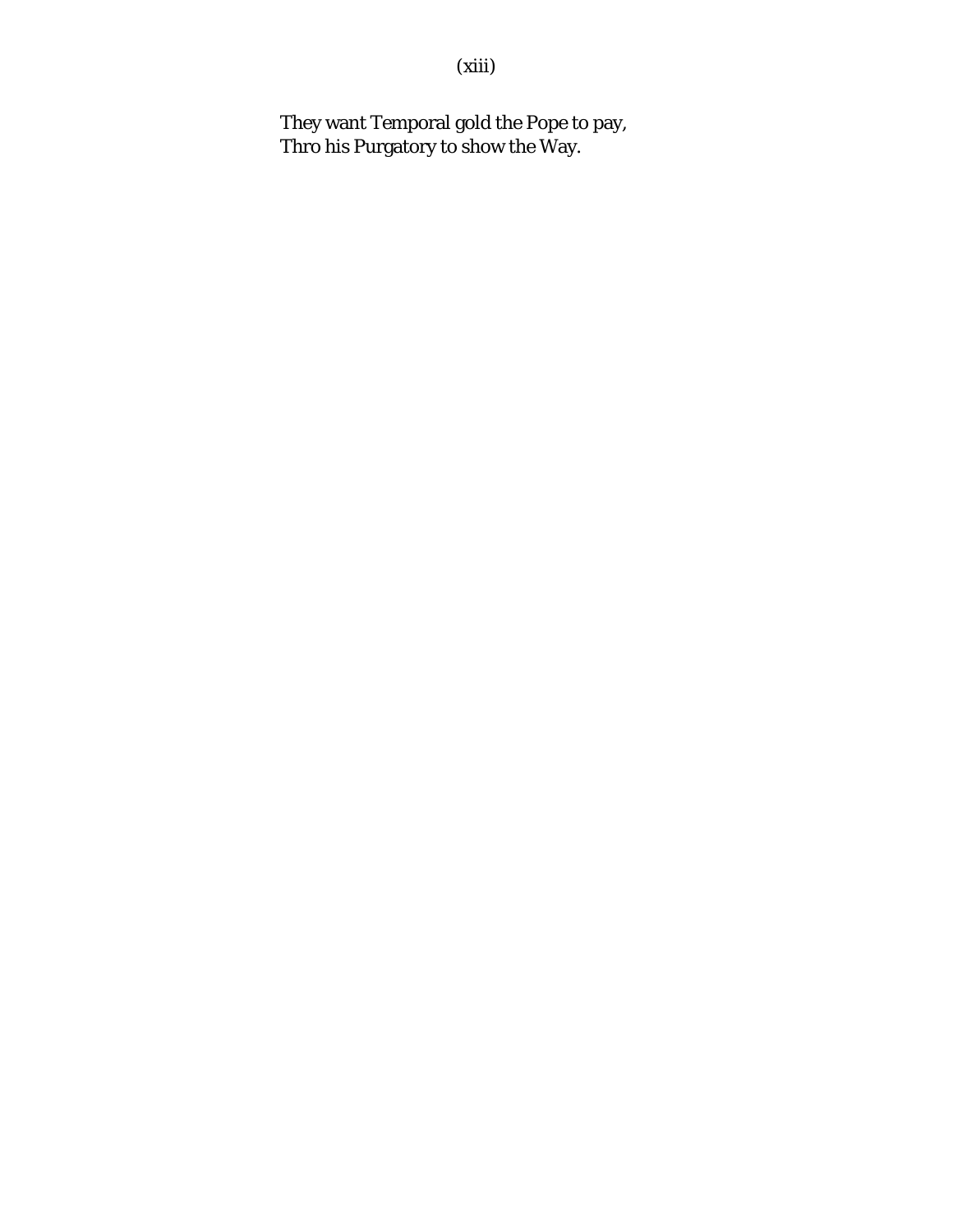A

Full, Particular, and True

# ACCOUNT

#### Of the Cruel and Unnatural

# REBELLION

In the Year 1745 and 46.

### CHAP. I

*Containing a Discription of the Rise of the said* 

*Rebellion in the NORTH, &c.*

WE had great Wars with *France* and *Spain*, On both Sides were thousands slain. Our Sovreign GEORGE he beat them up, They crav'd Assistance of the *Pope*, In Letters did these Words spell, The Pope his Cardinal to tell, *James* who did pretend a King, And over *Britain* thought to reign;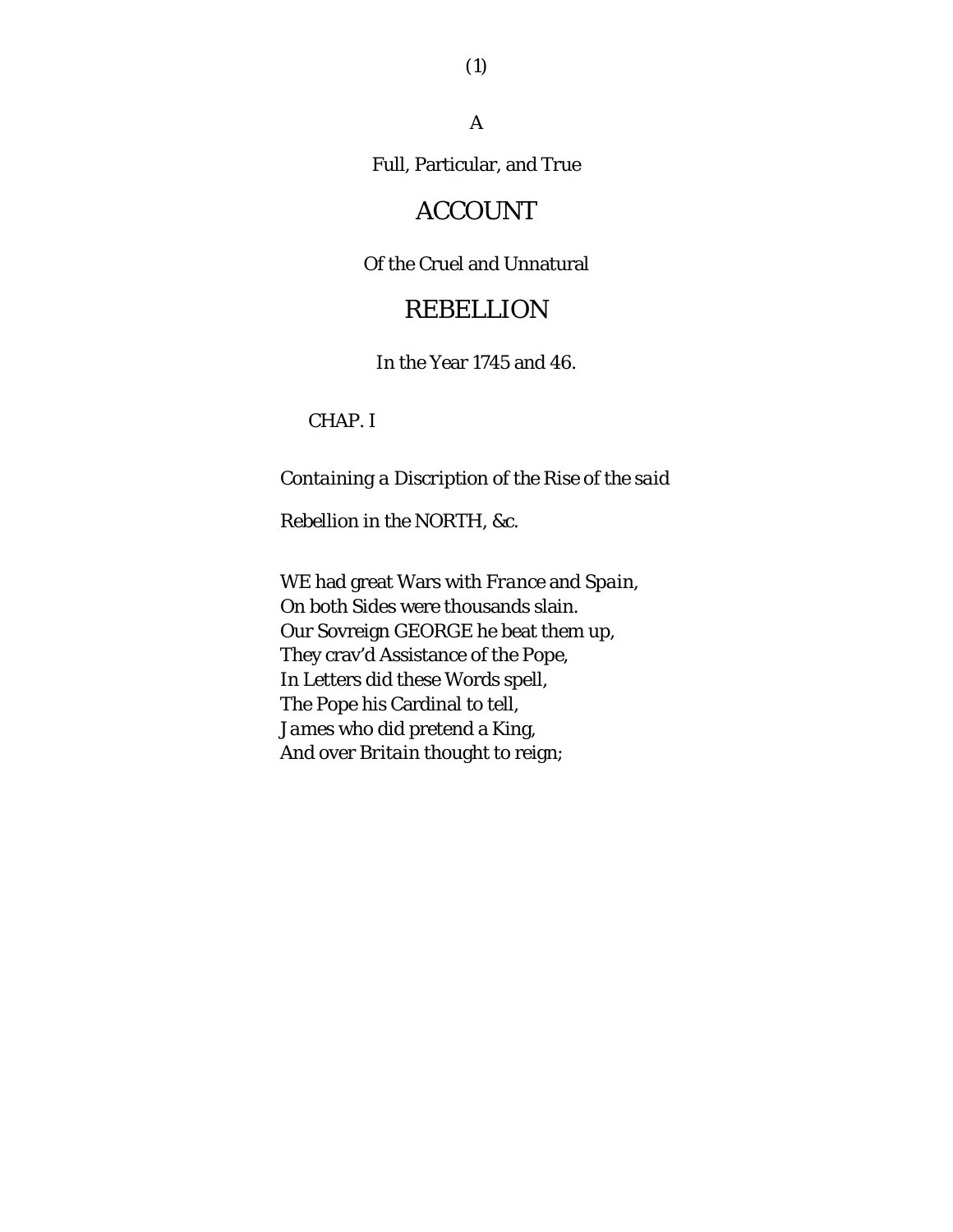*Charles* his Son with Speed to send, For *British* they would no more defend.

They had an Errand for him to go, To ease them of their mortal Woe, In *Scotland* to raise a rebellious Strength, To draw GEORGE' Forces to a Length; For Things of Length oft'times are feeble, Then cut them down if they were able.

The *Cardinal* thought the Tidings good, Ay thirsting for the Protestant Blood, For *Popes* will fight with sword on Fiel' And after Death they'll fence the De'il, At least they do blaspheme and tell For Gold they'll make you quite of Hell. But *James*, to *Charles* his Son, he said, *From His Holiness here is a Meed, That you're to wear about your Neck; And to my Kingdoms I you direct.* As soon as You do the same adore *O! drive the* Hereticks *you before; Or with* Protestants *if ye keep Faith I'll sink you to the Pit beneath!*

As a Man to Death like a Blood-Houn' For Honour to be called a King's Son, Foreward he came with this Command; The *French* King got his Demand: With seven Rebels did him imbarque; Who fled this Nation for no good Wark. At that Time the *North Sea* being dull, They arrived near the *Isle of Mull*. *July*, ae thousand; seven hun'er, and forty five, A cruel Band to him did drive.

From *East* and *West* these Rebels ran To strengthen the Hand of this wicked Man; From every Art to him they drive, His Heart was glad so well to thrive. To him there join'd the Duke of Perth, And all the offscourings of the Earth; *Athol's* brother who fled with *Mar* Came back to start another War,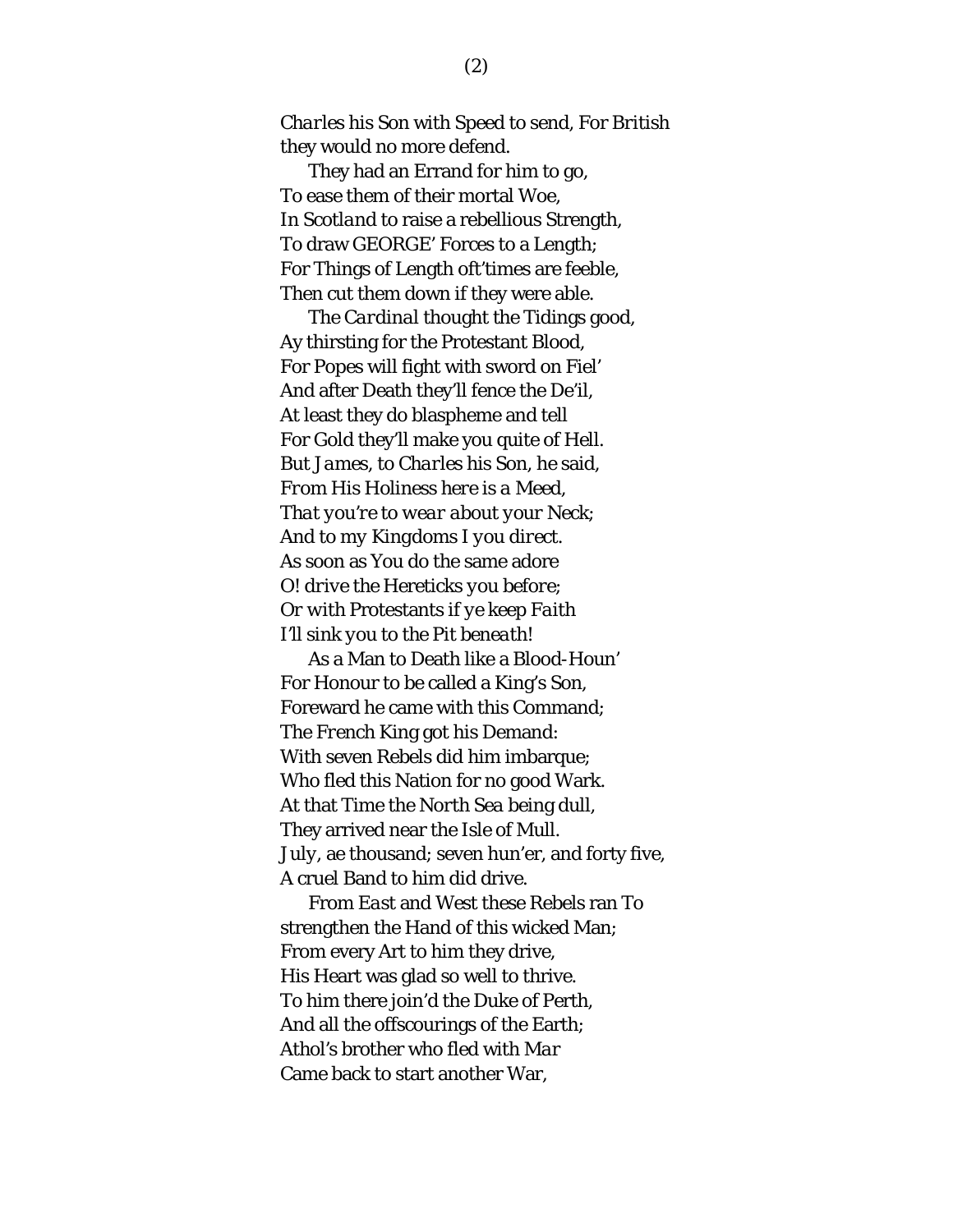His younger brother had the Estate, Who fled to *London*, and wadna cheat. Against King *George* he would not fight, For in Wickedness had no Delight.

The *Camerons* rose with a good Will, The greatest thieves e'er clam a Hill; Then *Strowan Robison* that warlock Knave Converses wi' Satan whiles in a Cave! The day may come he'll haud him hot Although you have the Proof of Shot;

*Glengyle* arose out of the *West*, His Son was laid in prison fast, In *Edinburgh* castle strong and hie, His *Highland* King he did not see. He was the first ta'en for the Cause Revolting from our *British* laws

The *Highlanders* full fast arose. With Buttocks bare and little Hose; Into the *North* assembled than Many a Savage, Coof and Clan.

*Kilmarnock* came out of the *South*, And several gazen'd Lairds wi Drouth, With drinking and Gaming spent their Estate, And wandering about when it was late. But common People would not rise, While their Court marshal past their Size,

Who would not come, shot like a Dog, Or bring them foreward by the Lug. Some ran to hide them in a Glen But yet their Schemes prov'd all in vain; They presum'd their Wife and Children to kill Who came not forth with a good Will.

The Duke of *Perth*, he slew a Man, With this the bloody Work began Of their Recruiting. The Number were Four Thousand Men, with Buttocks bare; Their Colours black and Courage keen, Cruelty dwelt between their E'en. And then these News to *London* goes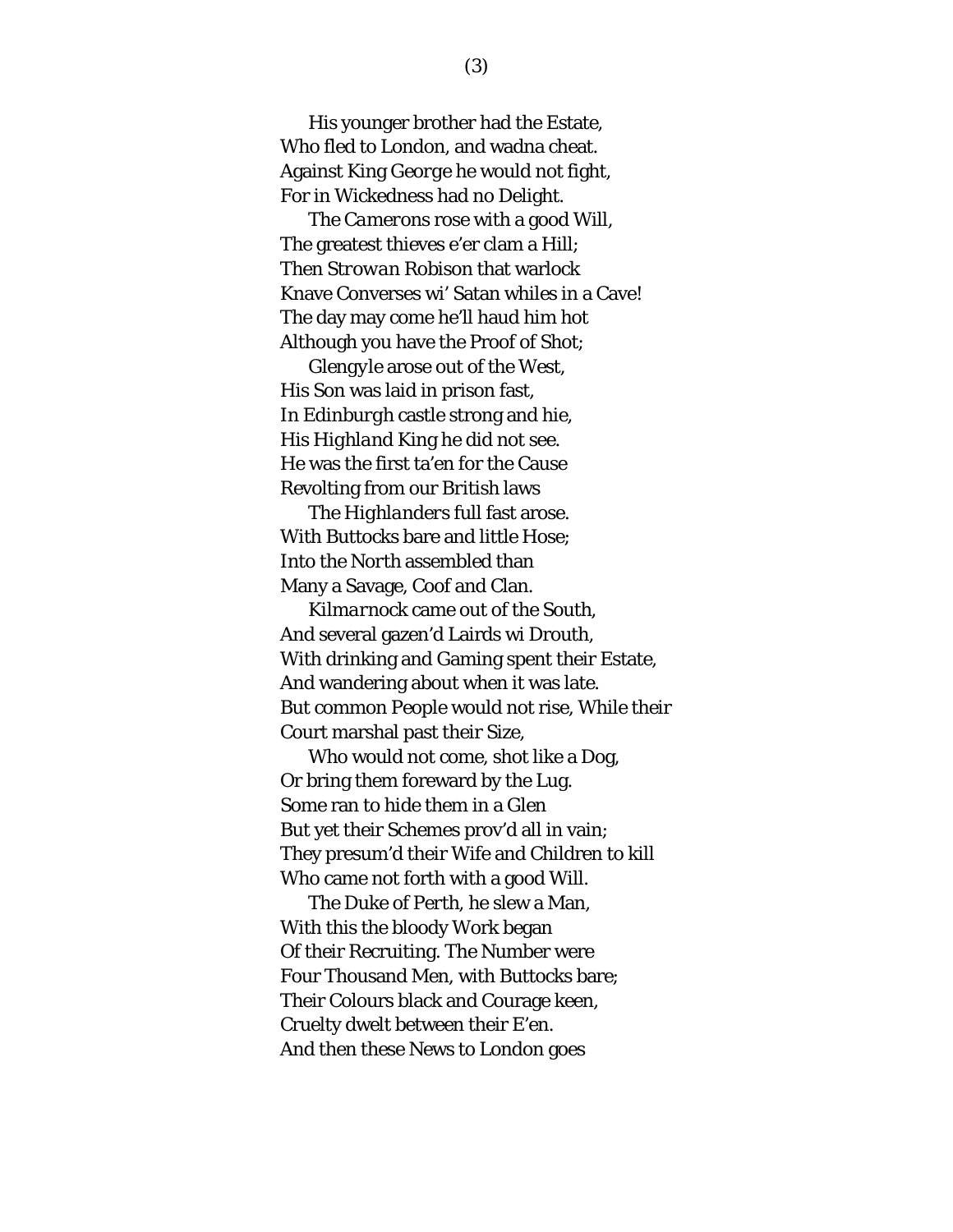That such a *Highland* Rabble rose; Our sovereign *George* thought it but nought, Of Pretenders had but little Thought.

Then general *Cope* a Champion they made Two Thousand five Hunder Men to lead. To *Scotland* came in a great Haste Such proud Usurpers to have fac'd; Like Dragons keen, with Courage bold, Foreward they came shining as Gold Glittering upon a Summer Day: To *Stirling* came in good Array; There for to camp they would not rest Foreward into the *North* they press'd; Before them then they sent their Spies To view where that these Rebels lies.

One *Gairdner* the Horsemen did command, At *Stirling* made his Camp to stand, For *Cope* he was to give him Word Before a Man should draw a Sword; The Rebellion he vowed that he would cumber Before they rose to a great Number. They sent a Post who turn'd again, And truly made the Cope to ken Of the Rebels Camp "on *Carmoith* Hill, "I know the Way, if't be your Will; "Their Army seems but small to be. "I hope you shall have Victorie." Then *Cope* into the north he past, Upon the Rebels approaching fast. At *St Johnston* he would not stay, But past over the River *Tay*; Over the Hills and rocky Ground, Into the *North*, far made him bound. When to the Rebels he drew near,

Went to the right Hand; (as I hear,) If he had gone unto the *West* The Rebels would not him a' fac'd; To *Inverness* he took his Way, And staid too long. (As many say)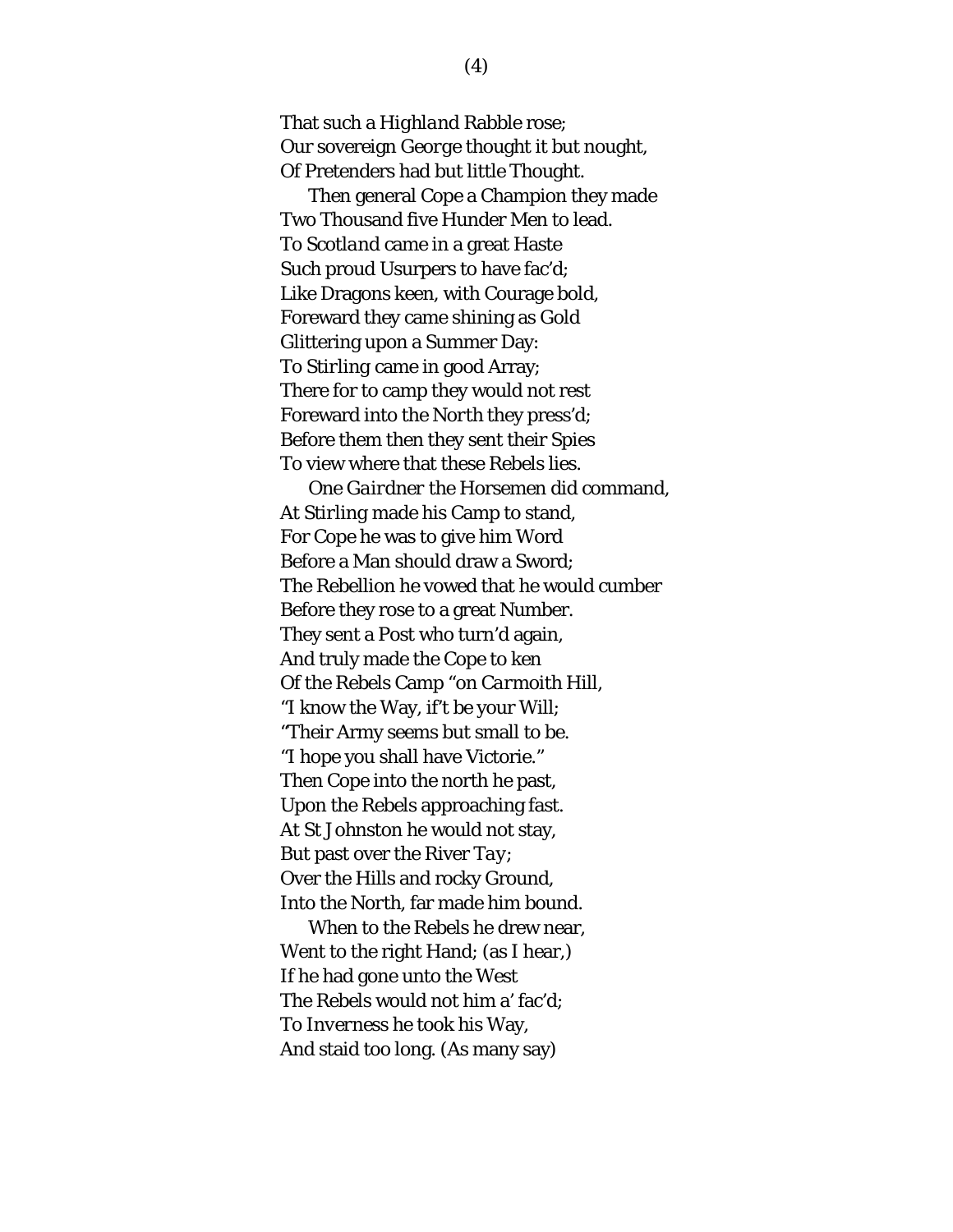At this the Rebels did rejoice, And gather'd up old Men and Boys, All that were able to lift a Tree Must join unto their Companie. For Guns and Swords they had but few, But Kents that us'd to drive the Cow.

Old broken Scyths, with their Rumple even, Into a Tree they had them driven. Lochaber-axes, behind a Cleek, To cleave your Head or grip your Cheek; Durks there hang between their Feet, Surely two, if you could see't.

Of Skin and Wood, a Targe on their Arms, Stuck full of Nails, for stenting Harms; Wanting the Breeks, light for to rin, Their Thighs made red with Weet and Win'; Some barefoot for lack of Brogs, Riven Hips with Hether and Scrogs. Some blew Bonnets upon their Head, A white Cocade their Livery made; Some did never a Bonnet wear, Upon their shoulder their Livery bear; Above their Lug a Branch of Tree Each clan did wear by his Degree, Some of Heather, Oak and Fir, Sign'd by their Name and wha but her?

Foreward they came with Pipe and Drone To set their King upon the Throne. Into *St Johnston*, called *Perth*, They then began to rob the Earth. From Country People that dwelt nearby They ate the Curds and drank the Whey, They sup the Kirn whene'er they please, And took the Butter and the Cheese; And if they ask for what they do't They swear they'll either stick or shoot. Of Behaviour and Habit I Conclude Speak truth of them you'll say no good.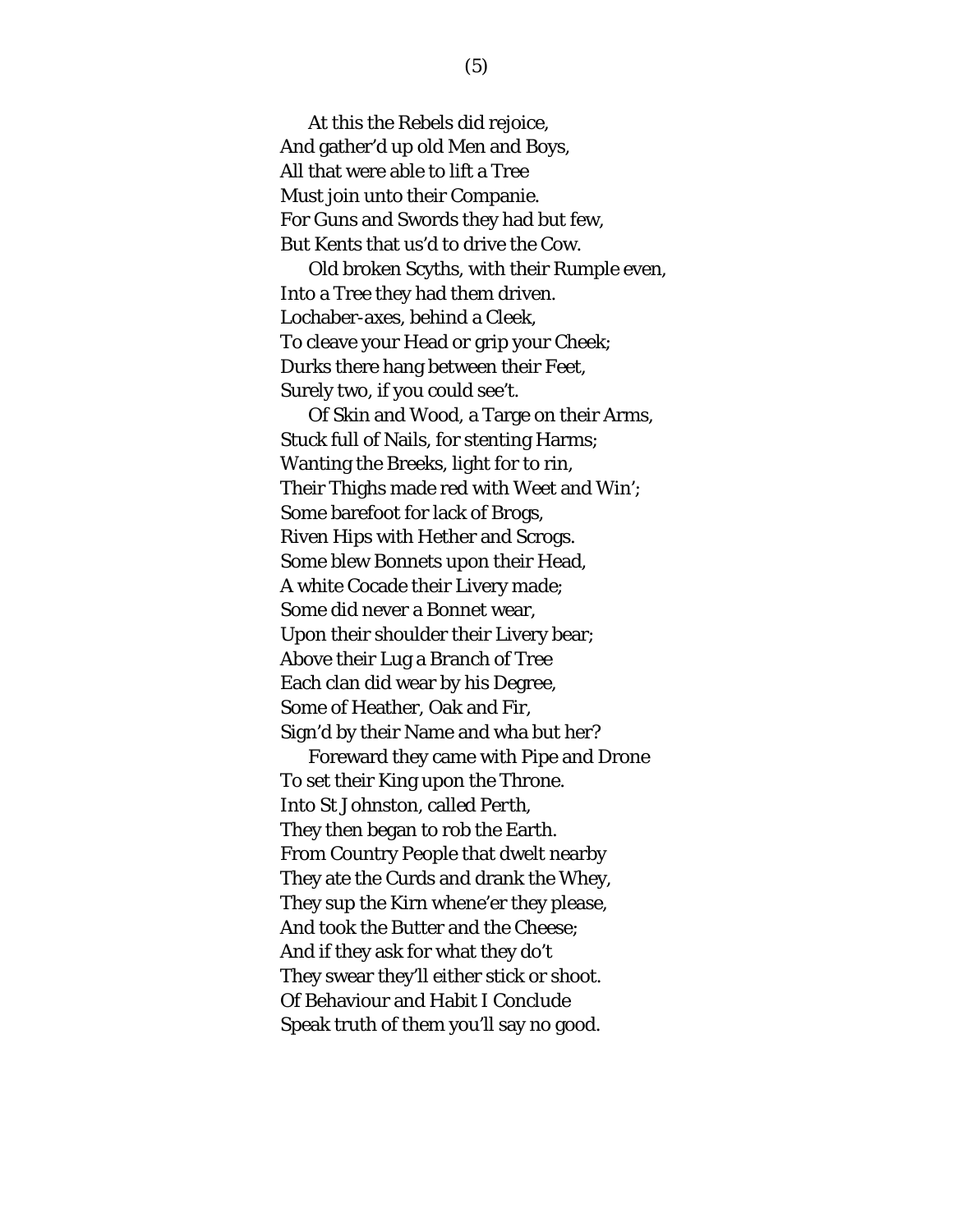CHAP. II

*Of their first prisoners, and how they came down from the Highlands, and by the Way murdered* Glenbucky*, &c.* Now of their Warring I begin, Their cowardly Tricks as you shall fin' A small Party of our Soldiers clos'd in a Glen, Some Quarters crav'd but three were slain; The rest in Prison have they cast, With Hunger and Cold they keep them fast. Then *Inversnade* took by a Wyle, By Treachery entered *Glengyle*; His Habitation was nearby, The Enterance could the easier spie.

He took all Store which there he found; Arms, Ammunition and Men he's bound; Then to their Camp carri'd all away, These Pris'ners badly treated they; Still desiring them to list; But yet to *George* they had more Trust.

With Honour they had serv'd him long, Expecting Help for such a Wrong, For at the Time hard was their State, They knew that George would keep his Seat. So took they Patience in their Grief, And except some few they found Relief. But at this Time I'll leave them there, And afterwards I will declare.

Now *Cope* is gone to *Inverness*, The rebels did their Weapons dress, And foreward came to the Town of *Crief*, O then began Dolour and Grief: Betwixt the River *Clyde* and *Forth* Cry'd out against the wicked *North*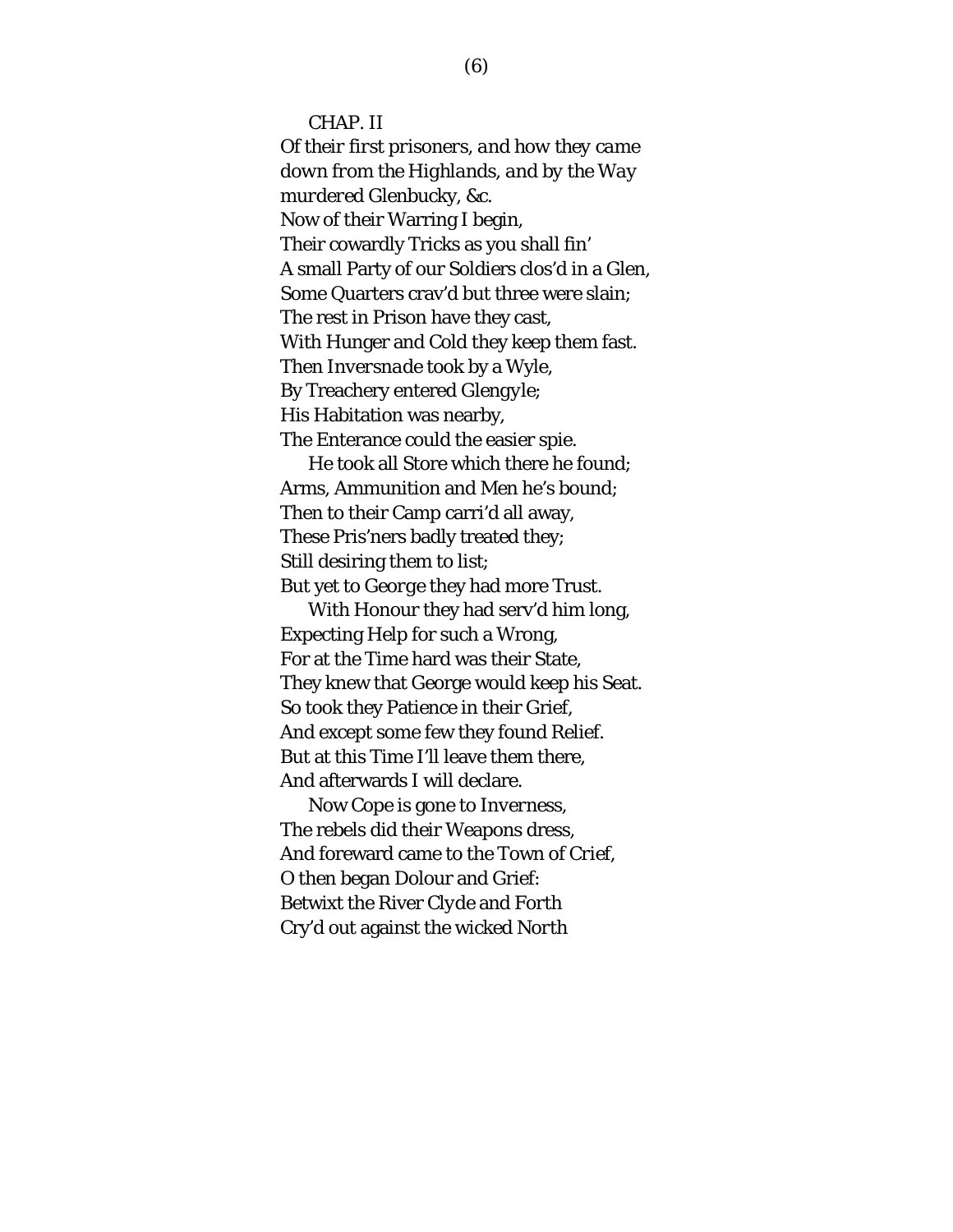"A Pack of Vagabons doth rise, "Like roaring Lions for their Preys; "They're coming here to steal and reave, "It's not to fight ye may perceive. "But Strength of our Arms abroad are gone" In this Manner they made their Moan,

At *Crief* they lay down and *Dumblain*, They thought to fight with them durst nane! A Man to them durst hardly speak! They tru'd ne'r to be dead nor sick: Through the Country a Scouting they went, Where ought was hid full well they ken'd,

A Letter they wrote and sent away To *Stewart Glenbuckie* behind did stay, "King *George's* Forces (they said) we've slain, "The rest our Prisoners do remain. "We desire you and all your Country "To come and serve our Majestie? "Who does not now obey this Call "We'll take for Rebels great and small." *Glenbuckie* mounted all his men, The like he'll never do again, And foreward brought his Companie, Rejoicing for their Victorie.

So did he come to join the rest, And found their Letter great Lies at best; *Glenbuckie* flew into a Rage, And said *You'll never get Heritage; For Britain you will ne'er possess, I see it clear as in a Glass.*

Then *Perth's* Passion flew in a Fire, And said *You're none of our Empire; Because you speak against out Cause You's get no Votting in our Laws; But like a poor Soldier shalt thou be Subjected to our Majestie.*

When *Glenbuckie* heard these Words of Ire, Were spoke by Perth and *Arnpryar*, (For in *Arnpryar's* House they did discord,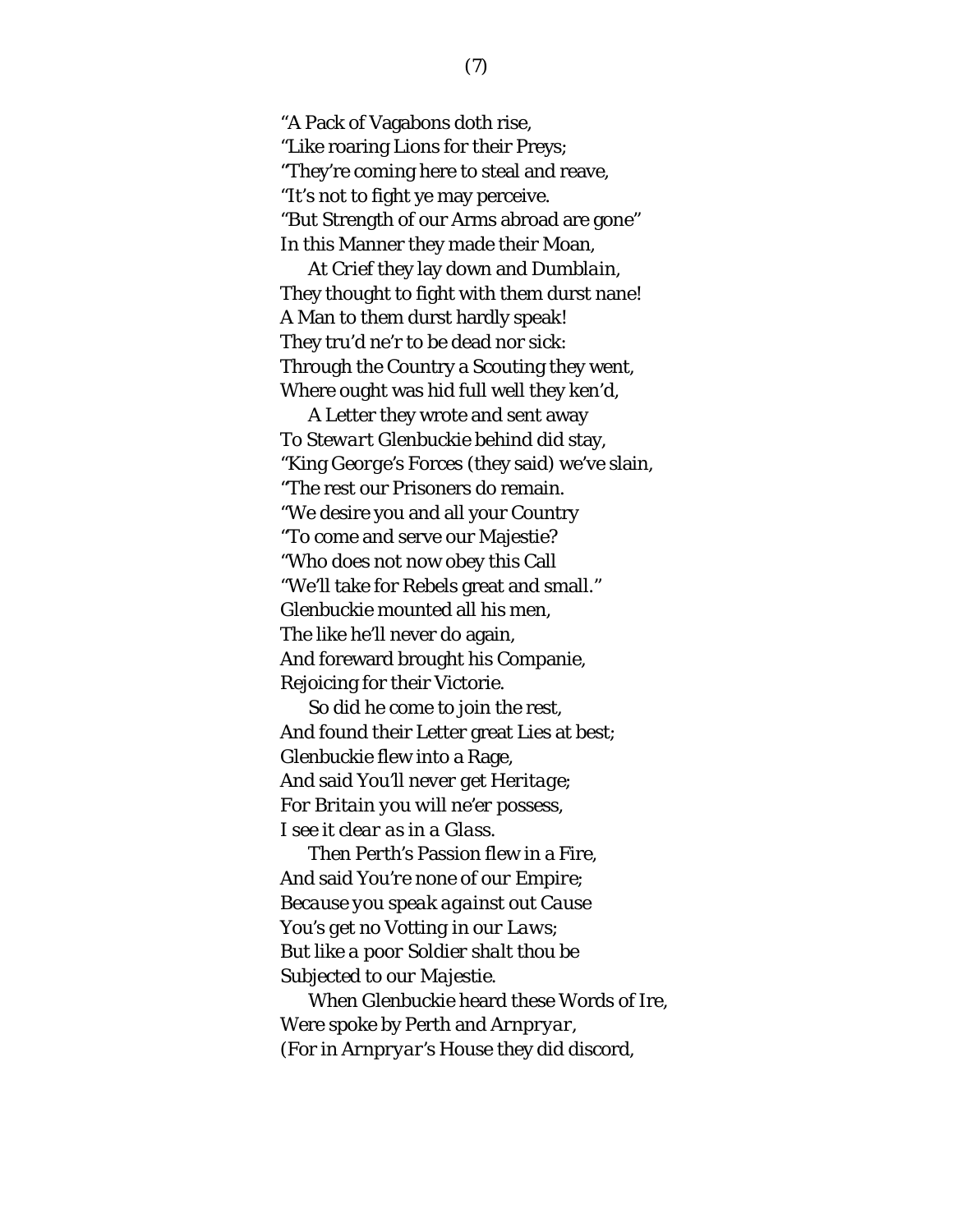And strove who should be greatest Lord. That Night they spent in great Dispite, Some times to fight and ay to flyte.)

*Glenbuckie's* Conscience was chacked then, And would return with all his men. Many well washen Word they said, And then they past unto their Bed; So in short Space they heard a Shot, Then all the House in Uproar got! Dreading some heinous Trick was done. They heard a Sigh and heavy Moan! Then to Glenbuckie's Room they went, His eyes to Death they were full bent! The Blood was foaming through his Bed, His Life it ends without Remeed.

They judged it done by Arnpryar, Some thought it was with Perth's Desire; Howbeit, some of his men were glad, 'Cause he was dead into their stead. His Men went home for ought I think, For to lament, and Dredgy drink, And came not back unto this Day; It will be their best for to delay.

CHAP. III

*Of their crossing the River* Forth*, &c.*

The Rebels yet they lay at *Down*, And our Horsemen at *Stirling* Town, Some Country Men fearing the *North*, Did ly to watch a Ford in *Forth* These Rebels coming they did fear, To take their Horse and other Gear: One *Lecky* lived a Laird nearby, Was to join the Rebels Company, A Letter he wrote and directed it right, And sent his Servant away by Night.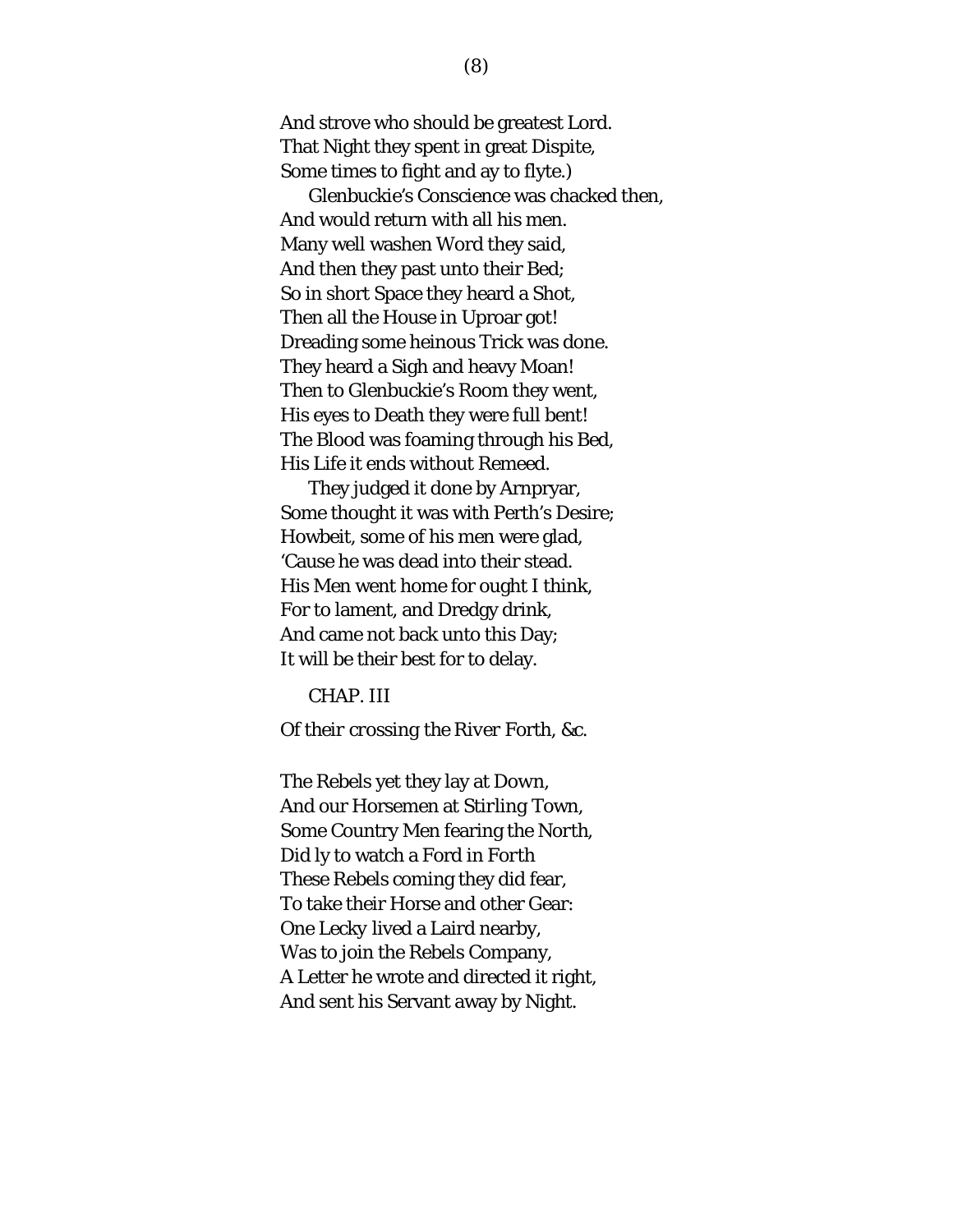'If their Intent *southward* incline 'At my House you're welcome for to dine. The Messenger by the Men was ken'd, Dreading his Master's false Intent; They made him stand a Prisoner. When riping him, his Letter were Directed to the *Norland* Crew, On th' morrow were to pass the *Frew*.

They kept the Fellow with it they got: To *Stirling* did the Letter trot. A Man mounted a Horse with speed, To Stirling Town he did proceed. Showing from whence the Letter came: The General sent upon Comman' A Party of Horse to grip him fast, Who was against his King profess'd.

The Laird of *Pows* was ta'en before, In Prison laid; I'll say no more, And there they got good Ease and Time For to repent their ill Design.

On the next morning an Alarm rose, All People ran to hide their Clo's: These *Highland* Rebels were so severe, Poor Men they fled with Horse and Gear Into the Rocks and Mountains high For Safety; knew not where to fly. Their Wives crying, "What will we doo?" With that they came into the *Frew*.

Then them that on the Mountains stood Saw two Banners white, and one as Blood! You may know Falshood by their Kind, Sweet before and sowre behind: A Papist with a Protestant's Face, The Fox among the Lambs sets Place, To *Lecky's* House they did resort, Slew Sheep and Cows for to support To fill their Bellies; they were so tume, The Country suffer'd for a' was done. They ran out through the Corn-fiel's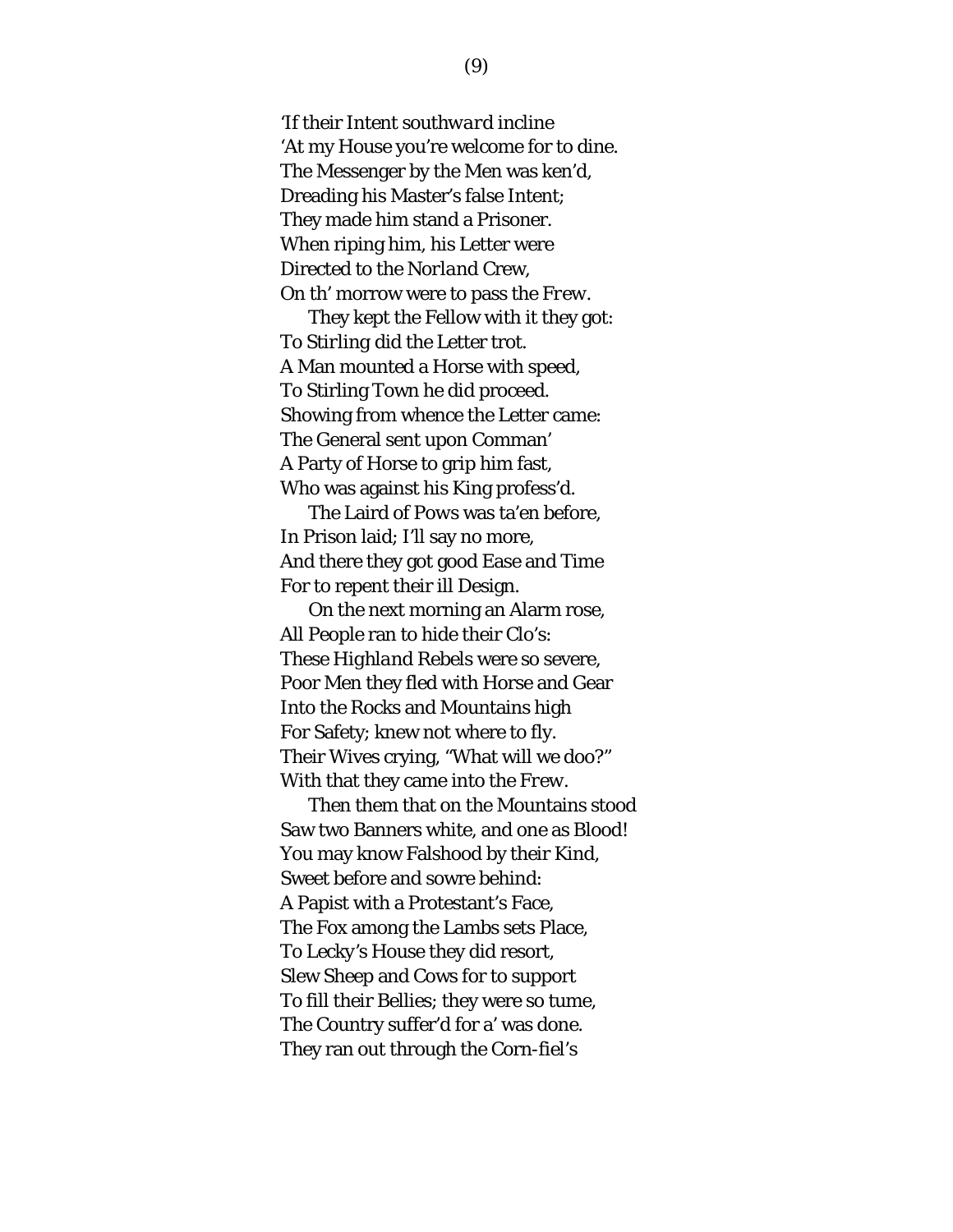Found Butter and Cheese by Arts from De'ils! Tho' you should hide it beneath the Ground, By their Inchantments it will be found! But when ye hide, take down the Crook, Perhaps it may Inchantments choke.

Their Prince in *Lecky* he dined there, His Men without on plunder'd Gear, They kindled Fire, and fang their Flesh, Some eats half raw, and never fash; They sought no more if it was het! It's good enough if it be fat.

CHAP. IV

*How they pass'd by Stirling and marched foreward into* Edinburgh*, &c.*

When that was done, they march'd again, Up to the Hills and left the Plain, Out o'er the Rocks above *Redha'* The Rebels then they march'd awa', As to the *South* they would have gone, What was their Voyage they loot not on. In the Moor of *Touch* that Night they lay, And some in Villages nearby.

Our Horsemen yet in *Stirling* was, But for to fight no Orders has. To *Falkirk* Town they march'd away, The Rebels thought the Tidings gay, To *Stirling* then they marched down, And through that Place *Comesbarron* Town From *Stirling* they were but a Mile, Thinking the castle on them might smile, But in dispite she fired fast, Which put the Rebels in such ghast, Some wi' fear fel to the Groun', I am sorry that no more Scaith was done! Some went a coding of the pees, Others went plundering scaps of bees, But when the cannons gave the roar, They cried the Deel to stop the door,

The Commanders cry'd a' to march up, And lish'd them in ay wi' their Whup: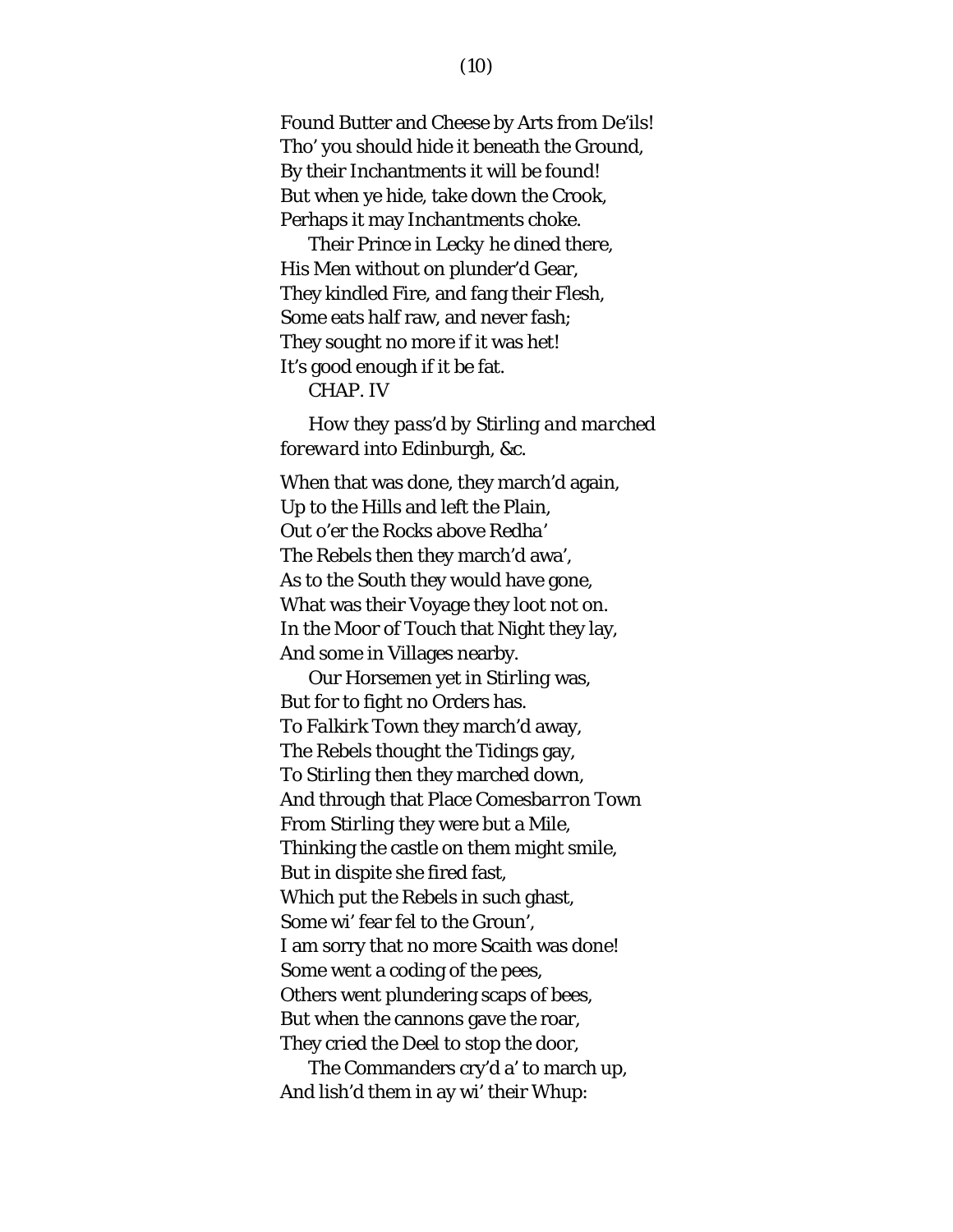They drove them up like *Highland* Cows, Or as the Hunter whips his Grews. Where'er they get a Glen or Burn, Lay close a while and then return. For the Common of them had no good Will Either to die, or to Blood spill.

*St Ninian's* Town they marched thro', But Stirling they forgot to view; At *Bannockburn*, on that Moor they rest, Scots Jacobites gave them a Feast Of Bread and Flesh, good Cakes and Ale, To keep them honest, and not to steal. After this their Honestie was well known, To Jacobites it may be shown.

To *Falkirk* then they march'd away, Next Morning was the *Sabbath-day*, Their Protestant Prince he gave this Law, His Pipers to play *Whigs awa'*; Wherever he went his Principle was shown, The *Sabbath day* could not be known, At *Callander* House, *Falkirk* nearby, An Hunder and sixty Guns did ly! Kilmarnock did the same there hide, Sent him from *France* with Wind and Tide.

From *Barrowstonness* some Powder they got,

By this they had both Gun and Shot. To *Lithgow* then they went that Day, Thinking to get another Prey; Some Jacobites to them had said. "That Store of Arms were in *Lithgow* laid," Then to the Prison Door they came, With great Forehammers to break the same. The City knew what their Prize wou'd be To save the Door rendered the Key, All that was there these Rebels got Some of our Horsemen's Sacloth Coat, They us'd to wear dressing their Horse Which made these Rebels to roar and curse; They were so covetous in their Mind,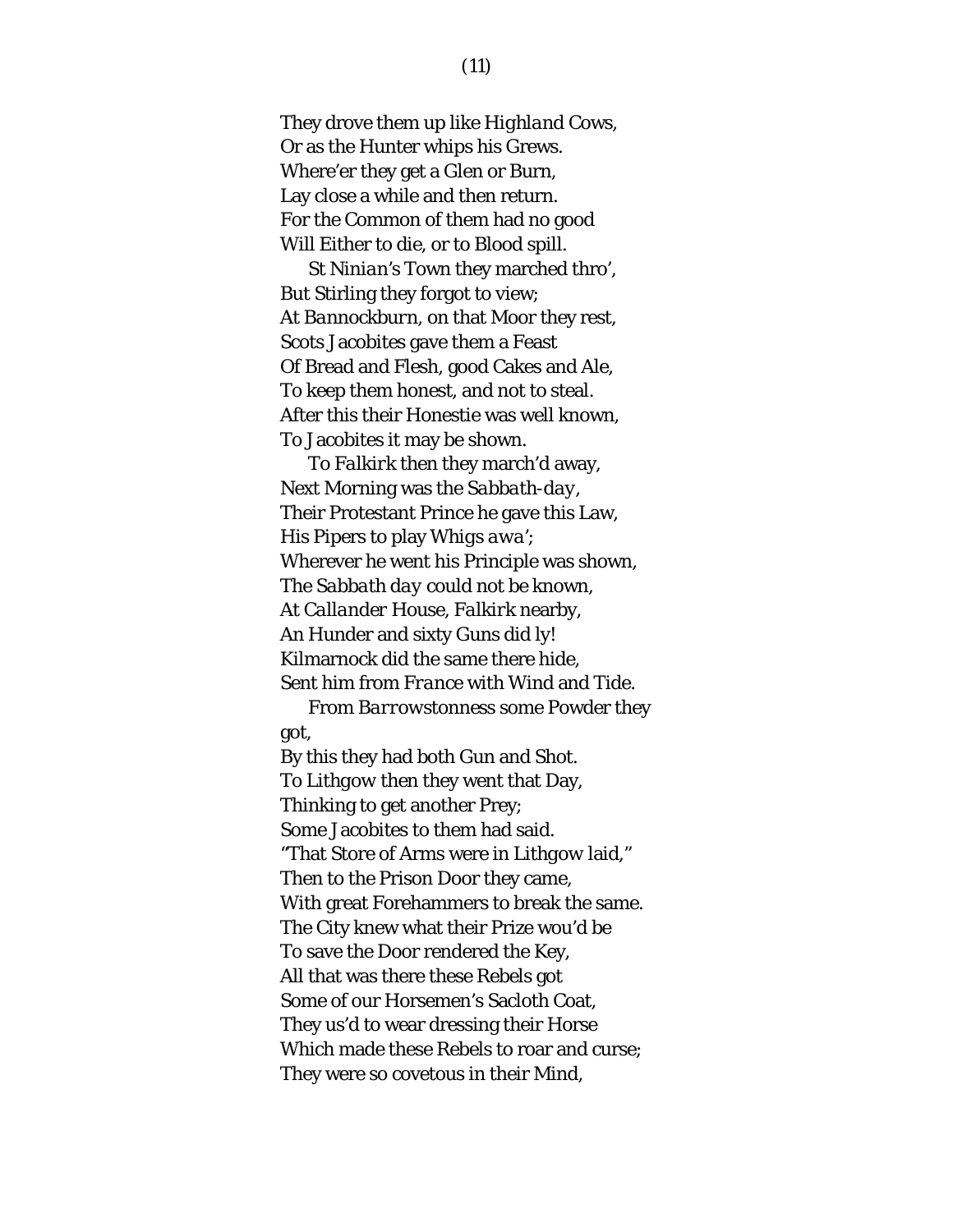That they cou'd leave nothing behind. From an old Wife they robbed a Sack, And carried it on a Horse's Back. They ate and drank, and wou'd not pay; And then to *Winsburgh* march'd away, From *Winsburgh* unto the *Sclateford*, Where Treachery was, (I am assur'd.) The Provest of *Edinburgh* met them there! He was a Traitor false and fair Profess'd to be the Citie's Frien' But afterward the Truth was seen.

He went out to put the Rebels by, And brought them into the town straightway. This Provest before he left the Town, Ordered all Men lay Arms down, Then to the Highlanders Camp he past, And brought them in, in a great Haste; They had no Time I you assure These Arms in Castle to secure. Two Thousand Stand of Arms they got, Drums and Colours they wanted not, A SONG *In the* Cannigate *there did they ly,* 

*the* East *Side of the Town, For to the* West *they durst not go, the Castle fired down; General* Cope *at* Aberdeen *Heard tell of this Disorder, The* Gairdner *staid with Courage keen betwixt and* England's *Border. Then General* Cope *embarqu'd his Men, and bound him to the Sea; Saying the Rebels he would defend, or in the Battle die He arrived the west Side o' Dunbar, Preston was near by:*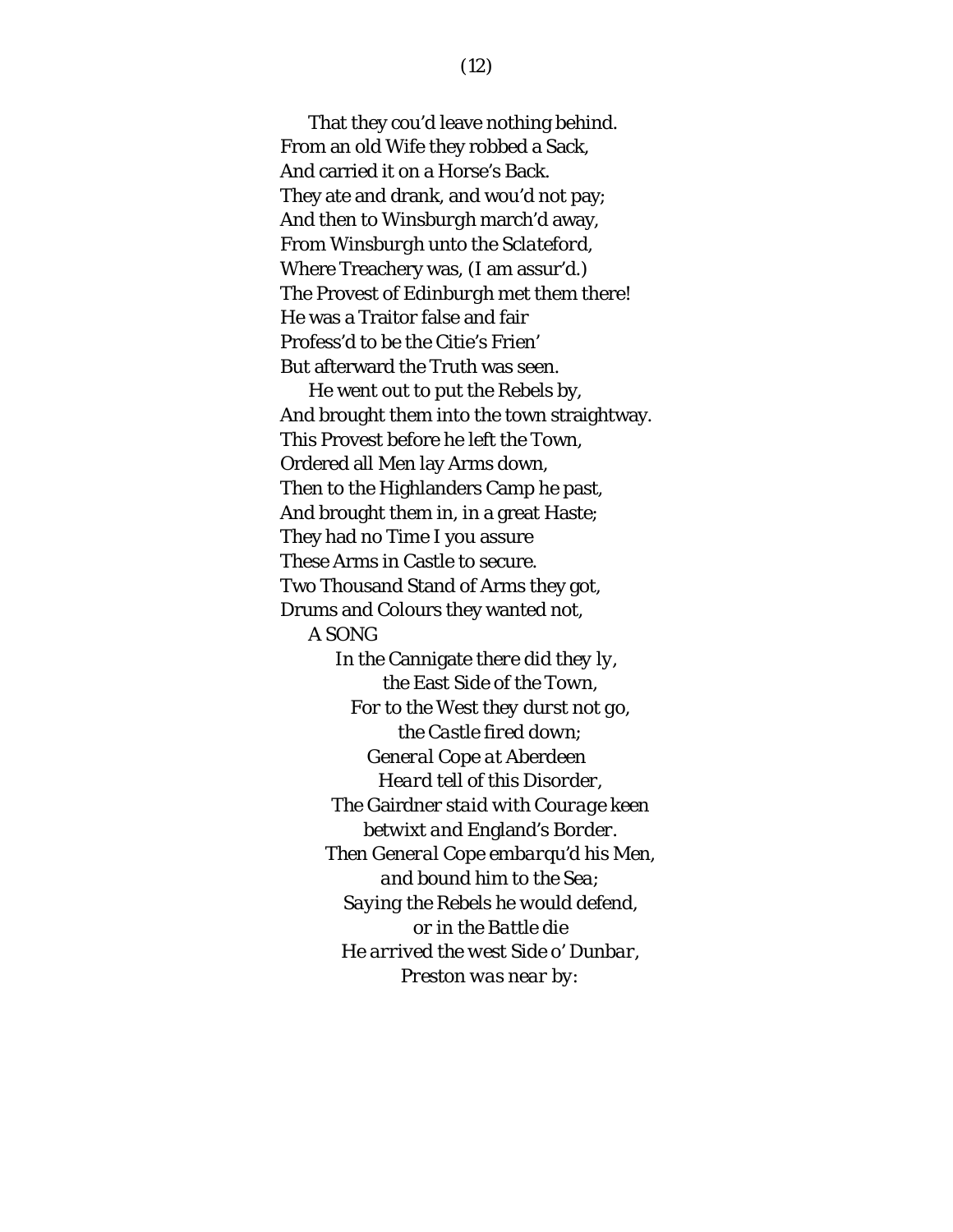*The* Gairdner *bold he met him there with all his Company. Then they did camp upon the Ground where Battle ought to be, The* Highlanders *wou'd not go there to argument the Plea. So did they from that Place remove when they wou'd not repair, And to the Gairdner's House they came, the Rebels this did hear. Then did the Alarm rise in haste, that* Cope *was on his Way, These Rebels for the Battle dress'd and did no longer stay That night they went into their Sight, Short way distant were; King* GEORGE's *Men to Arms got, And busked Battle rare.*

#### CHAP. V

#### *A Discription of the Battle of* Preston-Pans*, &c.*

They stood on Arms all that Night, Thinking they wou'd draw near & fight; They did not know their false Intent, The Treachery was not yet ken'd: For *Cope* he made them still to stand And fire when he gave Command. The *Gairdner* would have them to march & fight And have it past e'er it was Night; But General *Cope's* Power did prevail, And *Gairdner's* words held as a Tale, Which many a valiant Man did repent, When once the Verity was ken'd.

The next Morning before the Sun, The Rebels approach'd hard on their Groun', The *Cope* no orders at all did give But fled himself; then die or live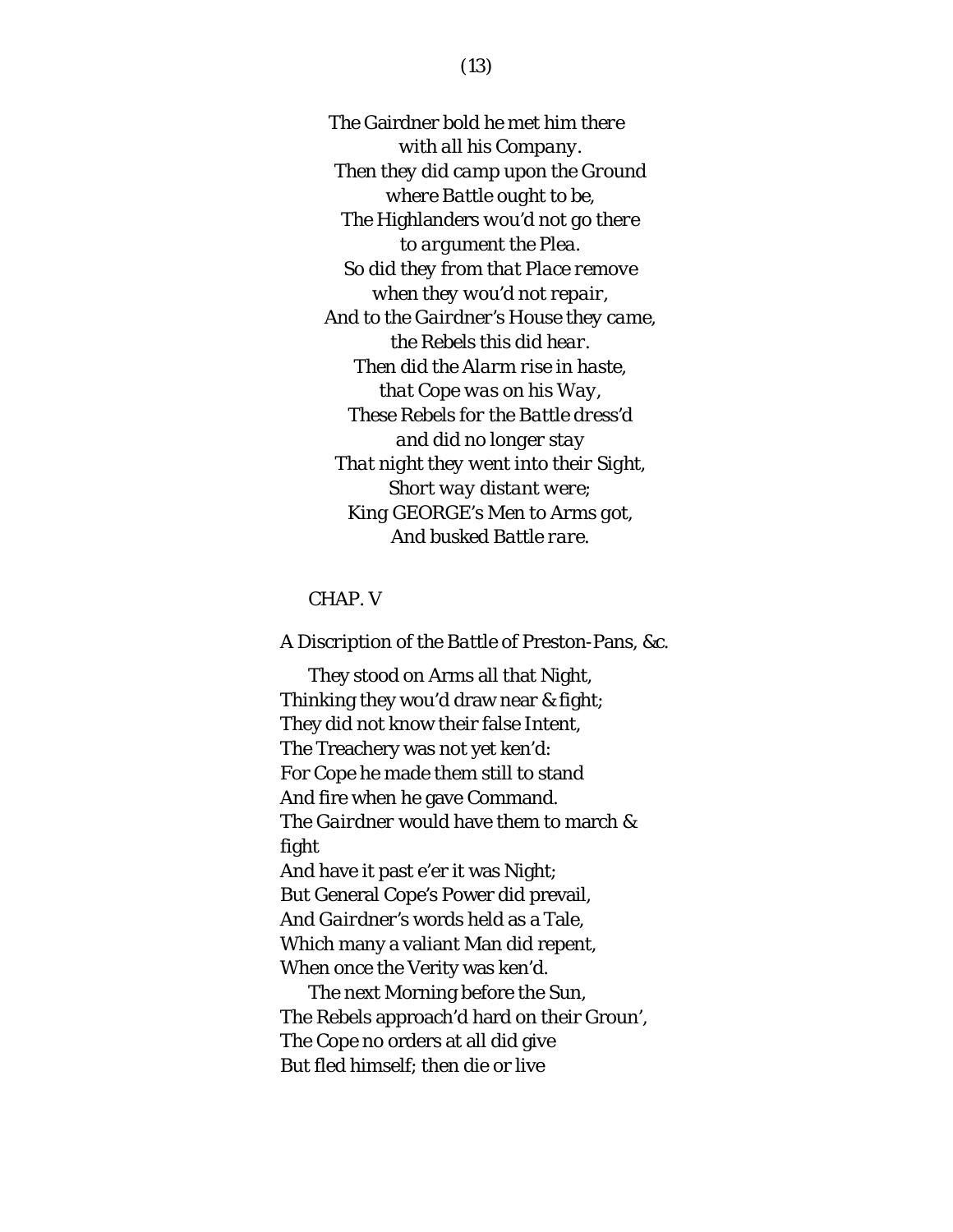His Men perceived him Traitor like to be, Their Heart did melt with sore Dispite to see Their Champion fled and quite his Right,

They had no Courage more to fight.

When *Gairdner* did perceive this Trick, Cried out, *Brave Lads, you'll fire and stick*. He first receiv'd their Fire and Ball, The next they gave made many fall. These Rebels once were turn'd to fly, When that they saw so many dy: But frighted Horse turned again, Brake down a vast Dale of Foot-men. Bold Gairdner cried, Still stand and fight; But yet for fear they had no Might, Except some few of his Horsemen, Which boldly did the battle sten As long as they had Power: They stood And spent for *George* their true Heart blood.

Brave *Gairdner* boldly there did stand, And truly fought with Heart and Hand; From Help he seprate was alone, Except one Man, with him was none. His valiant Blood from Veins did spring, As Ribbons red or like a String; With broad Swords on every Side, A closs Surround did him betide. With that one man turn'd Back to Back, And fore a While the Battle strake,

The bloody Prince cry'd, Save yon SCOT. He answered, *Your Favour I want it not, For the Righteous Cause this Day I'll die, And you the Crown shall never see.* With Sword they could not make him fall, But in him then they tossed Ball; Then to the Gound alas! he bowed, Who with his Blood the Truth avowed, In Defence of the Protestant Laws, And for his King and Country's Cause. The Man perceived who was his Dead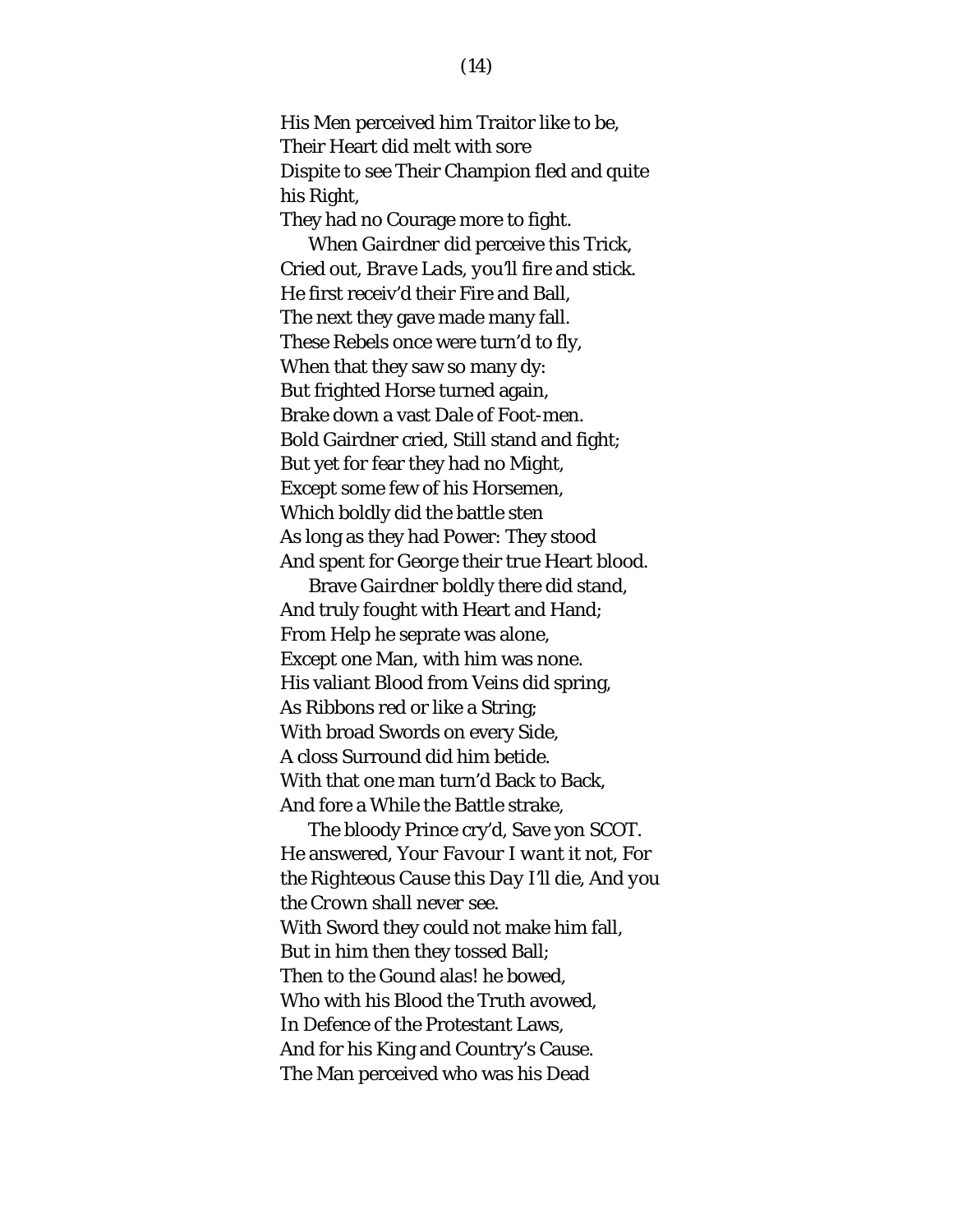And drave him quite out through the Head; Then did he comply their Prisoner sad, And after fled as he were mad.

The Footmen yet kept the Fiel, Made many a Highland Savage kneel, And to the Earth some hundreds laid; Yet Victorie it was not had. They were inclosed after that, And asking Grace, but it to get. When they saw that Better might not be They yielded all Captivitie.

The Rebels then with Pride and Glore They slew all that were wounded sore For Gold and Silver they plundered then, Watches and Cloa'es from Gentlemen. They grew so rich they lost their Wits, And tumbl'd their Nighbours into the Pits, Who plundered lest, got most of Spoil, The foremost lost their Life wi' Toil. When one had gather'd rich Heaps together, He was slain for it by anither.

Their bloody Prince gave this Decree, "But twenty four dead Men had he." But them who threw them in the Pit, Can tell their Tale when they think fit; Of Rebels there fell eleven hunder, Five to King GEORGE, it was no Wonder: But GEORGE's on the Field were shown And Rebels quick in Heughs were thrown Now Jacobites will me disdain, Because the Veritie I explain.

But when three Days were past and gone, They cried for Helpwith heavy Moan: Six Thousand four Hundred Rebels was there, King GEORGE three Thousand vanquish'd were The Prisoners were sent into the *North*, Some made heels a Piece beyond the *Forth*, To *Stirling* fled for Shelter then,

For a Royal Branch was in that Den,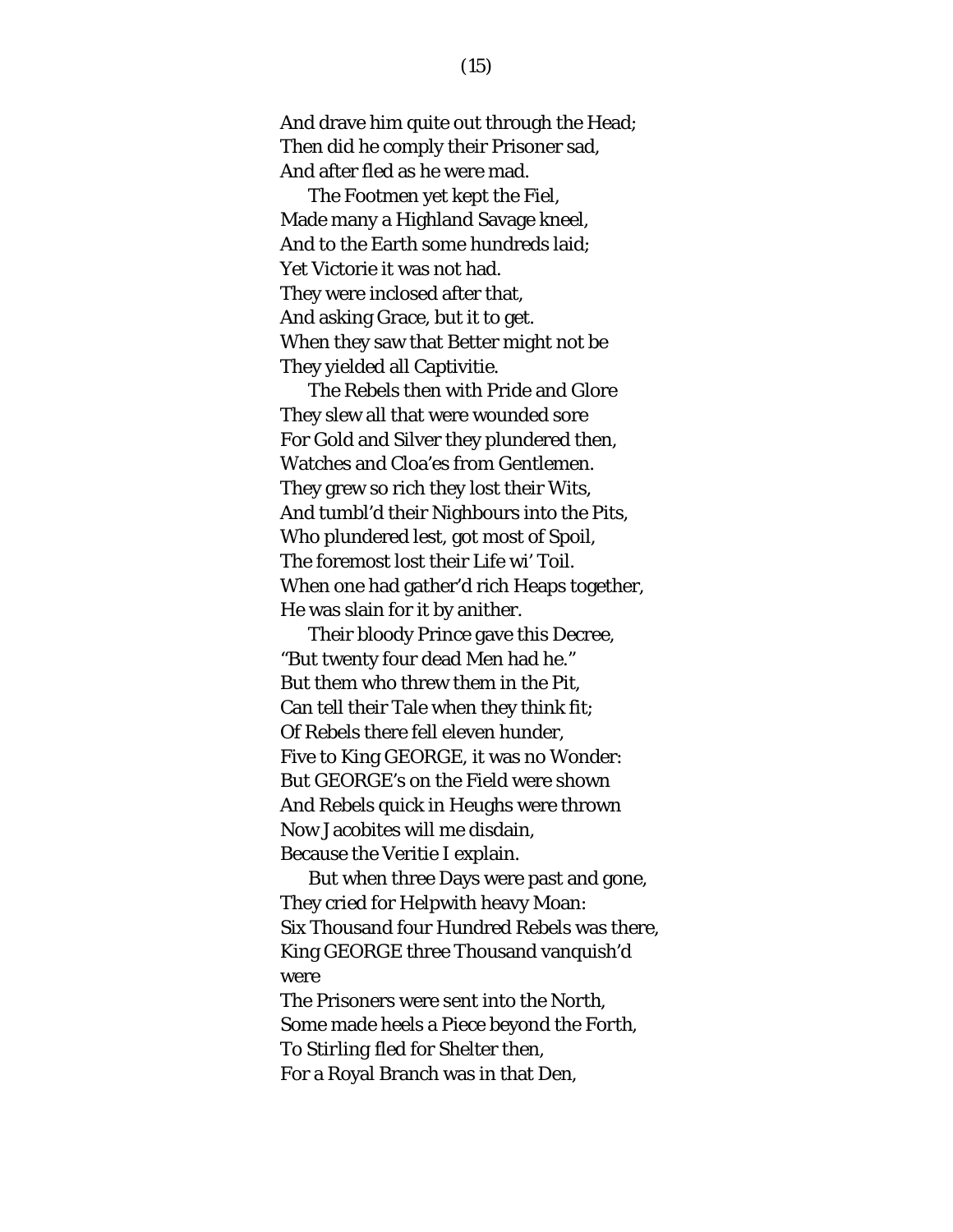Where Rebels durst not yet go near, Nor in his Sight a far appear. Them that they kept, to Perth took they,223 Some with them list, then ran away. Who staid and fought against the King, Was catch'd again and got a String; But some true Hearts with Courage bold Chois'd rather Death before their Gold: Alas in Miserie did long remain, And yet they found Relief again.

#### *CHAP. VI*

### *Of their Behaviour in* Edinburgh *and how they fought with the Castle, &c.*

The bloody Prince yet in Edinburgh lies, Thinking his Head will reach the Skies, Scotch Jacobites to him did go To kiss his Hand and then his Toe: Has Protestants gotten a popish Freet To suffer Men to kiss their Feet? This Prince (to augment his Glore) they tell "He made two Images for himsell, "The name of the first is *Cameron* "And the second *Murray*" as meaneth John And fell before them Day and Night For murdering Men at *Preston* Fight. The Scribe, writes this into his Book, His Chronicles, if you look.

"Likewise Five Hundred Cuncubines, "By this Time he may have young Friens, "His Dwelling was at *Holy rood house*, "With Three Hundred Women singers crouse, "Of the Vineyard I will not speik:' But, *John*, beware of a sienged Weik, Because the Scriptures you made a Droll, Comparing the Cake unto a Coal. But the bloody Prince was puff'd wi' Pride,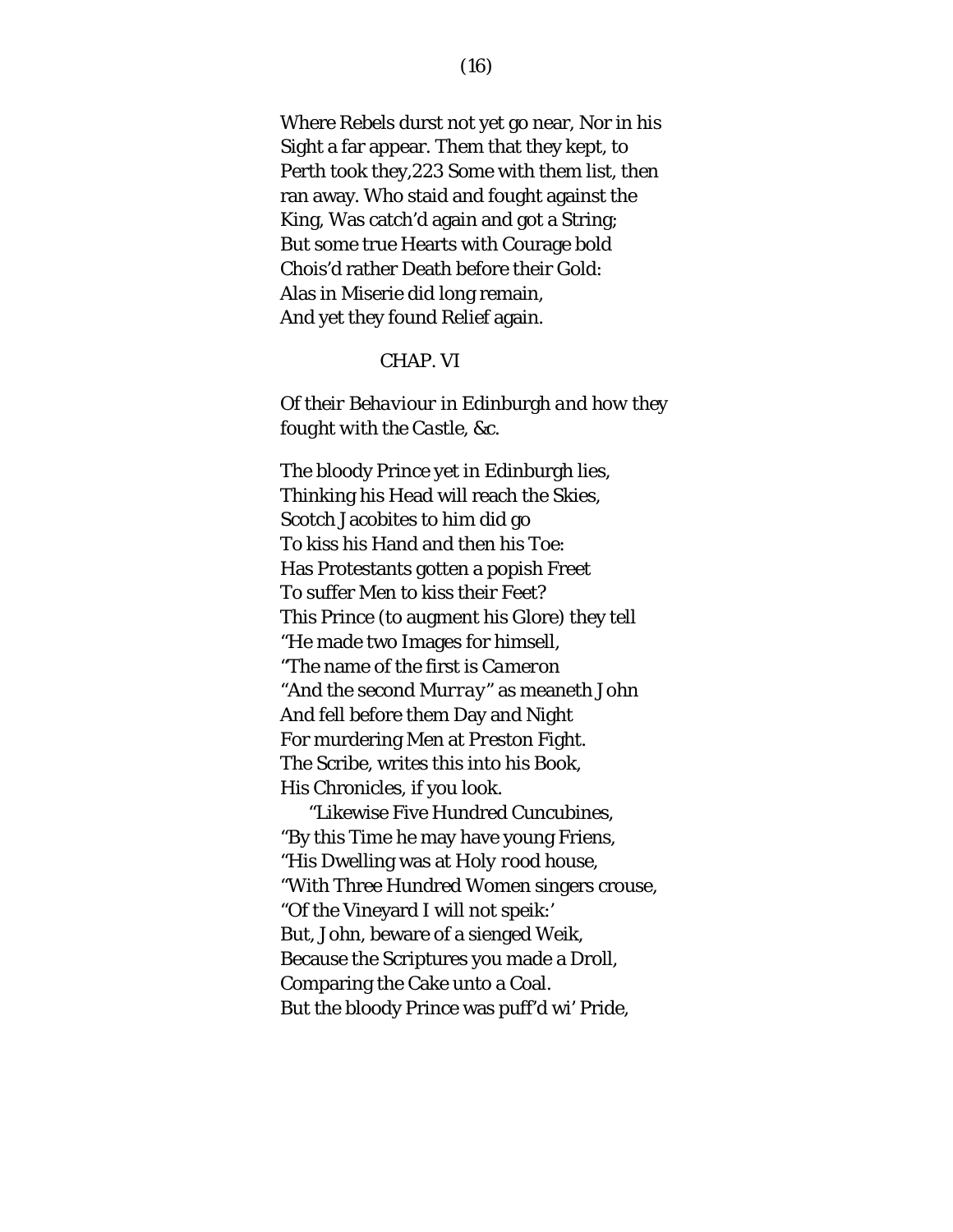Compass'd the Castle on every Side And did the Centry mock and taunt. Then she gave them the other Rant, And many a Bluner on them did bla' The Buttocks bare shin'd when they fa':

One named *Taylor*, of the Rebels Camp, He was a Captain bold and ramp, And, to their bloody Prince he went, *Sovereign*, said he *I make it ken'd, The Men that in this castle be For Want of Victuals they will not dree; If we do sey with all our Might, We'll soon deprive them of that Right.*

The bloody Prince rejoiced than Even as the Castle had been ta'en, And said: *Who conquers it first to me My chiefest Captain shall he be: Then Taylor vow'd, If all had sworn It shall be ta'en by me the Morn; All Store is eaten they had within, And there shall no more entertain. For now their Right they dare not hold, Into our Hand I true they're sold.*

Then on the Morn away he goes; Of his Consorts to him did chose; To *Livi'ston Hou*se they did resort, And there they did disdain and sport, Saying, *If* Guest *and* Preston *had Might They wou'd come here with us to fight.*

A man these Words did overhear, Unto the Castle wall drew near, He told the Watchmen all they said, And yet at *Livi'ston House* they baid. Then Guest and Preston did command (In a great Haste) of Men a Band By the North side of the Garrison go, To Livi'ston House, what's there to know, The Soldiers did the House surroun, And Canons from the Castle firing down,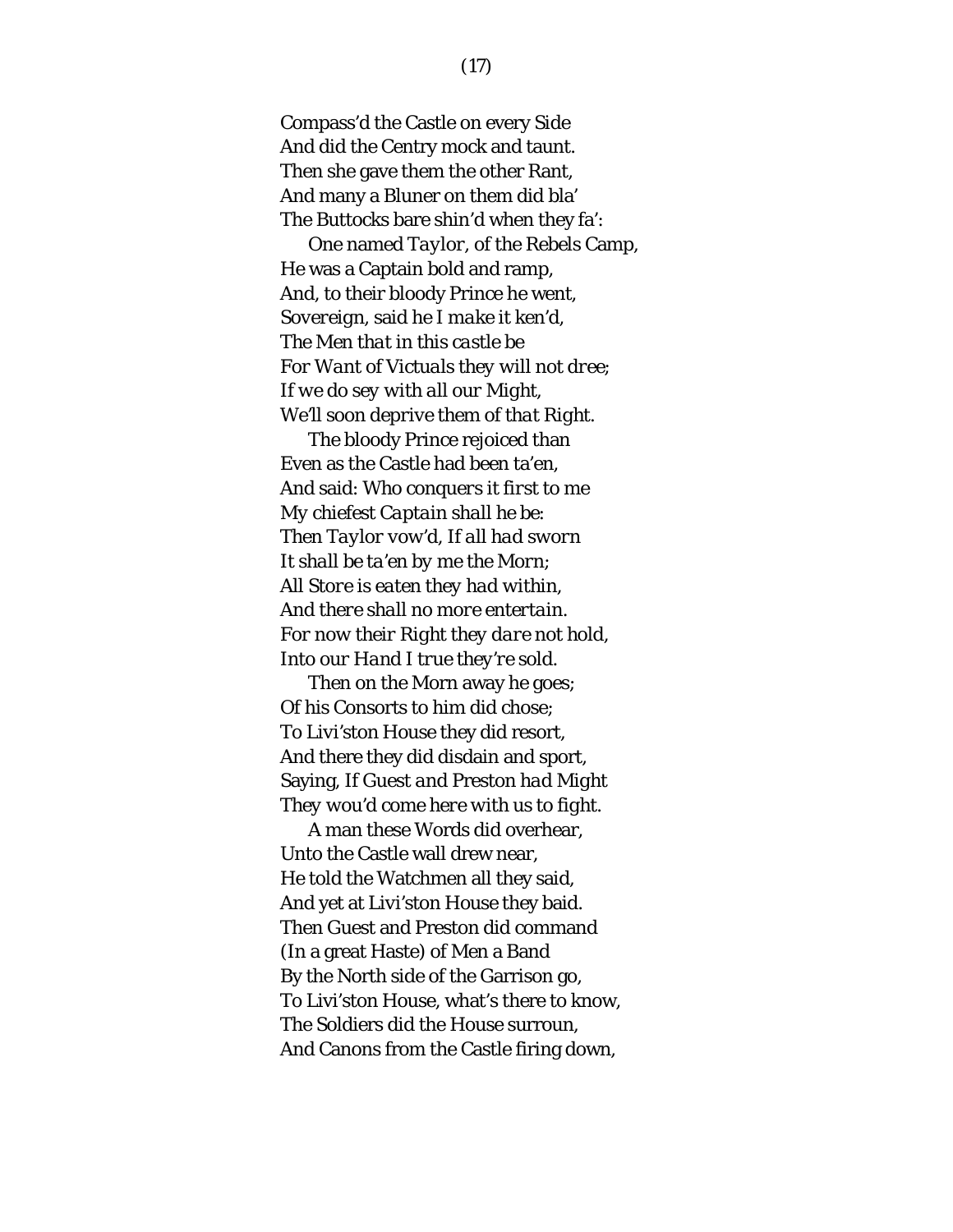Brake down the House in a short Space, Who was not slain, begged for Peace. They took all did alive remain, Then burnt the House; and turn'd again.

This Captain *Taylor* with them they brought,

He got the Castle, but not as he thought; For he thought of Captains to be Chief, But there he was, prison'd like a Thief. Then the Rebels guarded the Town-head That none to Castle should take Bread, They knew nothing but Hunger wou'd doo, For Gold nor Fleetching they would not bow, Nor yet they need not say nor fight, They were so true, both day and Night.

One *Roberton* sought the General's Leave These Rebels once more to mischieve, With a Band of Men unto their Guard All Rebels they found, none of them spar'd Whether He was Knight or Knave There suddenly to Death they drave. E're they came to the *Westbow* Head A great Slaughter among them made.

Then the Rebels rose all in a Rout, Young *Roberton* turn'd his Men about And to the Garrison march'd again. I cannot tell what they had slain.

In *Edinburgh* Town they got no rest, The Castle was such a Tempest; Likewise the valiant *Fox man o'War* For their Salute, gave them a Scar, When they saluted her at Leith, She blew some Motts into their teeth: They thought good News she'd brought from France,

But death came to them in that stance.

Their bloody Prince at this Mischieve Was not content. Ye may believe He thought it best [they were so ramp] South from the Town to make his Camp, And there he lay with all his Host,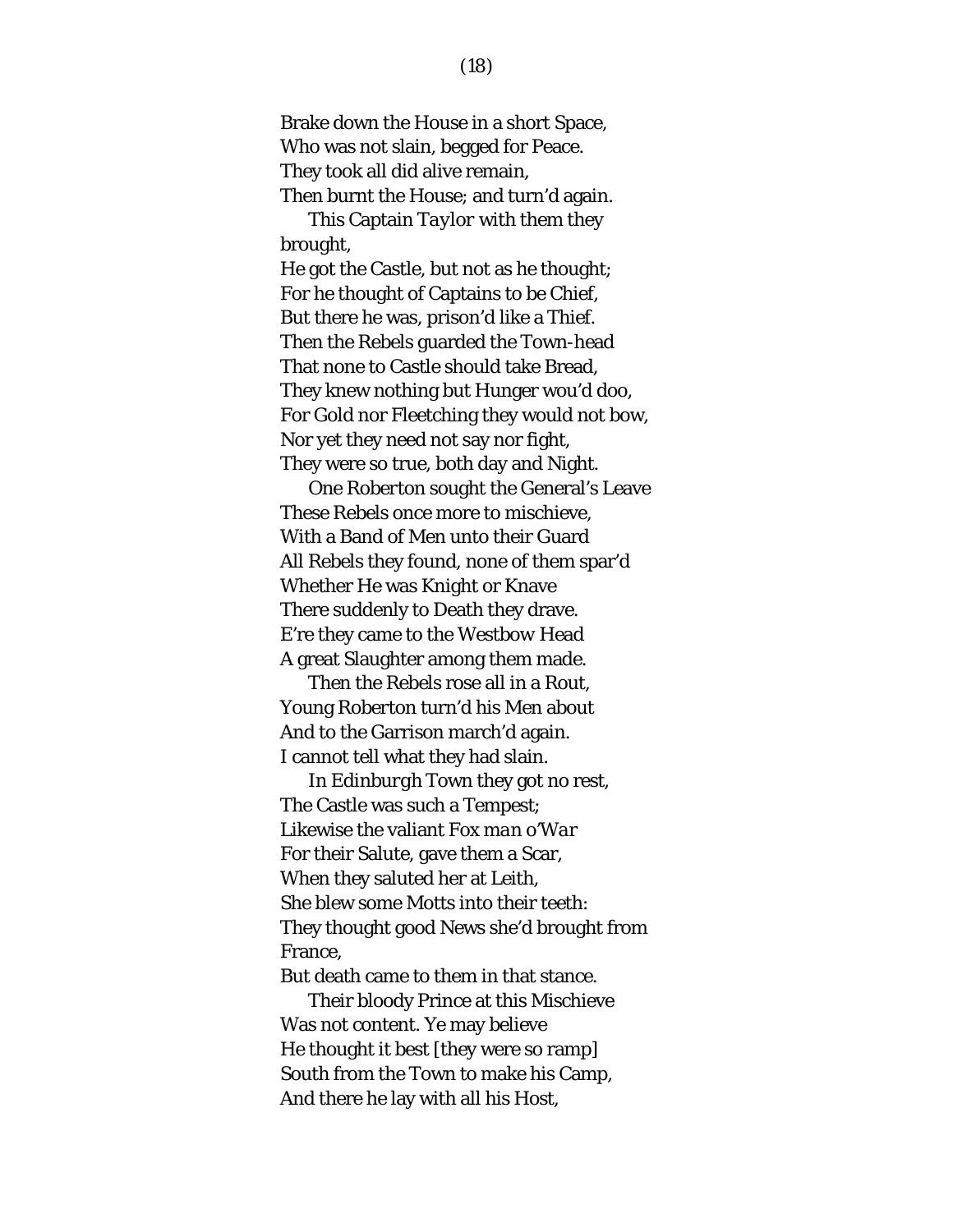While among them rose some Sp'rit or Ghost, What was its Words I do not ken, But the Rebels fir'd to get it slain; Then thro' their Camp rose such a Reel, They fled to the City, and left the Fiel', Up thro' the *Cannigate* in a Hush, At every Door they let a Push.

The People within got such a Fright They thought it was their hindmost Night, Or King *George's* Men with them had met And they on Battle cou'd not wait. Their Prince he saw no Success mair, And King *George's* Men at *Berwick* were, He thought it Time for to be gawn, To fight again he wou'd not stan'.

CHAP. VII

*The Rebels marching from* Scotland *to*  England*, and taking the City and castle of*  Carlisle *&c.*

From *Edinburgh* Town he march'd away, To *Moffat* took the ready Way. *Rob and steal*. This was their Order, While they came to the *English* Border. So did they enter into *England*, Eight Thousand was into their Band.

Then *Carlisle* compassed about, That there was no Passage in or out, About the Town stay'd Days three, Thinking that it should rendered be. Then out of the City they made a Saill, Wounded Part, and some dead fell, Some of their Baggage took for a Prey; To *Brampton eastward* removed they.

Early next Morning they assembled all Into a Body, great and small, Then backward in a Rage they run, The City for to siege and burn.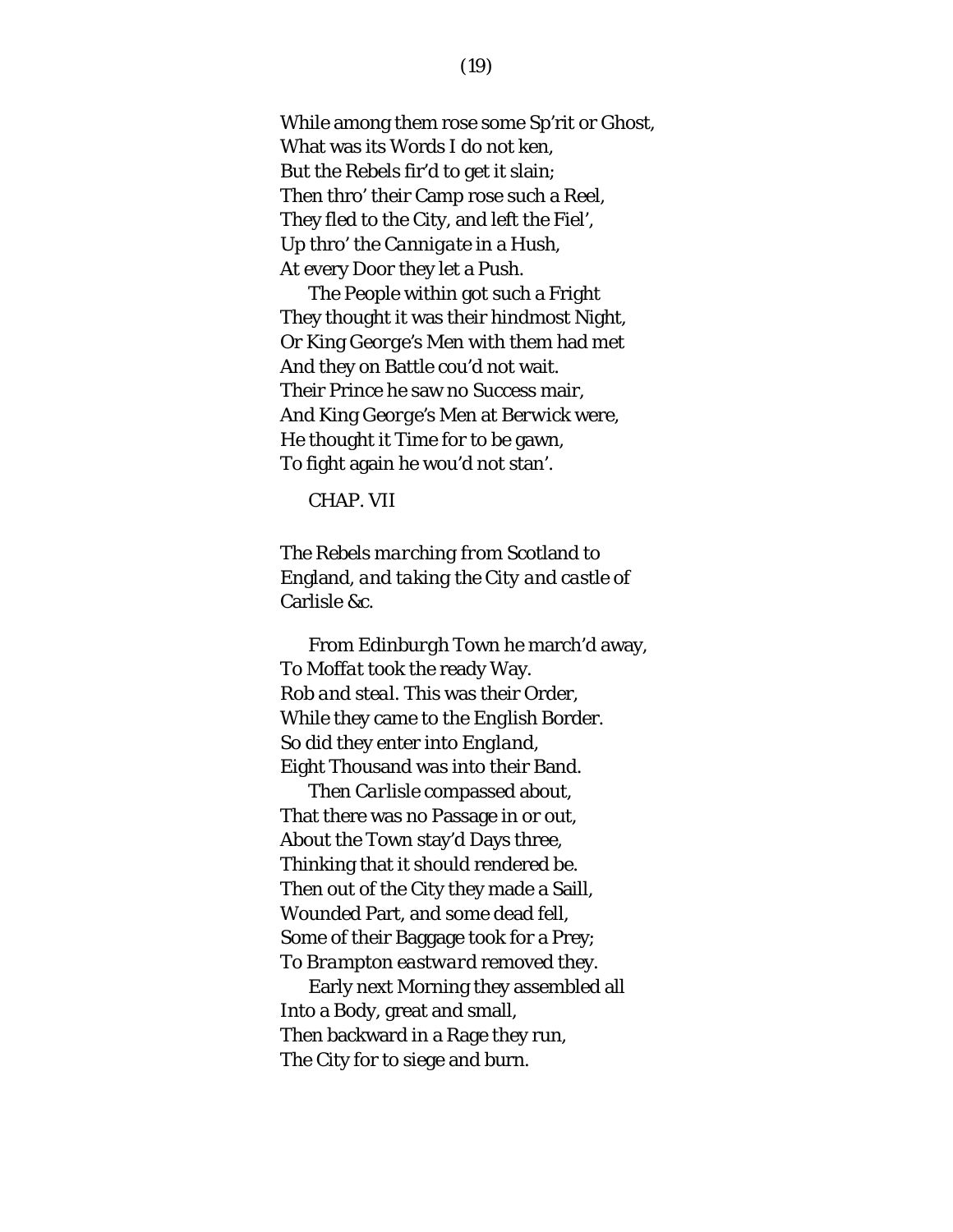Then *Perth* the Captain of their Host Against them did blaspheme and boast, *If you against us now do stand, Who shall deliver you from our Hand? Your City shall be burnt with Fire, Wives and Children, Bone and Lyre, I'll you consume in Powder small; Therefore this is the hin'most Call It will be best my Will to doo, For after this no Time is to rue.*

The People heard these Words he spoke, Melted their Hearts, and Courage broke, And on Condition they yield, I fin' Opened the Gates and loot them in. Twenty Piece of Cannon there they got, Six Barrels of Powder, and Lead for Shot, Of Arms into that Place they fand One thousand and five hunder Stand And other Teckling us'd in Wear Which ill becomes them for to bear.

Cruelly they did oppress this City, For to rehearse it were a Pity To be made so thrall, and Cess to pay, Out of their Mouth takes Bread away, Their Bellies was so ill to fill When they got good Meat at their Will They ate Mutton, Beef and Swine While unto Death with it they pine. Then at Carlisle a Captain stay'd With a hundred Men the Town to guide.

#### CHAP. VIII

*Of their march up to* Penrith*, and further into*  England*, and how they were chased back by*  D. Wil*liam*

And then to *Penrith* they marched up, To London was their Voyage, they hope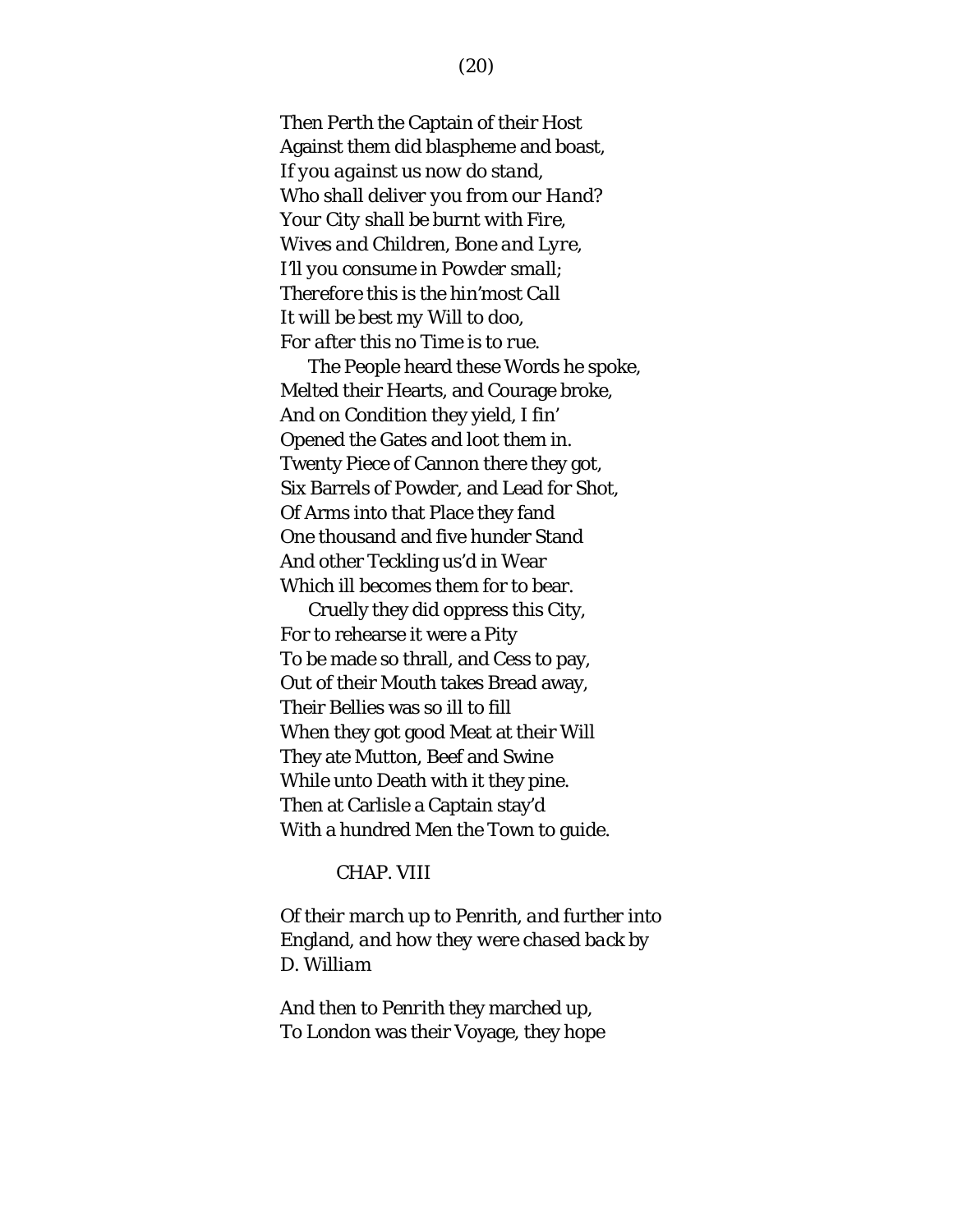And every Town that they came throw, They made them pay full Cess, thrice due; And after that what they could catch Either Gold, Meat or Watch.

Now at that Time there was great Snow, That travelling Men had Pine to go, The Wreaths in Places were thick and deep, These *Highlanders* lay on them to sleep From Head to Foot row'd in their Plaid, And then in Raws down they were laid. Such a People there they did ne'er see, As wild Goats they seem'd to be.

The People there did much complain Of General *Wade*, could not be seen; For slowly he did them pursue, And made no Stop of going thro'. For Town and Land was sore opprest, They rob'd them bare where'er they past.

Our Soldiers from the People gets Twenty Thousand Flannel Coats To protect their Bodies from the Cold, And keep good Heart their Right to hold.

These Tidings when the King did hear, He made Duke WILLIAM then appear; Who in Flanders long had been Assisting the Hungarian Queen. And with the Frenches boldly fought, And beat their Army unto nought; He was the Commander at *Fontenoie* Many other Engagements manage'd he, And well behaved at *Dettingen* Where many Thousand French were slain, If the Rebels were not quell'd by him They knew it could be done by none They sent him word for to turn again He arrived at the *Gravesen'*; The Second Son He's of our King, And to *Antichrist* he is no Frien'.

Then to his Father's Palace went he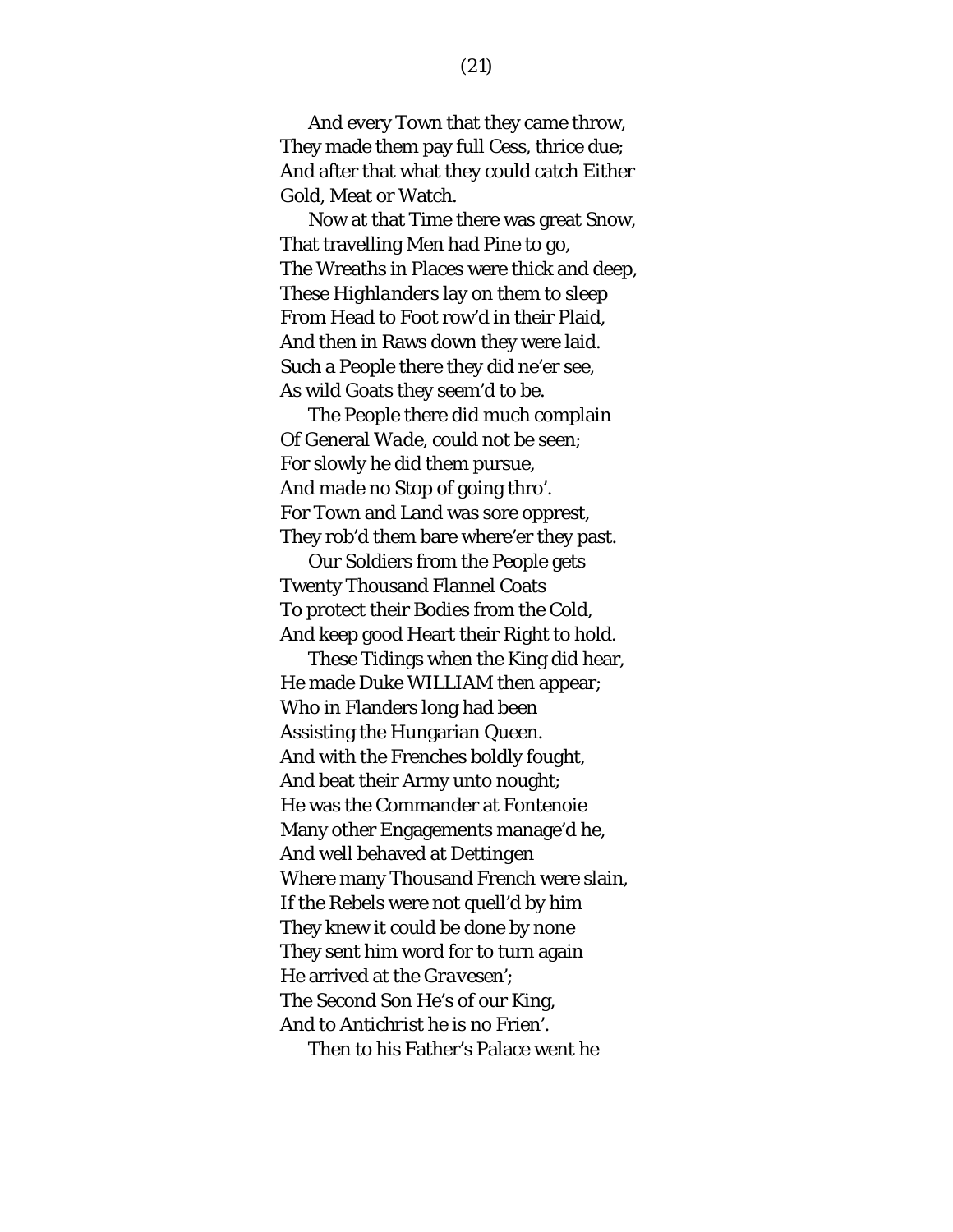And all his bold brisk Armie, His Father said, *You're welcome my Son, But you must put this Pretender home.*  He said, *Dear Father if it please you, It is a thing I hope to doo.*

What Words was mair they are not here, He then set out for the Chevalier; Our Sovereign GEORGE he gave Command, To WILLIAM Duke of Cumberland, His Armies for to lead and steer, And Rebels wreck that's done him dear.

His Soldiers brave then did rejoice, And with a Shout they made a Noise, Saying, Our Captain's the King's son Treachery will no more be done.

The Rebels then at Kendal were From thence to Preston they march'd there, Then WILLIAM Duke of Cumberland From London march'd with a brisk Band, Ten Thousand valiant fighting Men, His Royal Grace to be their van.

At *Leichfield* on the 28th Day The Month of November, there camped they; These Rebels of the same did hear, From *Preston* then in haste they steer, By *Wiggan* Town they took their Way, And at *Manchester* pitched they. From thence to *Maclesfield* they wand, And set forward to *Derby* Land. When that the Duke of *Cumberland* The Way they went did understand, To London they were first design'd, And now to *North Wales* was their Mind, To *Strafford* then full fast they drave, Then to *Northampton*, Battle to have; And there he stayed for to defend, Or in the Battle to make an End, Thinking these Rebels to Him wou'd draw, But he was the worst Sight e're they saw.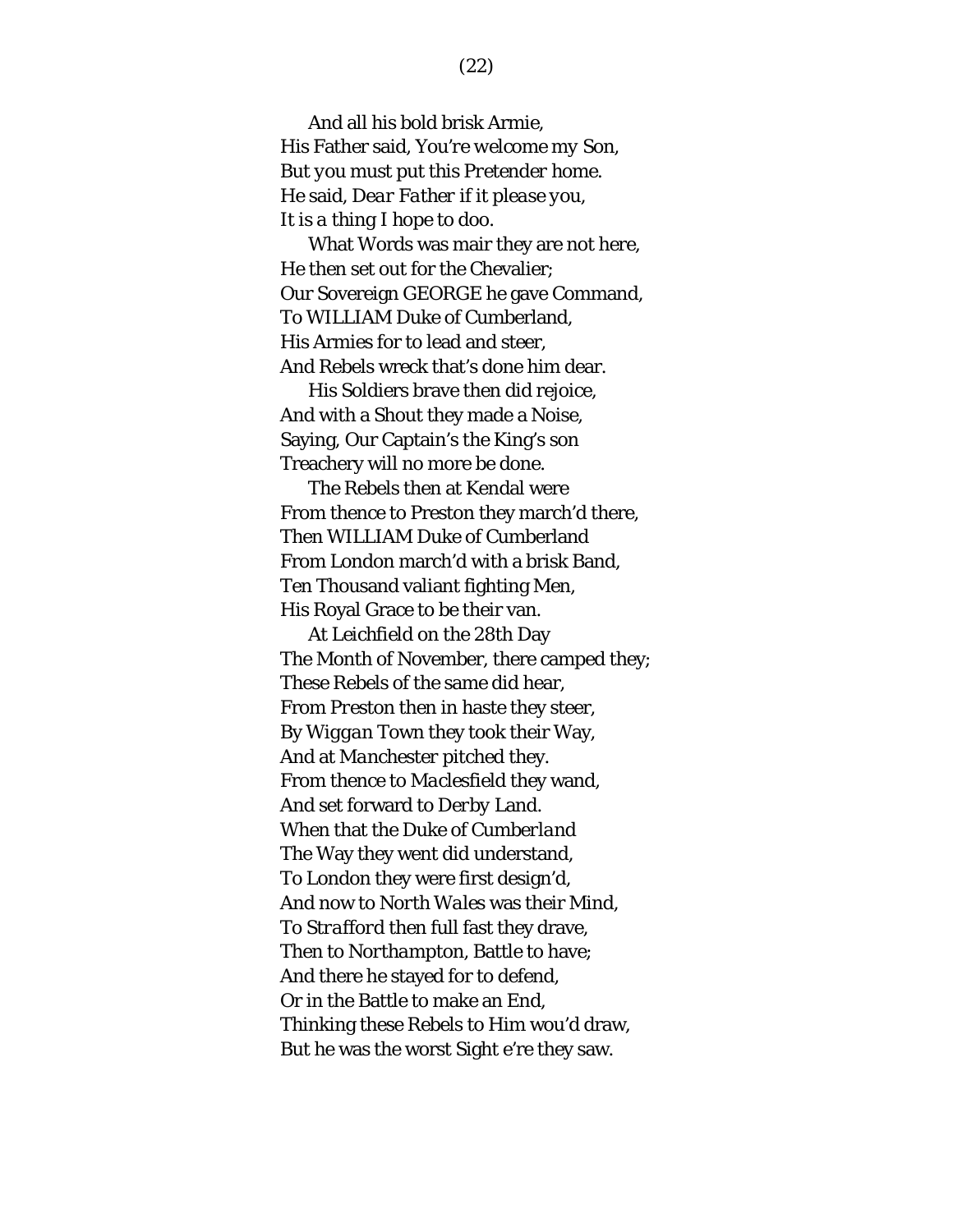His Men for Battle did busk and dress, And stood like Wine into a Glass, Shoulder to Shoulder, and Face to Neck, In Battle-array he did direct, And said, *Brave Boys be void of Fear, For, in every Point with you I'll share, In Defence of our Maker's Laws, If we dy 'tis for a righteous Cause.*

*Now honour your Country with Courage keen, From Cowardlyness we may be clean, 'Tis to save our Country that we came here, By Orders of My Father Dear Against a Pack of Rebels bold, That seek no other Grace but Gold. If your loyal* British *Hearts be true, With Grace from above our Strength will do.*

The Rebels were to be there that Night, But suddenly they took the flight; An English Papist plaid the Knave, Advertisement to the Rebels gave, A Letter to *Derby* sent away "That CUMBERLAND stood in Array," With trembling then, great Fear and dread, Foreward they durst no more proceed.

That Night they fled from that City, Unto a Mountain was nearby; Then on that Hill great Fire they made, Their Pipers plaid and round they gaid, Men did behold the Light afar, And thought they did prepare for War. Their Pipes they plaid with such a Scorn They thought the Battle wou'd be the Morn.

The *Highlanders* then did run and ride Two and twenty hours before they staid, When one behind another did stand, Cryed *Furich there be* CUMBERLAND. Who first to *Penrith* Town that wan, He thought Himself a pretty Man.

When People knew they turn'd to flee,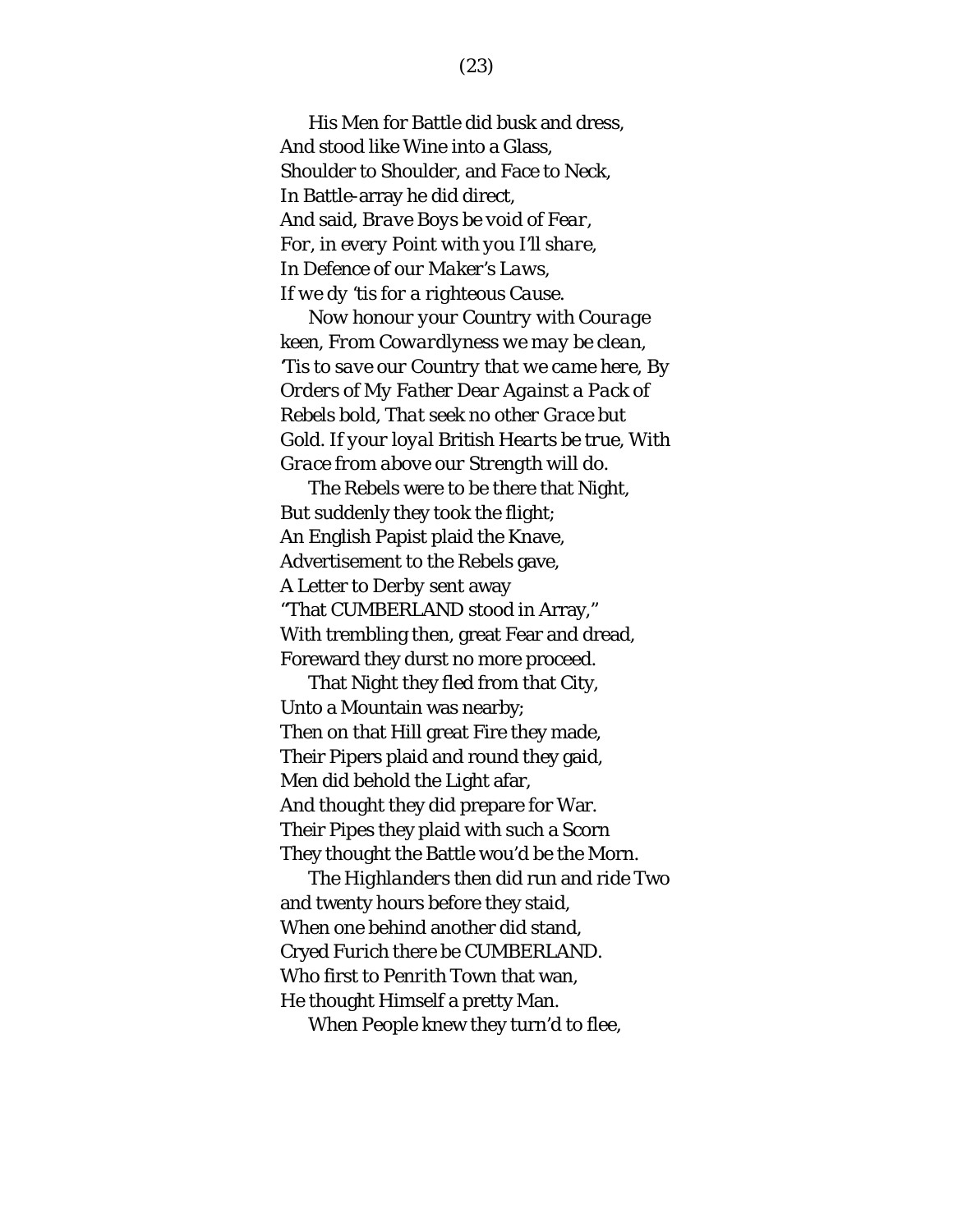shot with Guns and felled with Tree; And where they quarter'd in the Night, They slew them ere the Morning-light.

Then CUMBERLAND did this perceive To him they would no Battle give, But fly like Thieves into the Night, A just Man for his Cause will fight.

Duke WILLIAM three Thousand Horsmen drew, And after them he did pursue, The Footmen followed with all their Might, Over Snow and Ice, they took no Fright.

These Highland Rogues thinking to catch, And where they find them make Dispatch, For Battle to have they still profest, By following them they got no rest.

#### CHAP. IX

*How they stood after they had fled, near*  Penrith*, upon* Clifton-moor*, and fought with the Vanguard, and were obliged to fly again, &c.*

When they were turned near *Penrith* again And there to fight they did preten', General *Bland* and *Honeywood*, With the Van guards they foremost rode, Three Hundred dragoons all in a Trace Who briefly could their Foes face, With Courage bold foreward they steer, In Pursuit of the Chevalier.

The Rebels staid at a *Quaker's* House, To plunder there their common Use, Highly displeased for their Disgrace That CUMBERLAND they could not face. *Why did we flee? Let us repent, We'll stand and murder as at* Tranent.

In every Side then of the Way The Rebels there in ambush lay: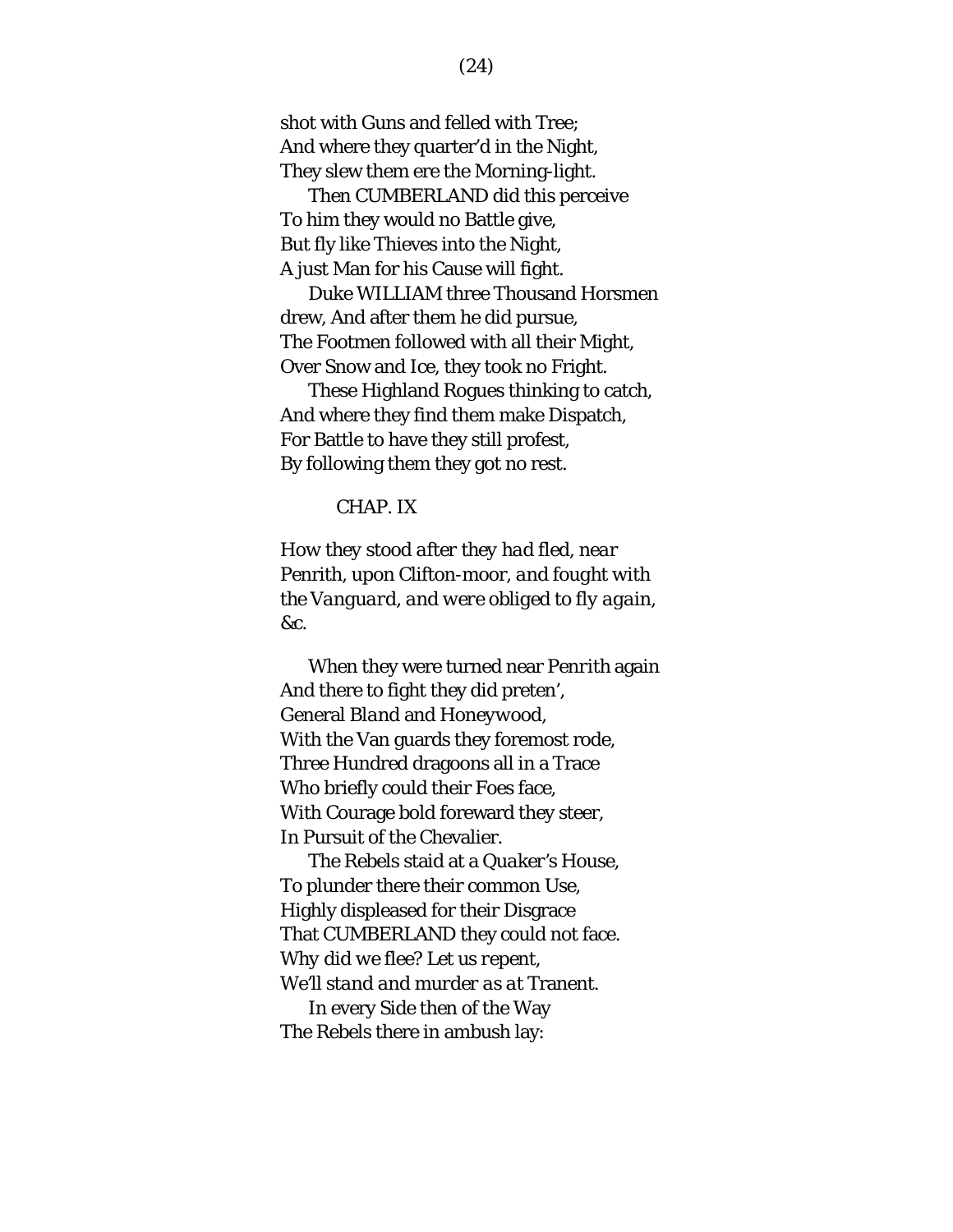Five Thousand was into their Band, Yet in open Field they durst not stand, Behind the Hedges themselves they drew, To murder *Bland*, as they went thro';

The Dragoons boldly did appear, Which made their Foes to quake with Fear, On every Side they jimp the Hedge And set upon them in a Rage.

The Rebels fired with all their might But yet they're forc'd to take the flight! The Dragoons gave them such a Chace, Their naked Hipps shin'd in their Face: About six o' Clock into the Night They did begin this bloody Fight, About a Quarter of an Hour The battle there it did endure.

A vast Dale of the rebels they slew, Lost part of Men, but very few. The Rebels lost six times more, Of General *Bland's* within a Score.

Brave *Honeywood* was wounded deep, Who made some Clans dy at his Feet, His Blood from Wounds ran like a Strand, Which griev'd the Heart of General *Bland*.

When Duke *William* heard that it was so, *On Front myself now will I go, And I vow by him that Life gave me, I'll see't revenged, or else I'll die.*

For his Grace he was not present there, But hearing this he soon drew near; For the Van-guard had beat the Clan, Before the Army unto them wan; Her nain-sell thought to win the Day, But yet she fled and wou'd not stay. For *Charlie* fled to the North again; And many on this Field was slain, For Fear they durst no longer stand, They thought it had been CUMBERLAND, Because they fought with such a Rage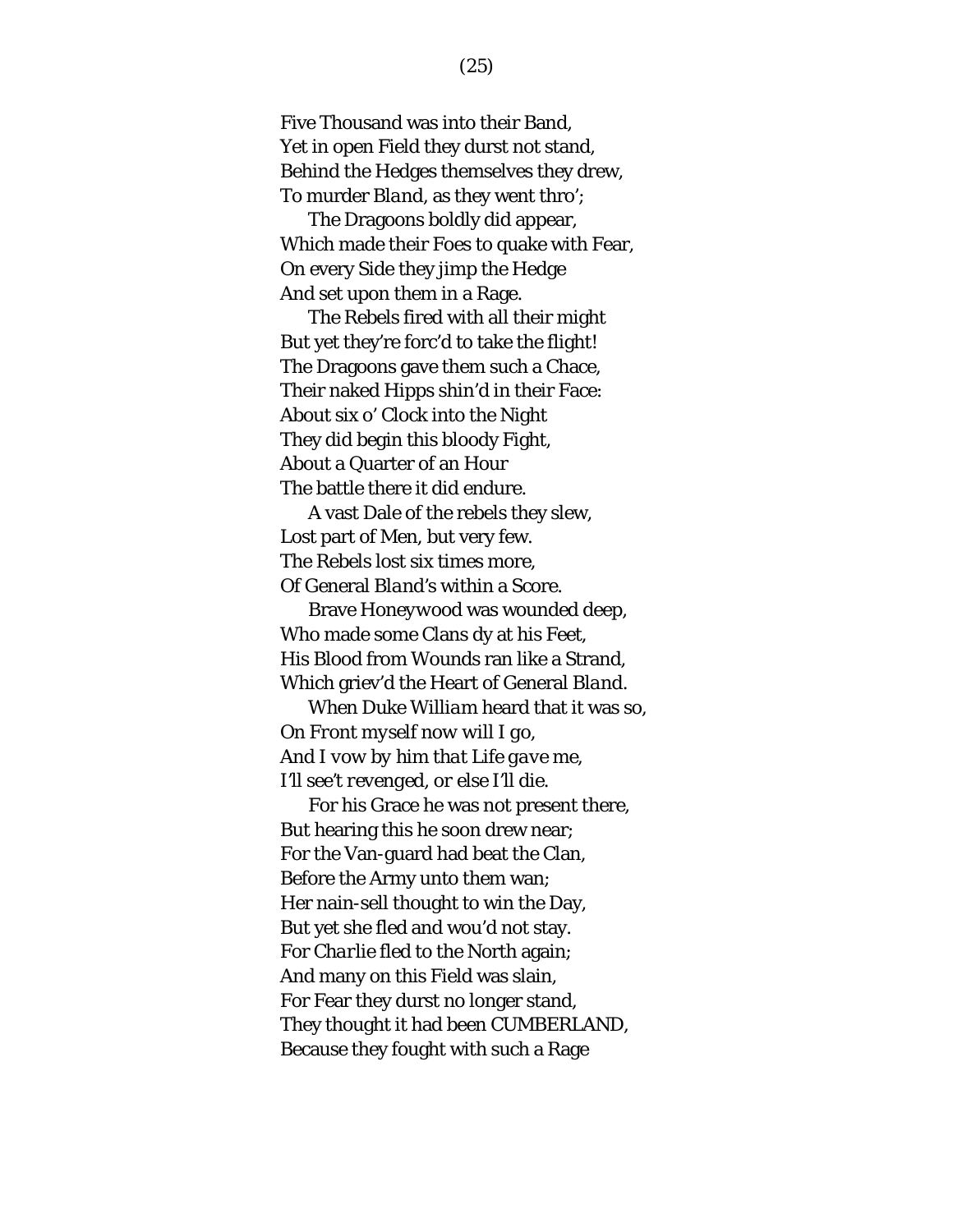And made them skip out thro' the Hedge. Which cla'd their Hips like Heckles there, And sore did wound them everywhere.

Lord *Lonsdale's* House was near the way, Where a Party of them presum'd to stay; They thought that Night to sup and sleep, Their Baggage for to guard and keep, To steal and rob what they could get, But Quarters there became too het.

One HERMITAGE, from *Penrith* came Of the Town-Guards, with him a Ban' Near ten o'Clock into the Night, And suddenly put them to a flight, Fire on their Guards first did display, Part of them fell, some ran away:

The House they did inclose about, To let no more of them win out; When to the Door they came in Haste, With Sword and Fire they were imbrac'd. Yield you, Dogs, whose here within, Or, I vow we'll burn you bone and Skin. The Rebels saw he wou'd subdue, And for to fight it wou'd not doo; Then for Mercy did they crave, *Me's Prisoner my Life to save.*

To *Penrith* then drave all away, Their Baggage also for a Prey; In Prison strong they laid them fast; I doubt their Necks will rax at last. Duke WILLIAM did the rest pursue, Hemming the Hindmost of the Crew.

From *Northampton* to *Carlisle* They drove them down like Herats wile, Therefore to rest they durst not bide, Duke WILLIAM did so near them ride.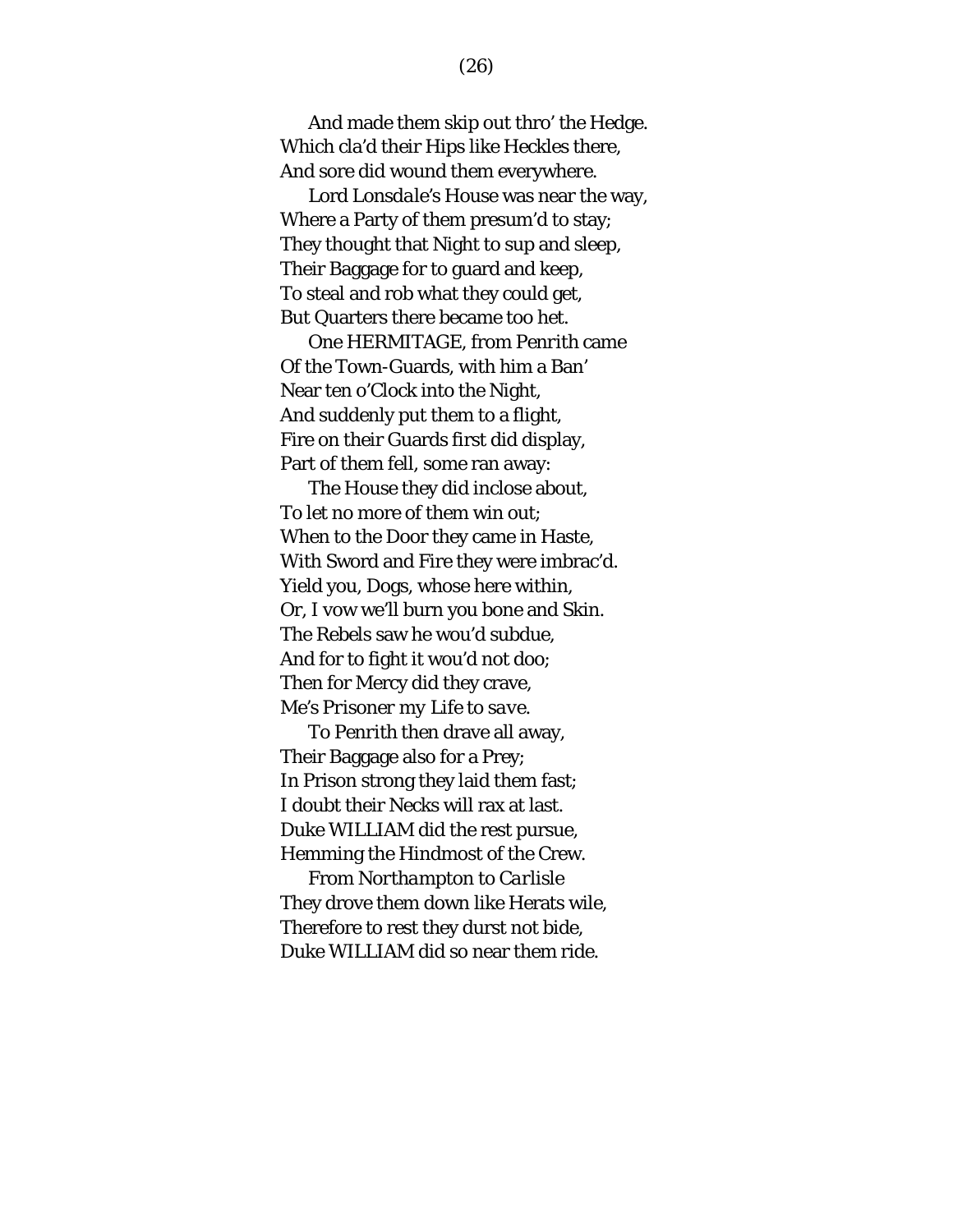CHAP. X

*How there arose another Army of rebels, and came to* Perth*; and how the Militia rose for: K.*  George*,&c. and of the rebels running into the Water of* Eske*, and flying from* England*, &c.*

Beyond the *Forth* was without Doubt Six thousand more to make them stout, Who thought to follow them to *England*, By Impediment they're made to stand. For Horse and Foot at *Stirling* were, To keep them back with special Care.

Militia rose through all the Land Free Volunteers, with Heart and Hand; From *Glasgow* town great numbers be, Likewise from *Paisley*. All that Countrie To help King GEORGE, because of need The whole Country was to proceed.

To *Stirling* town they did resort; They cut the Bridge, and fenc'd the Port: When they heard the Rebels was turning back, For *Edinburgh* then a Voyage did mak, To keep the City from their Hands, For to steal and robe was their Commands, Because they lost their false Intent, They rob'd the Nation where they went. From *Carlisle* they fled with Speed, Of the Pursuer great was their Dread. A Band they left the Town to keep From CUMBERLAND, then fled like Sheep. The River of *Eske* was in the Way, Full, over it's Banks, with Flood that Day, To wait Low–water they durst not bide, Perhaps more Danger might betide, At others Tails they coupled too, The Horse went first to draw them thro'; As a Bunch of Burrs together they stack,

(27)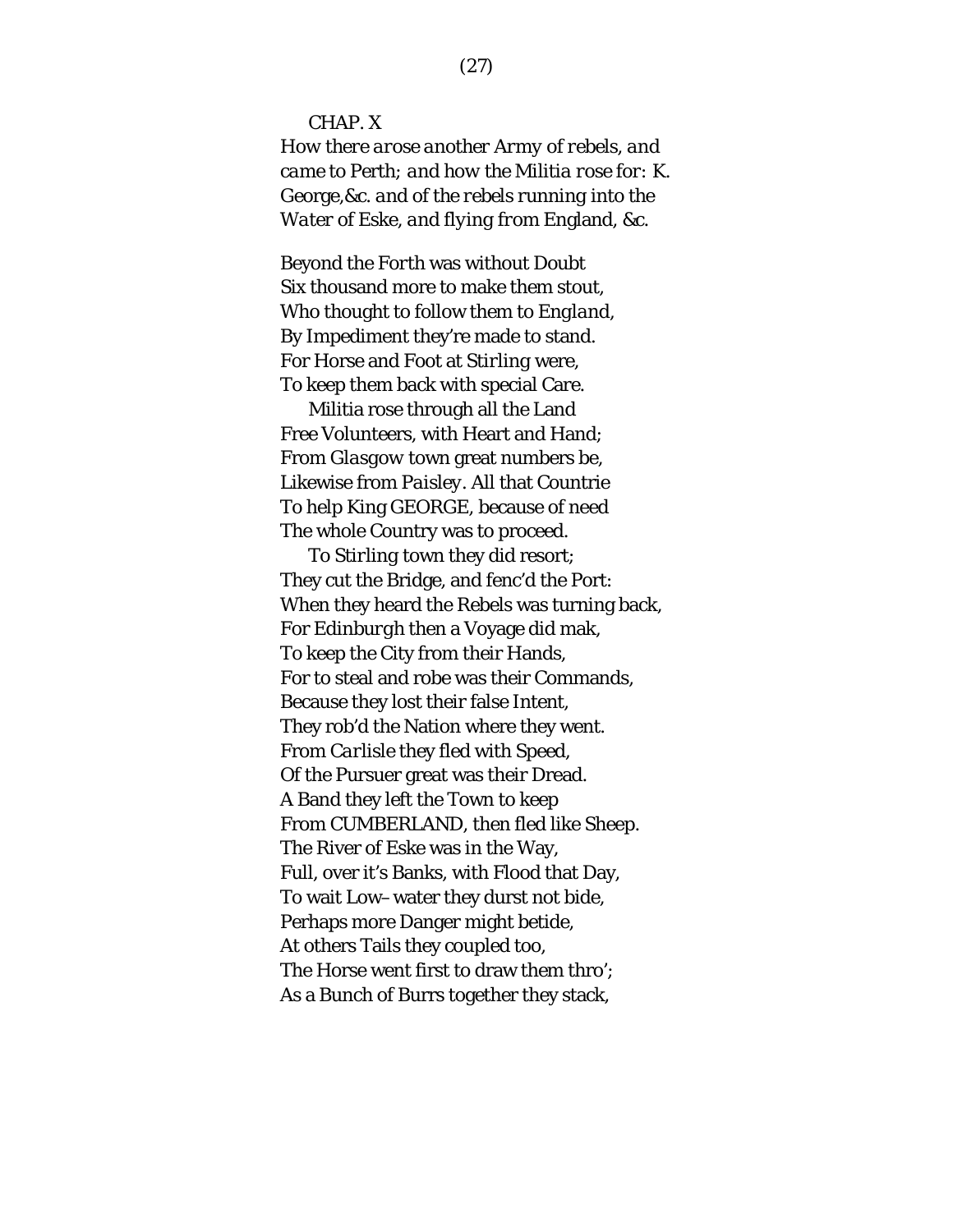So gorged the Water, and then they brake; For Women and Men went down in Heaps, Crying for Help, or throw them Repes. Many *English* Whore they brought from Bawds Was drown'd that Day wi' *Chairlie's* Lads.

Then to *Dumfries* they came straightway, To burn the Town, or Cess to pay, And there they got a mighty Soume, To *Lismahague* then they boun' Great Wrongs they did into that Place, Who lived there, hard was their Case.

By *Hamilton* they took their Way, To *Glasgow* for another Prey, For all the Soume they got before, From *Glasgow* again they must have more. Their Shoes were done, they ran so fast, Their Count'nance was turn'd with such a Ghast,

Their Beards were turned black and brown, Their Like was ne'er seen i'th' Town.

Their Houghs bled as they had been pricked,

Their Face was black they were so wicked, Their Shots were rusted in their Gun, Their Swords from Scabbord wou'd not twin, Their Dwelling was beneath the Rain, Their long Journey was all in vain.

Now, Glasgow Town when they possest, The whole Country was sore opprest: All around they steal and reave, Like Gentlemen went many a Knave. The Country durst not them controul, They were so stillward and so bol'. In Glasgow Town they dauted were, They fear'd the stealing of their Gear; But wot ye well it was with Grief, Like Gentlemen used many a Thief. Good Shoes and Stockings, when they meet, They stript from off the Owners Feet. The Chapmens Ware they sought to buy, Then Thanks for this, till once we pay.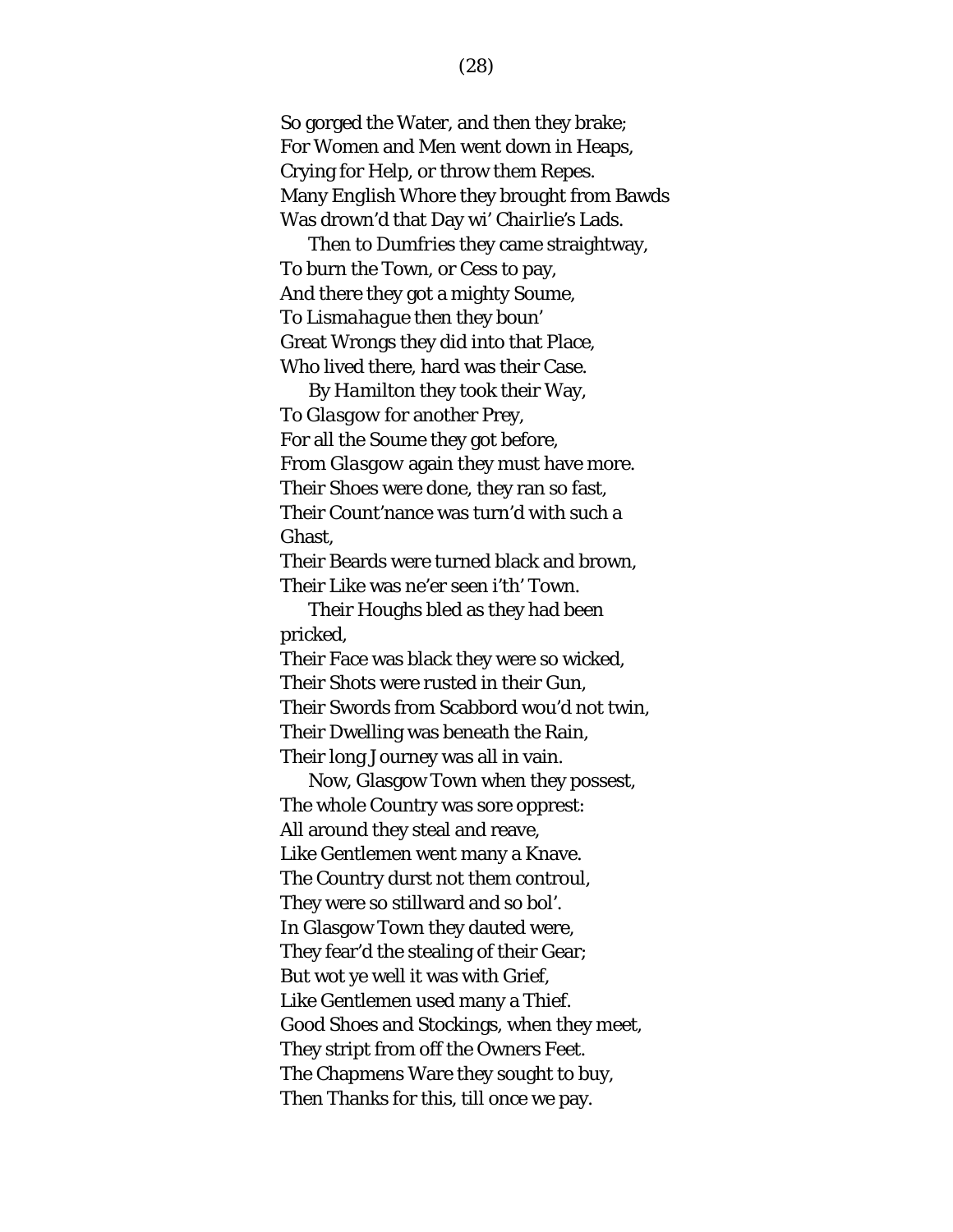The Chapman says *I downa trust You. I'll pay the Morn; Sit still and rest You.* The Chapman dare not speak a Word, The *Highlandman* draws out his Sword With Words *aber Galick*, I wot no what. And that was a' the Chapman gat.

# CHAP. XI

*Containing the Rise of the* Argyle-Shire-Militia *and the Rebels march from* Glasgow *to*  Stirling*, and how they went into the said City, and oppressed the Country, &c.*

Then in the *West* the CAMPBELLS rose, To fight for GEORGE, against his Foes, From Sixty unto Sixteen There wou'd they rise, if Need had been, But of chosen Men there rose the best, And against the Rebels Battle profess'd.

When thus they heard out of the *West*, To *Stirling* Town they marched fast Thinking to have Entry there, But some cried out yet what they were? The Town thought it not fit to render To a hellish Band, and their Pretender. When they drew near then fired fast, Made Rebels oft full sore a Ghast.

South from the Town Trenches they made, Against the Town great was their Fead, That Night their Cannons they made to roar, To take the City they us'd their Power. Their Shots they sent up thro' the Town, A Smoking–vent they have beat down, Upon the Streets were found the ball; Of Harm there was no more at all.

The City hoped Relief to fin', And upon Condition they loot them in!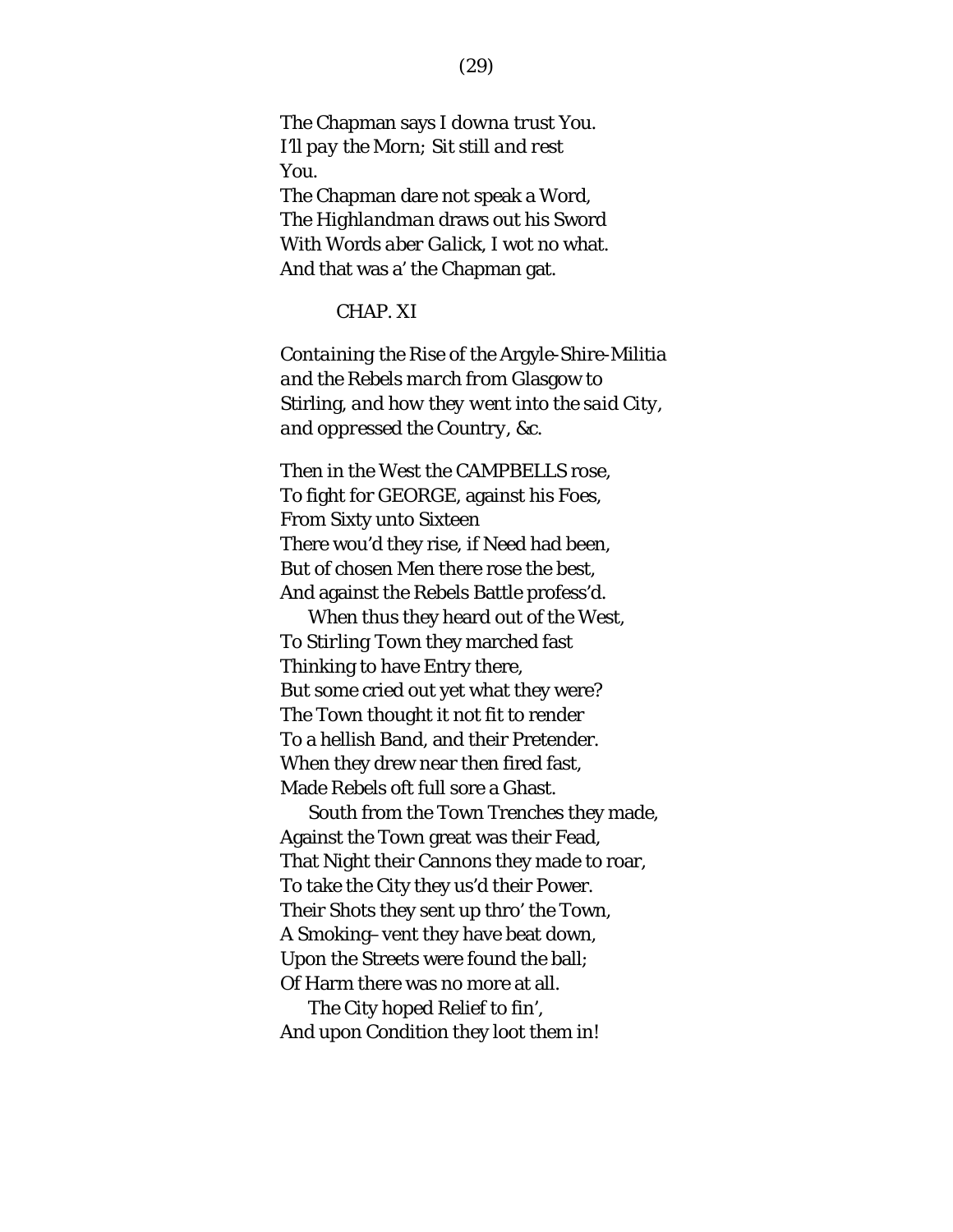All Arms into the Castle pass'd, To their Subjection the Town profess'd. That whole Country, both great and small They charged with Death to obey their Call: Between *Kippan* and *Falkirk* Town They filled the Country up and down. From Poor and Rich takes what they please, Cocks and Hens, Meal, Beaf, and Cheese.

When they got passage at the *Frew*, Out of the *North* there came a Crew Of Sabbath Breakers, and wicked Men, Savages, as Goats out of a Glen. Some Papists were, and Pagans proud. Some *French* Brigades was in this Croud, *Highland* Thieves be sure nae few To serve King *Spoil*, for Horse and Cow. A good gray Mare if they could get, Or other Goods came in the Net.

### CHAP. XII

*Of Lord* Lowdon's *being in the North, and how the Castle and Town of Carlisle was re-taken by The Duke of* Cumberland*, &c. and how the Rebels fought with a* Man of war Ship*, &c.*

Lord *Lowdon* lay at *Inverness*, And held them stively to the *West*, And another Lord in Company, Manfully they saved that Country, Number of Men they had but few, But with good Conduct they did subdue Jacobites and Harlots on every Side, They made under Subjection bide. Of Prisoners they took a great manie, And sent to *Edinburgh* by the Sea, Who had diserted from our King, For Reward they got a String.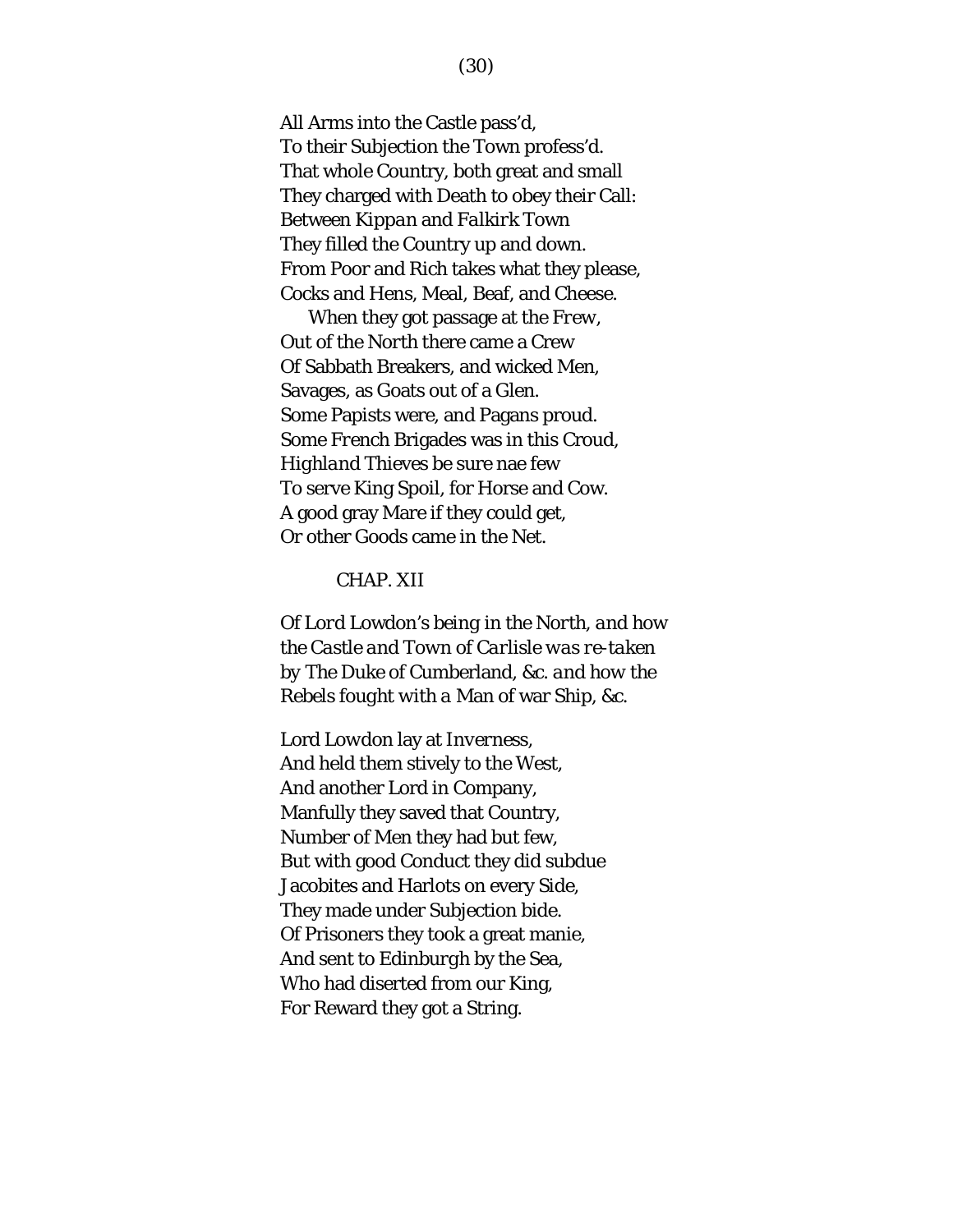Now WILLIAM Duke of *Cumberland*, In *Carlisle* he found a Band That *Charly* left behind the Chace To keep the City from his Grace. The City around he did inclose, His thundering Cannons began to loose, These Rebels boldly they did assald, But all they did nothing avail'd.

Of Cannons they had but Usage small, They're straight, when they look o'er the wall: The City within was sore oppress'd For want of Victuals sorely distress'd. The Rebels saw they could not stand Against the Strokes of CUMBERLAND.

When he began they curs'd his Race, Ere all was done they cry'd for Grace; And suddenly they changed their Spring, *O pardon me, a poor press'd Thing, The City we'll give into your Hand If you'll give us what we demand, To send us to* America.

His Grace replied, *What does the Law, If it should hang you every Man, As they decree so shall it stan'; Justice shall be on every Side, Whose in the Wrong will be displaid.*

The Rebels knew no Help to fin', They open'd the Gates, and loot them in When Prisoners were numbered there, Diserters ten among them were Who joined had the King of *France*, And against their Natives did advance' To conquer us unto the Pope; And for their Pains they got a Rope.

Of Prisoners the rest they fand, To London sent with a Command, The Court to use them as they will, He neither wish'd them good nor ill. Three Hundered they sent away,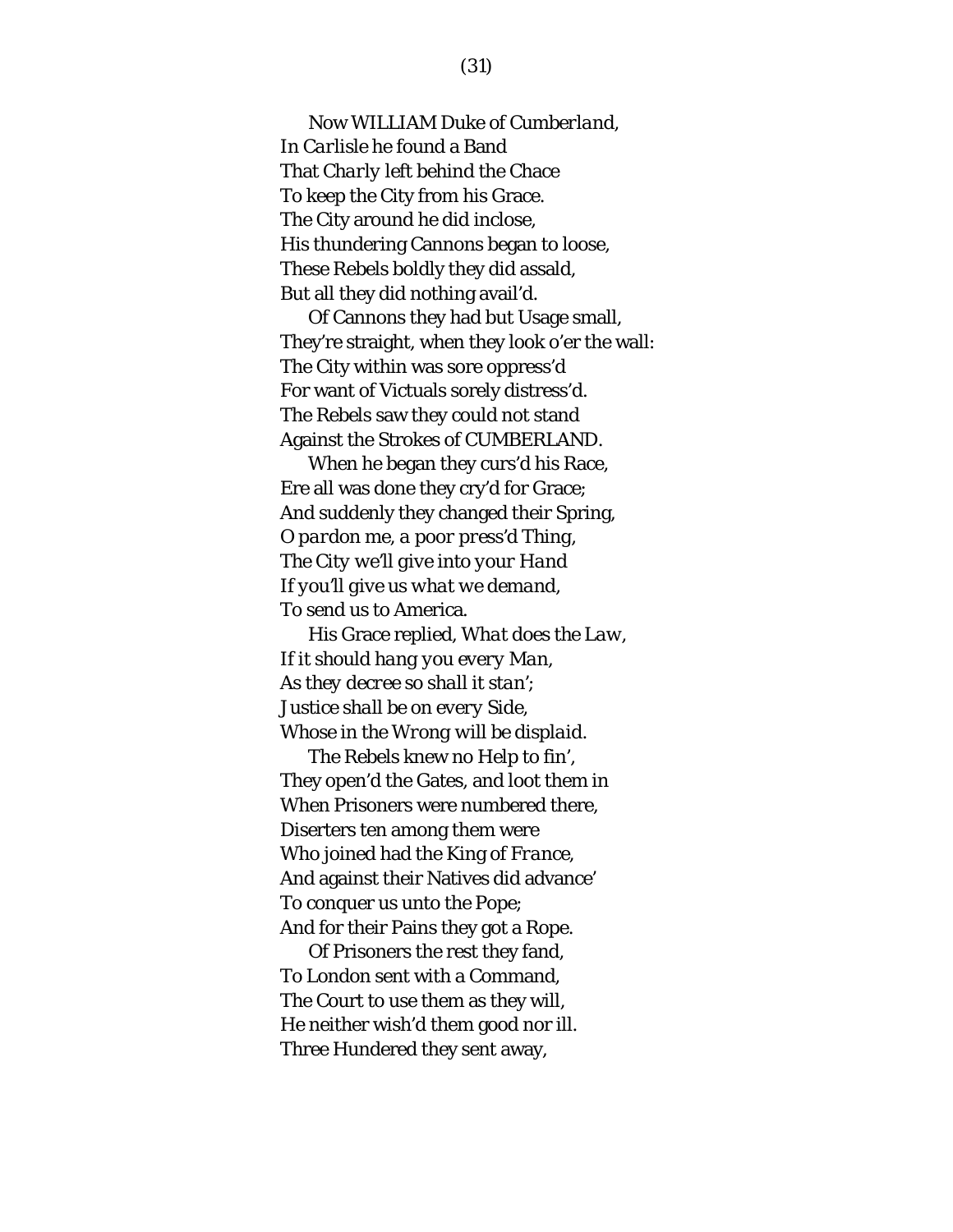And thirty of their Leaders gay: The Baggage was there laid up in store Was ta'en from General *Cope* before.

His Grace to *London* did return, For this Scotland full sore did mourn, Weep and lament did many then, While once their Hero turn'd again: To *Scotland* then his Army sent, By *Hawley's* Hand, *Husk* to resent.

To *Edinburgh* march'd his valiant Train, *Stirling* to have conquer'd again. To Edinburgh came on the second Day The Month of *Januar'*, as I say; Welcome they were, as I suppose, By them who were opprest with Foes. Red Coats was well beloved then, Their Use before they did not ken.

Lord *Lowdon's* Men there came on Shore; *Glasgow* Militia was there before: One *Thorenton* rose with Heart and Hand, An Hundred men he did command, As voluntarily to defend The King's Cause; and Oppression to End.

This hawked Band at *Stirling* was, When Day was Night with broken Laws; For all around they did oppress; And in this Manner they raise their Cess, *Go fetch us in two Bows of Corn, Or as I vow you'se dy the Morn.* When they beheld a good Horse or Mear, To briddle them they take no Fear, Then Beef or Mutton wherever they fand, Sauted it in their Lether Stand.

Oat Meal, Butter, Cheese was a' their Meat, And Cocks and Hens was very fresh to eat: From House to House in Clouds they run, And broke Spence-doors with Butt of Gun, Some to the Bread, some to the Cheese. Then goes the old Wife to her Knees,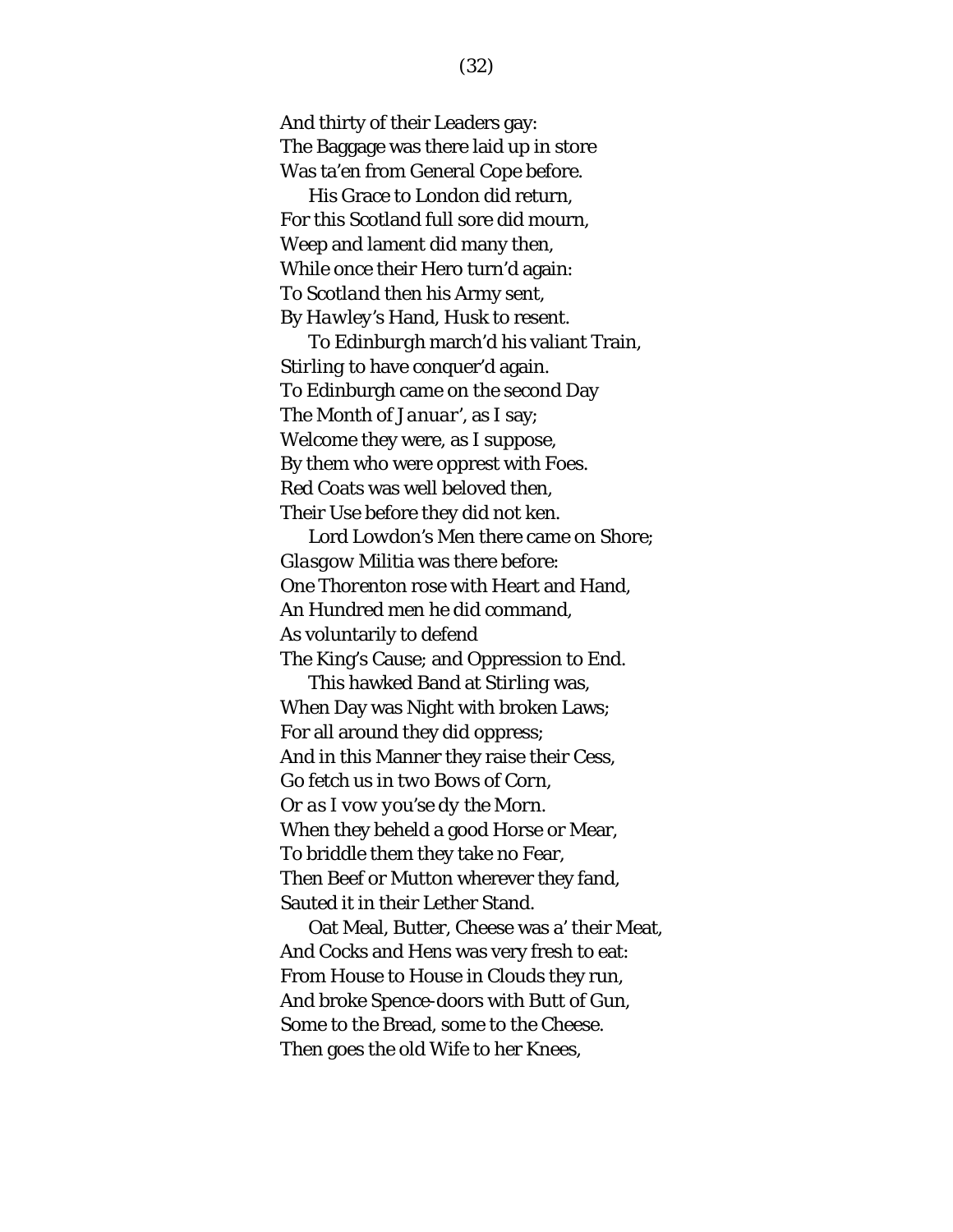Prays Curses on them for the Grace. This was the Order of the Place.

All they thought fit it was their nain, They knew they were King Plunder's Men. This Country was oppressed so, That Sabbath Day they did not know! The Hungry came, chac'd out the Fou: Both Night and Day this was their Due. Before the Fire their Tool warmed than; The lasses with Modestie they ran Ben to the Spence from such a Sight, And said their Manners was not right. Of their Behaviour for me to tell, I wou'd take a Twelvemonth for to spell:

They grew so fat, mighty and strong, A *Man o'War* they thought to wrong, At the Town of *Erth* she did appear. Then rose the Rebels in a Steer, And mounted Cannons with all their Might, Then fell to the Fighting in the Night. It was so dark they could not see, And so they quat and loot abe; And when they got convenient Sight, For two long Hours did fire and fight.

Many Rebels there fell on the Green, They hid the half that was not seen; Three times they engaged in that Place, Who liv'd in Erth had little Peace. The Balls came whistling from the Sea Made Rebels from their Carriage flee. With Cannons on Board they ventured in, On a small Boat the Cause to win, When they drew near to fight or flite, She gave a Shot their Nebs to snite, Which broke their Boat and Cannons down, Their Ingineer he fell in a Swoun, The rest lap out with a great Fray Down thro' the Sea unto the Clay; And there they lay for a long Time,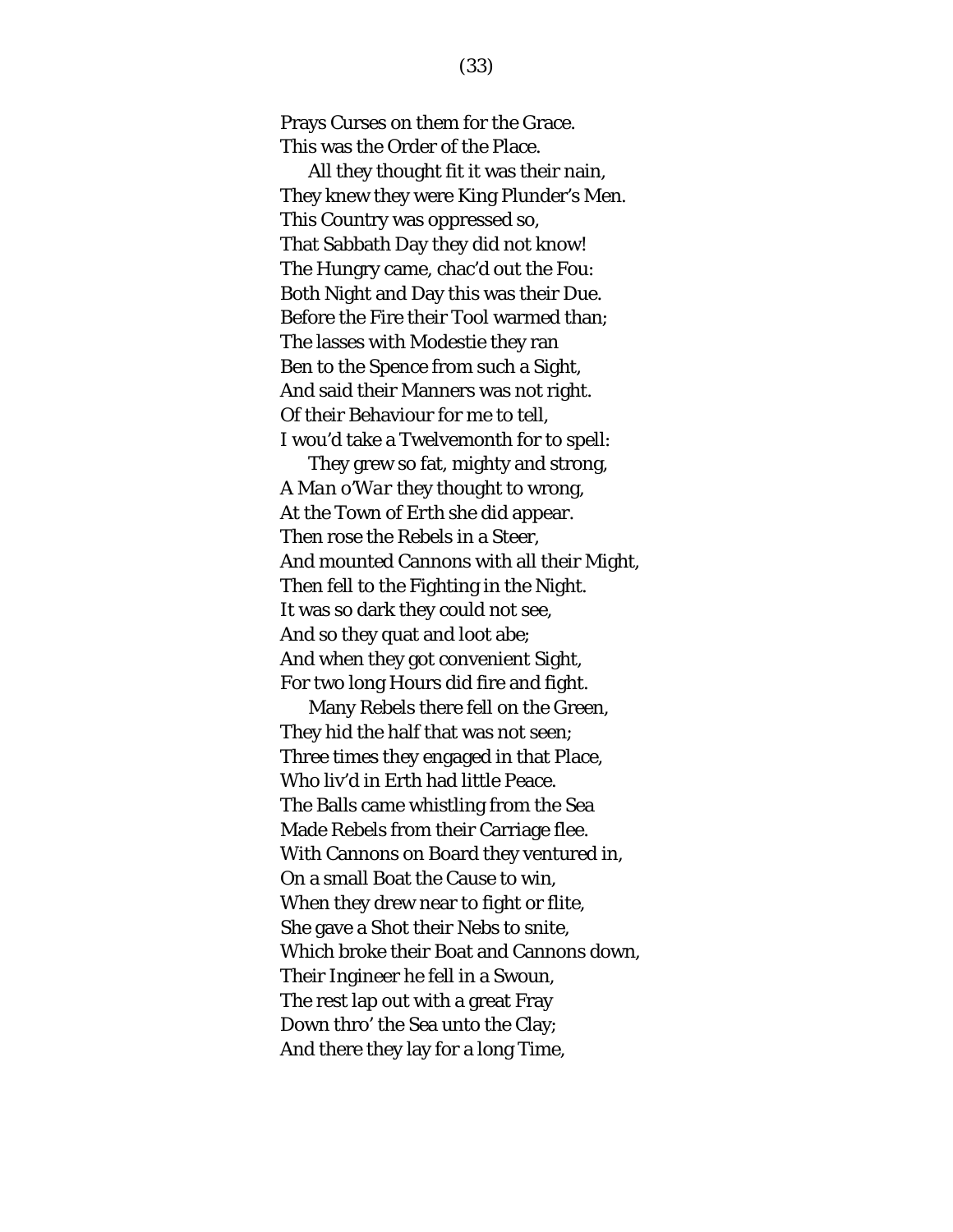The Ship got space to charge and prime. This was their Death, Doom and Size, My Author did not see them rise; I believe they might lie for a Space, Till once the Ship went from that Place: Some Boats they brake, and some they brunt, The Rebels lost with great Affront.

## CHAP. XIII

### *An Account of the Battle of Falkirk, &c.*

Now *Hawly* on the thirteen Day From *Edinburgh* Town he march'd away Into the Month of *January* To *Linlithgow* Town in good Array. A thousand Rebels in *Lithgow* were, But one *McFun* a Rogue was there Who warned them in haste to flee, King *George's* Army were so nigh. And there they fled wi' a great Speed Thro' *Falkirk* Town with Fear and dread. At *Lithgow* Town did *Hawly* stay, And came no further on that Day.

To *Falkirk* Town they march'd again, And camped upon a pleasant Plain, Upon the *North* side of the Town; A valiant Sight there did ly down. The *Campbells* Band they met them there With Courage keen, in Order rare.

Whan that the Rebels this did hear How *Hawly's* Host was drawing near. To *Torwood* Craig they came in Hives Like Droves of Cows, whom Drovers drives. Th' Hussars drave them up like Dogs, Their Whips plaid crack about their Lugs.

On *January* the Sixteenth Day, When unto Night that it drew nie,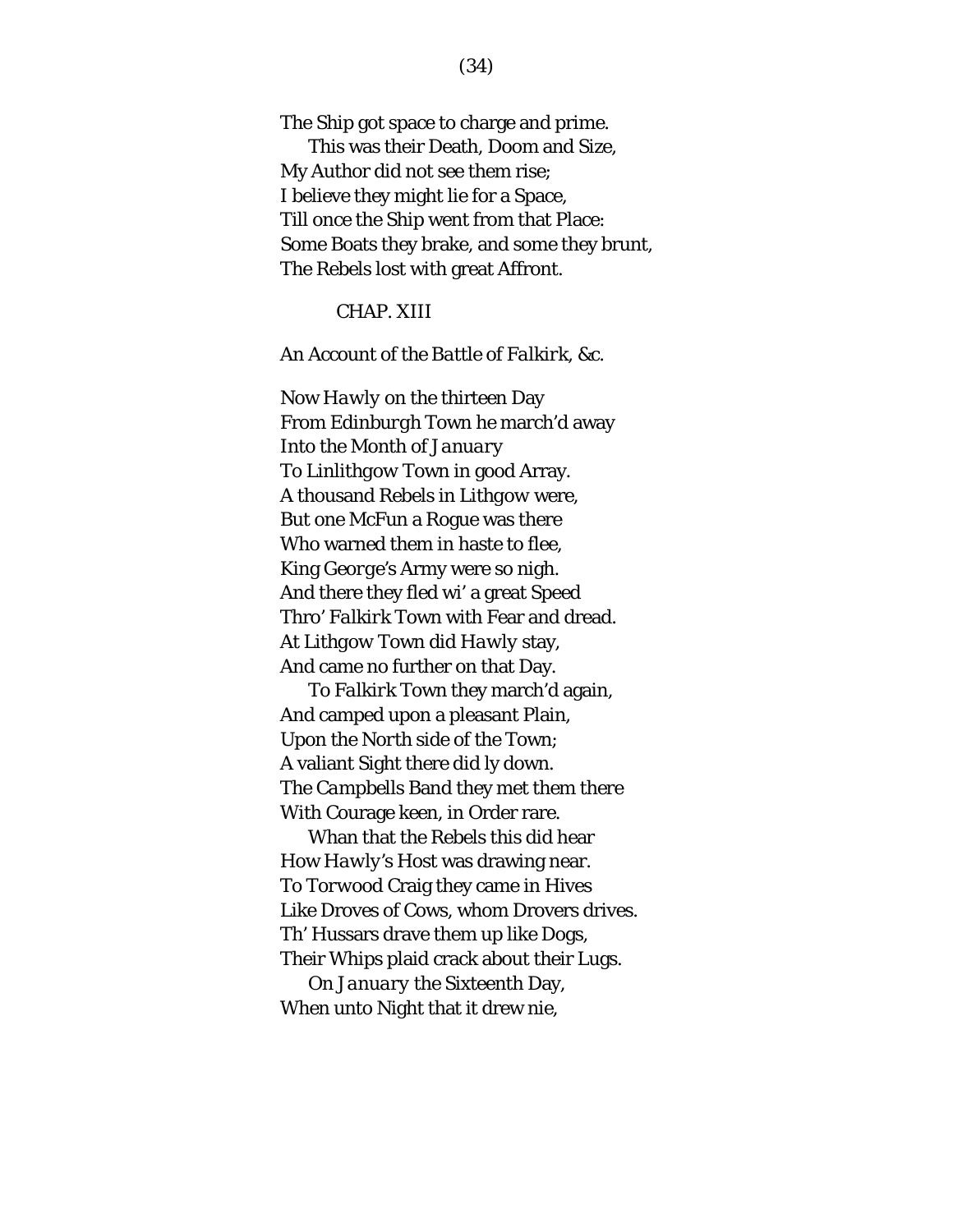The *Highlander* Camp from the *Torwood*  Thro *Caron* water was their Road, A little above *Dunninpace*-Mill, At the foot of *Bonny* they took the Hill *West* from Falkirk to the *Moor head* To have the Wind, full fast they gaid.

When General *Husk* heard these Alarms, He cry'd, *Brave men, now to your Arms*. The Horsemen mounted all with Speed, And Foot to follow they did proceed. A Party of Militia there did advance Near by the Horsemen made their Stance. Southmost the Horsemen did array, The Foot north from them on a Lay, Between Foot and Horse there past a Hare, Its thought that *auld Lucky* was there.

The *Highlanders* upon the *Southwest* Side Their bloody Banners have displaid; In Columns three divided they steer, Their bloody Prince behind the Rear. Our Horsemen stood on a little Hight, The southmost out of the northmost's Sight; This Field it was all Highs and Hous, Some boggy Ground among the Knous.

The *Highlanders* that southmost were To have the Wind took meikle Care; Our Horsemen tried them to prevent, In deep till'd Ground, they came no vent; This Troop was sep'rate from the rest, Wheel to the *North*, they thought it best Once for to have Help in their Sight Before they wou'd ingage to fight.

The Rebels perceived their Intent, And then with Speed they did present A cruel Battle; then began Crack by crack, as fast as they can.

This Troop alas! hard was their Case, For Wind and Rain blew in their Face; None could stand there, as I protest,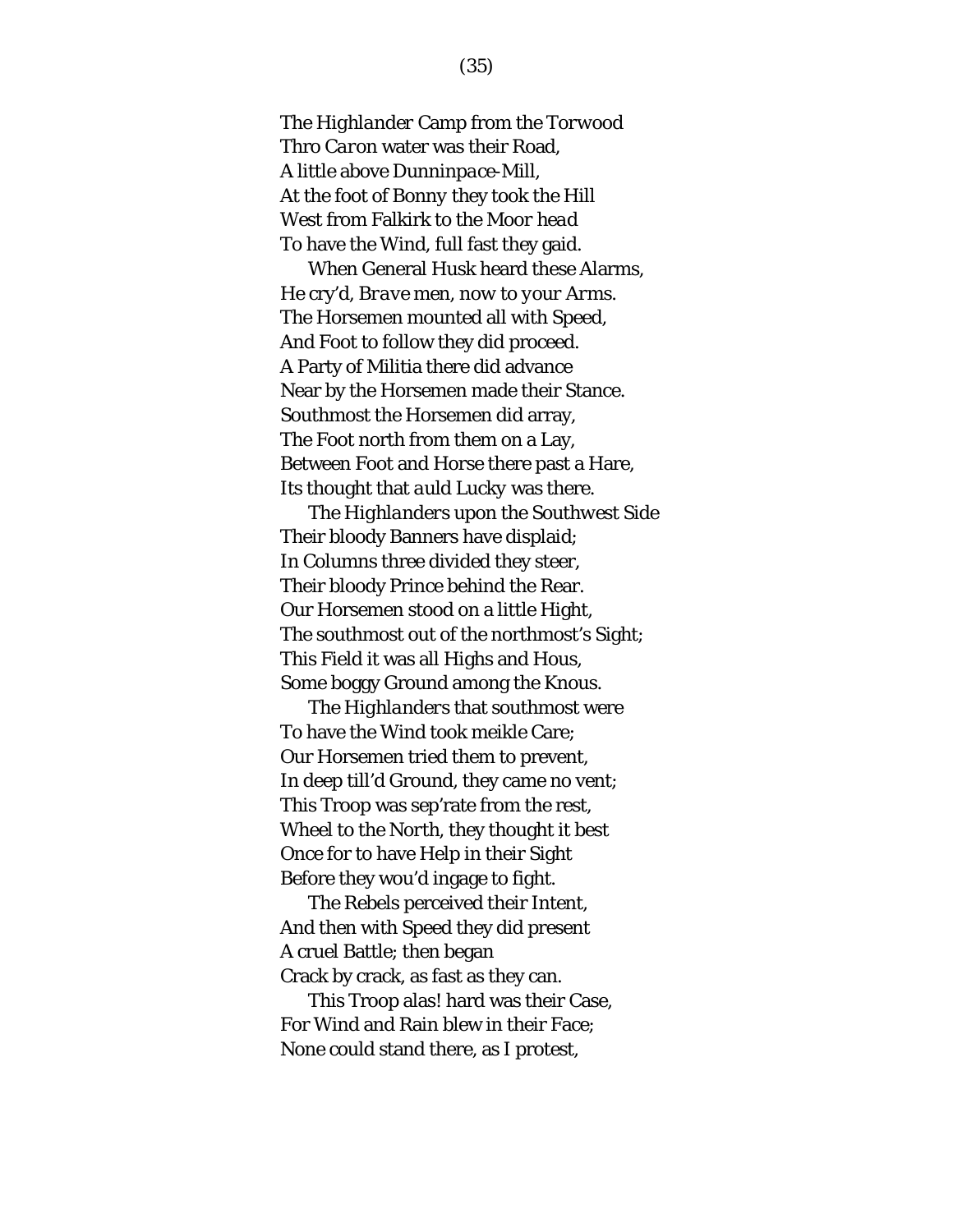And set their Face against the Blast, The foremost of them was valiant Men, Came briefly near with Sword in Han': The hindmost Rank brake at the flight, Their Captain cry'd, *This is not right*, He cry'd to turn them back again, But yet his Words they held in vain!

If they had been as true as he It had been good for this country I think; and better for themsell, Till once they fled few of them fell. Foreward they came unto the Groun' Like murdering Dogs the way they run, Of wounded Men whom they found there, Hash with Broad-sword, no Life to spare, But some of them went to their Knee Mercy for his Sake who dy'd on Tree. Then two or three did strake at once, And cleave them to the Coler Bones. Their Children following with Dagger-Knife Whom they found stear, deprived of Life.

If Soldiers mind *Tranent* and this For *Highlandmen* small Favour is: Quote Murray

Whom there they slew was stripped bare, It was most for Plunder they came there. *North* over the Hill then did they wheel, From Horse and Foot there came a Reel As Thunder roaring in the Air, Like a Hailstone Show'r the Ball flew there. The Rebels then did roar and cry When they fell down in Heaps like Ky. Who stood advanc'd the Field to take; Some of our Horse retreated back.

The valiant *Husk* again did fire Five Platowns without retire; It's said that *Hawly* was not there, But at the Time I'll speak nae mair; The best of Men thro' Ignorance They will forget their Ordinance.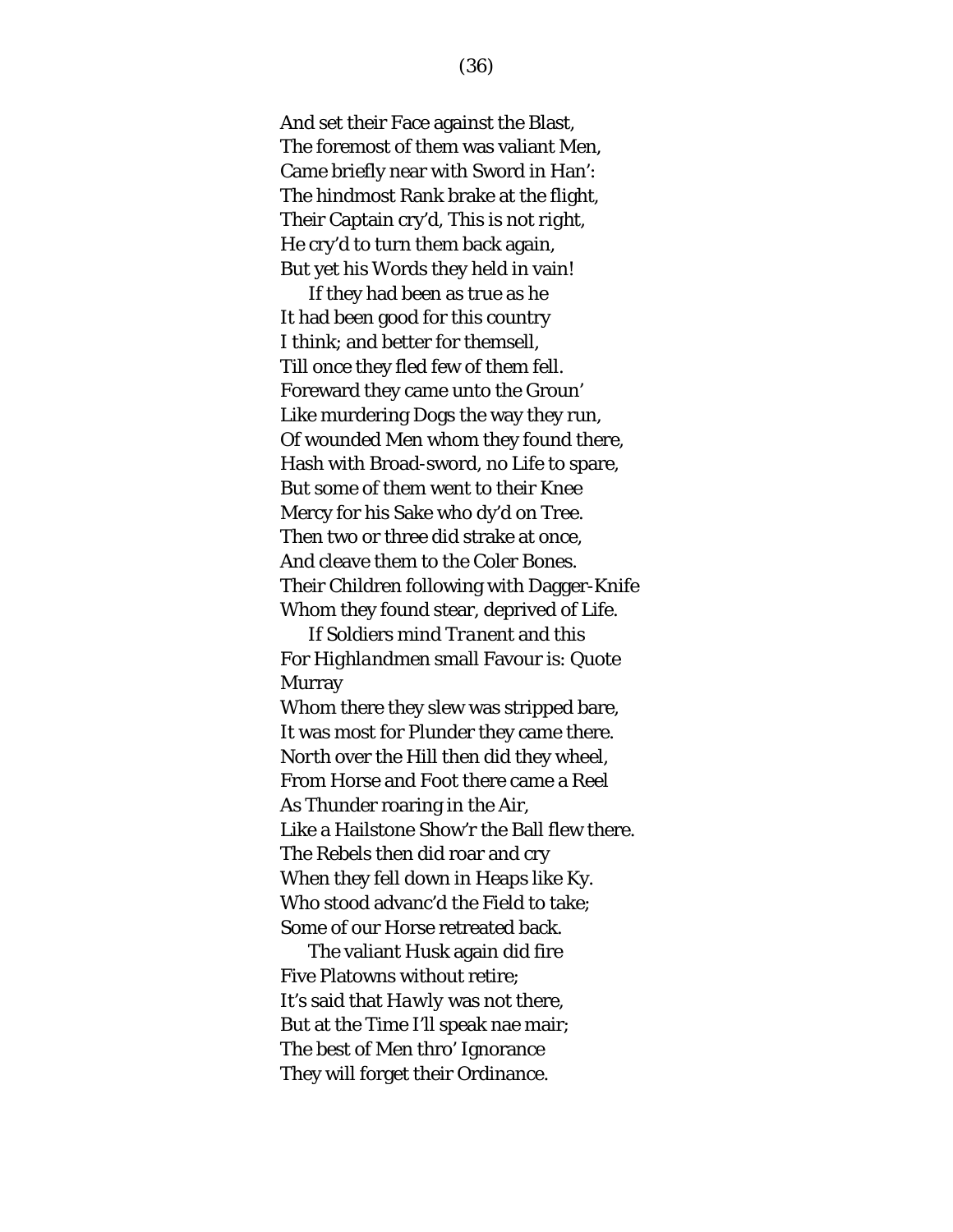Some Horse went in with Sword in Hand Full Room was made, the Rebbels fand A Battle sore upon them made, And in before *Husk* they gaid. To fi'e again *Husk* could no more For wounding his own, that was in before.

The Rebels fled once to the West, To rally again, so they protest, They stood in Aw to come. *They dare Not fight wi'* Husk*, He's strong at War; We think this day he's been o'er true: The Blood comes o'er my Rumple now.*

The *Highlandman* begins to sing on General HUSK, to make a Spring.

A SONG.

*O Sheneral* HUSK *the Battle busk, He'll never break to rally; He's no good Man like* Shonny Cowp *to rin at the first Baw'y. Now Shonny Husks wi' a' his Tusks 'll fling out round about her, He'll stick and prick and fire and streak And burn us wi' his Pou'ter. He's put the Durk on like a Fork, To stick us gin we stear him, O he be a canker'd Carl, Our sell 'ill no gang near 'im*

Now valiant *Husk* stood in his Place, Sore Wind and Rain blew in their Face, The Rebels then drew west the Hill, To fight again had no good will.

Brave *Husk* he waited Help to get, To stiff the Chace when they retreat;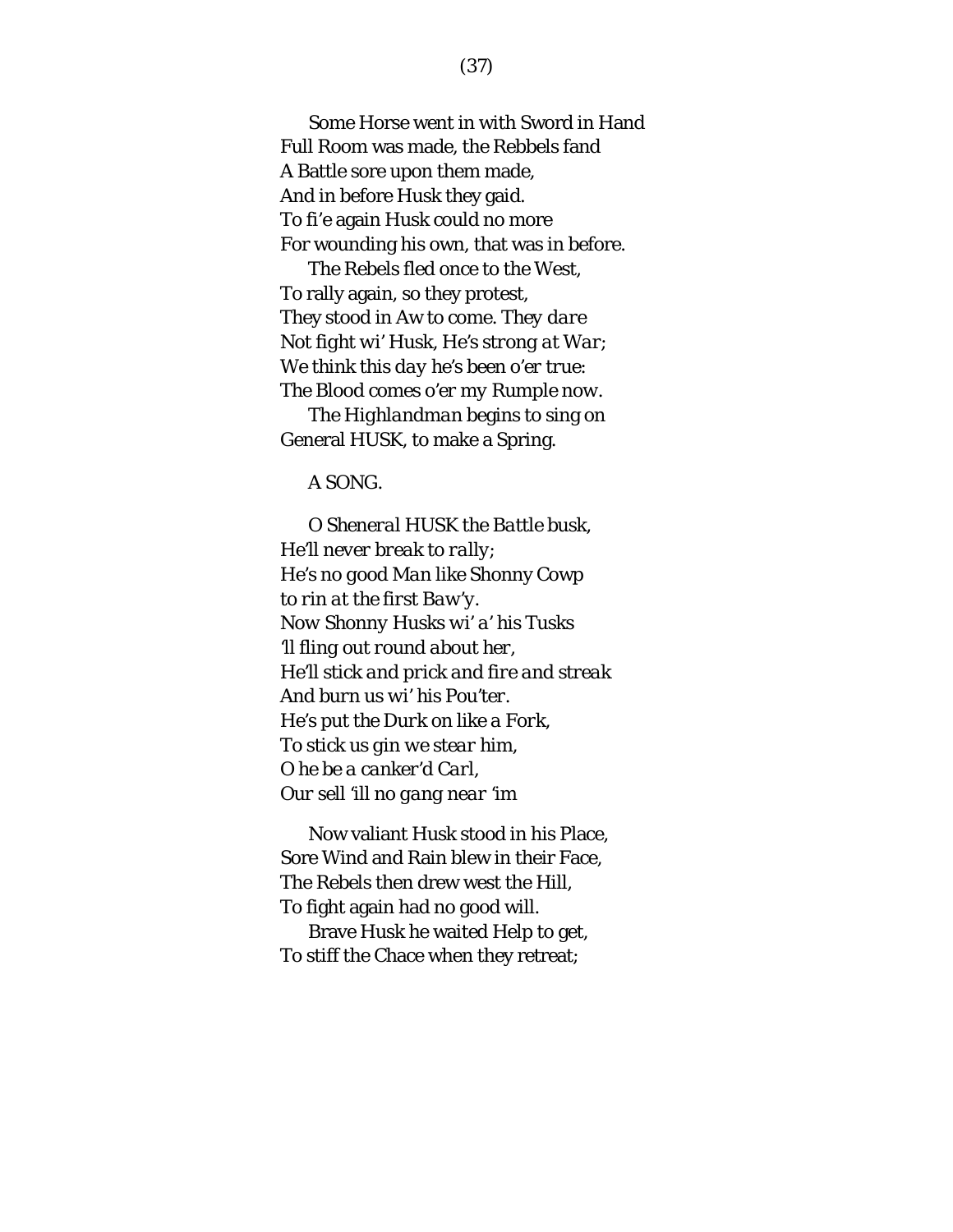He thought the Horse wad turn again, Till darksome Night there did remain, Their Priming and Pans were drowned sore, To fire again they would no more. And darksome Night then did come on, For his Assistance there came up none. He said, *Brave Boys since it is so, We'll turn again and let them go.* Now valiant *Husk* did return again, Who best behav'd, lost fewest Men.

The Baggage Men away did go, Their Cannons left, and told him, No, But if *Husk* had known that so had been, More sorrow had the Rebels seen.

When they saw *Husk* turn back again Aloud they cry'd, *The Day's our nain*. So then returned the bloody Band To murder wounded which they fand.

Their Slain was buried that very Night, They lost but ten Men at this Fight, For every one we may count a Hunder, A *Highland* Lye is no great Wonder. Who came the Battle there for to see, They murdered some most cruelly, Prisoners they had but few or nane, Whom e'er they met they made him ane.

Of GEORGE's Men that was at this Fight Fourscore and twelve was slain that Night.

Now General Husk is down to the Camp, For misbehaviour then did he ramp. *If we lie here, into this Place I fear we'll meet with more Disgrace, They are on the Hight, and we are below, To* Edinburgh *Town I fear they'll go. If they go by us now so near We'll be disgrac'd for evermair.*

The Captains thought his Counsel right, To Lithgow Town they march'd that Night, Their Baggage–men who plaid the Knave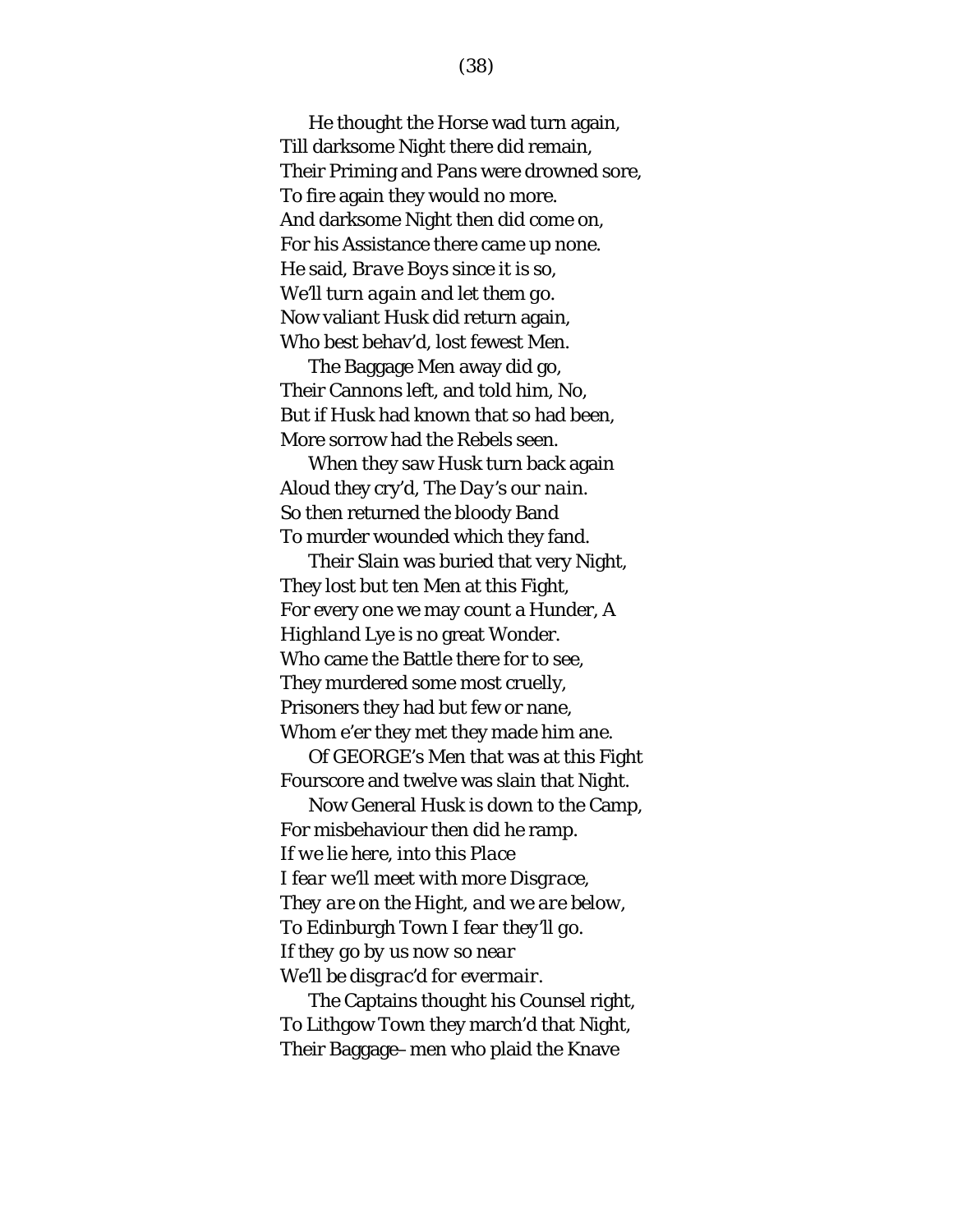Caused many of their Tents to leave In the Camp, they left them standing sound Which by the Rebels there was found.

One Captain *Macdonald*, he fled away, Ran east for west in such a Frey Among Dragoons, with Speed he ran And there he was compell'd to stan'. To *Edinburgh* then they drove him on, In Castle he's laid in Prison strong.

Two Gallowses was mounted high, Four for Disertion there to die, Their just Reward, this Recompence For joining with the King of *France* To conquer *Britain* to the Pope. But they were conquer'd wi' a Rope. Ten more were doomed for to dy, But pardon'd out of his Clemency, Our King has granted them their Life, Altho' they stood gainst him in Strife.

Chap. XIV

*Of the Rebels Behaviour after the battle of*  Falkirk*, and how they returned to* Stirling *and fought with the Castle, &c.*

The Rebels into Falkirk Town That very Night, they did come down First to the Town, then to the Camp, No Man durst speak, they were so ramp. The next Morning both great and small, Into the Town they assembled all, They rob'd the Town of Drink and Meat, And took Men's Purses on the Street.

A Young Man got a Gun in Hand To learn to fire without Command, A Ball was taken out before, Yet other two she had in Store;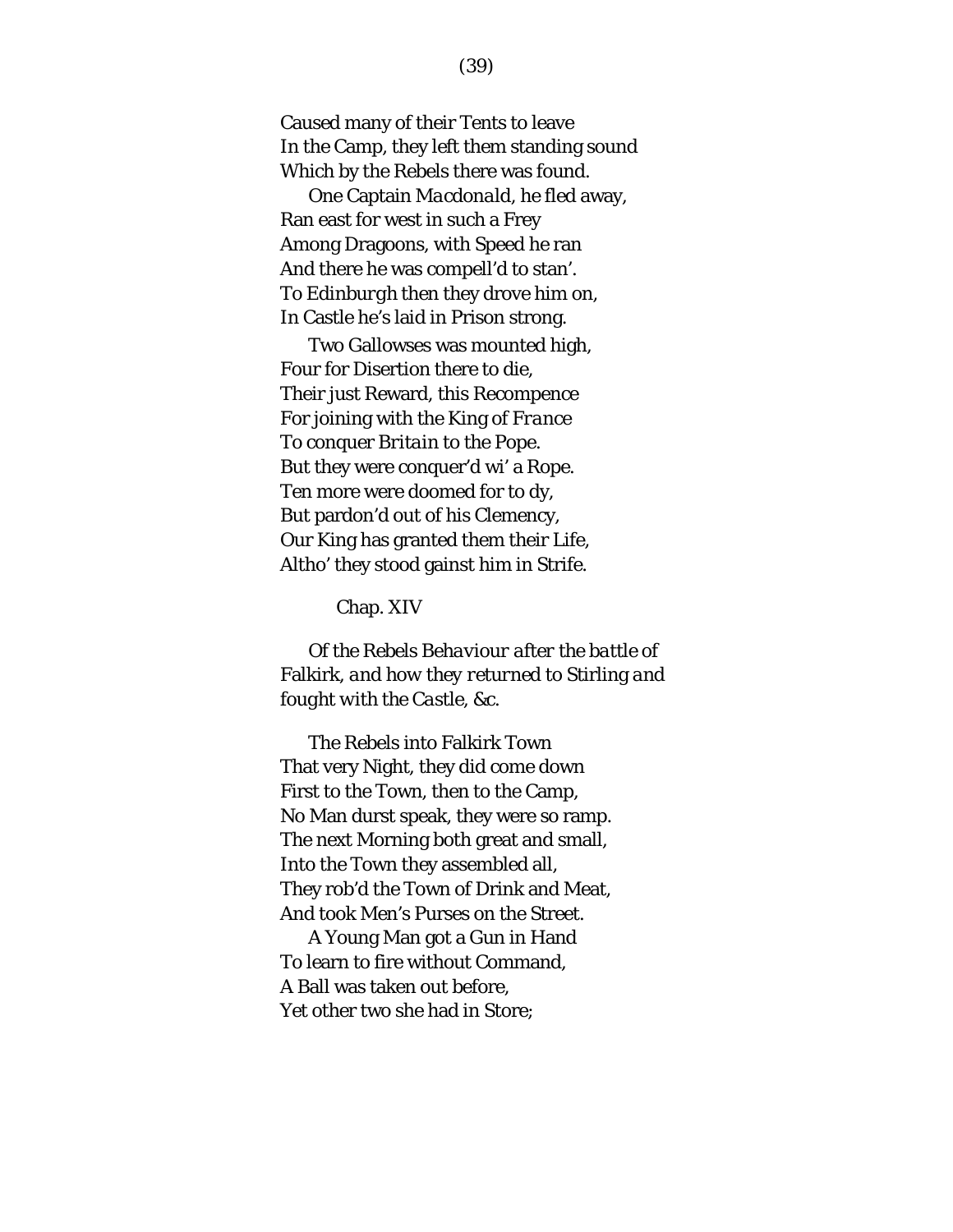Out at the Window did her sit Some Man or Maukin for to hit, Captain *Glengarie* was passing by By Chance he shot, and made him ly. It was not a Mercy Mischief so bra' It did not kill their Captains a'.

The Prisoners that they did confine, To *Stirling* Town they drove like Swine, The Church their Prison House was made, Neither to give them Meal nor Bread. Yet some brake out into the Night, And over the Mountains came home right. They took the rest and bound them fast, Into the *North* with them they past.

Then Wood they cut Fagots to make, Vowing the Castle they should take, And did inclose't on every Side, No Passage there, whate'er betide. At the *Nor'east* Side, on a Hill-head, Their Fagots set and Trenches made, Near *Ballingeech* that low path Way, For a while were slaughter Night and Day. The Time their Trenches were a making, The Castle to them was daily cracking. Sometimes great Words both coarse and braid, Often with Ball drave off their Head, Their Trench it was right near the Wa', The Castle higher, and well them saw.

They could not dig down for the Rock Which held them well up to the Stroke, For Night and Day they wrought betimes Like common Thieves committing Crimes: They curst the Moon for shining bright, And giving to the Castle Light To point their Mark for streaking leel, And wish their Prince with the auld Chiel. When that the Moon it did not shine, The Castle made then a Ingine Of tar and flax well wrought together,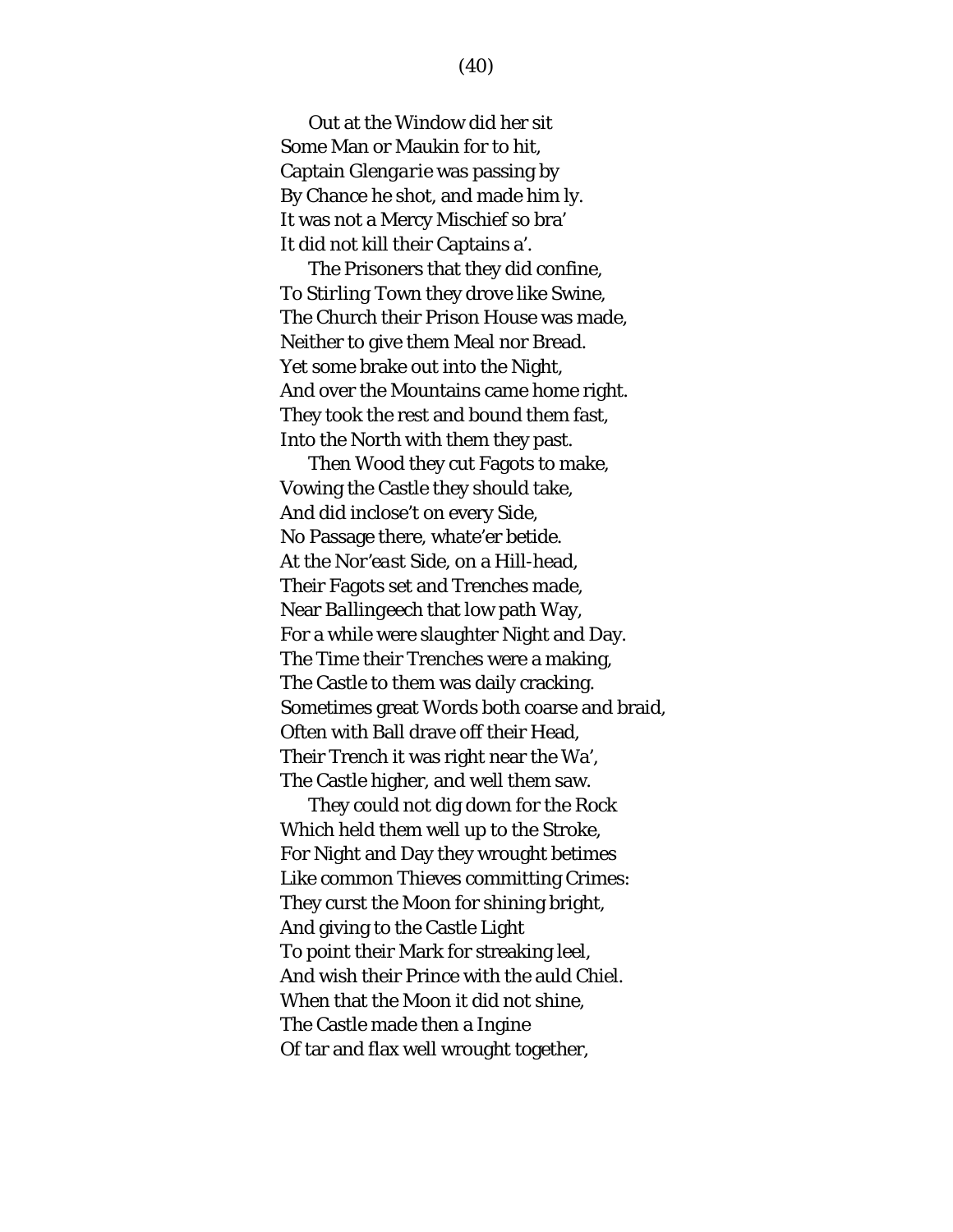And with a Cannon they sent it hither.

This shining Torch of Tar and Tow Set on their Trench a blazing Low, Lets *Blackney* see to stay their Wark, And chace them back into the Dark. When *Perth* heard tell they did that Way, Under the Pain of Death to fly, They should be hang'd upon a Tree; Nothing but Death for them they see; Most manfully they wrought it then, And in their Trenches they built dead Men.

As they built up, he made it fa' With thundering Cannon over the Wa'. For there came a Pointer from the Sea Who was well us'd in such a Plee, When Orders of his General, To hit a Mark few can excel.

Many a Gentleman was there Encourag'd him with Words fair, They who were loyal for the Cause To King and Country and Britains Laws. The Rebels saw it past their Might To raise their Trench to a great Hight, By Night their Cannons have they plac'd Against the Castle proudly fac'd.

Then BLACKNEY cried, *All Men to Arms, Brave Gentlemen, we'll fear no Harms*. For many a valiant Man was there, Of noble Lairds from every where, Who left their Homes from slaverie, And would not join with Prelacie, And truly said o BLACKNEY brave, *To Death with you we will behave.* As BLACKNEY would they assembled then, In Order stood his valiant Train, Behind the Battery he laid them close, O then began the Rebels Loss.

Cannoneers cry'd, We fear them not, Though Ingineers have Proof of Shot.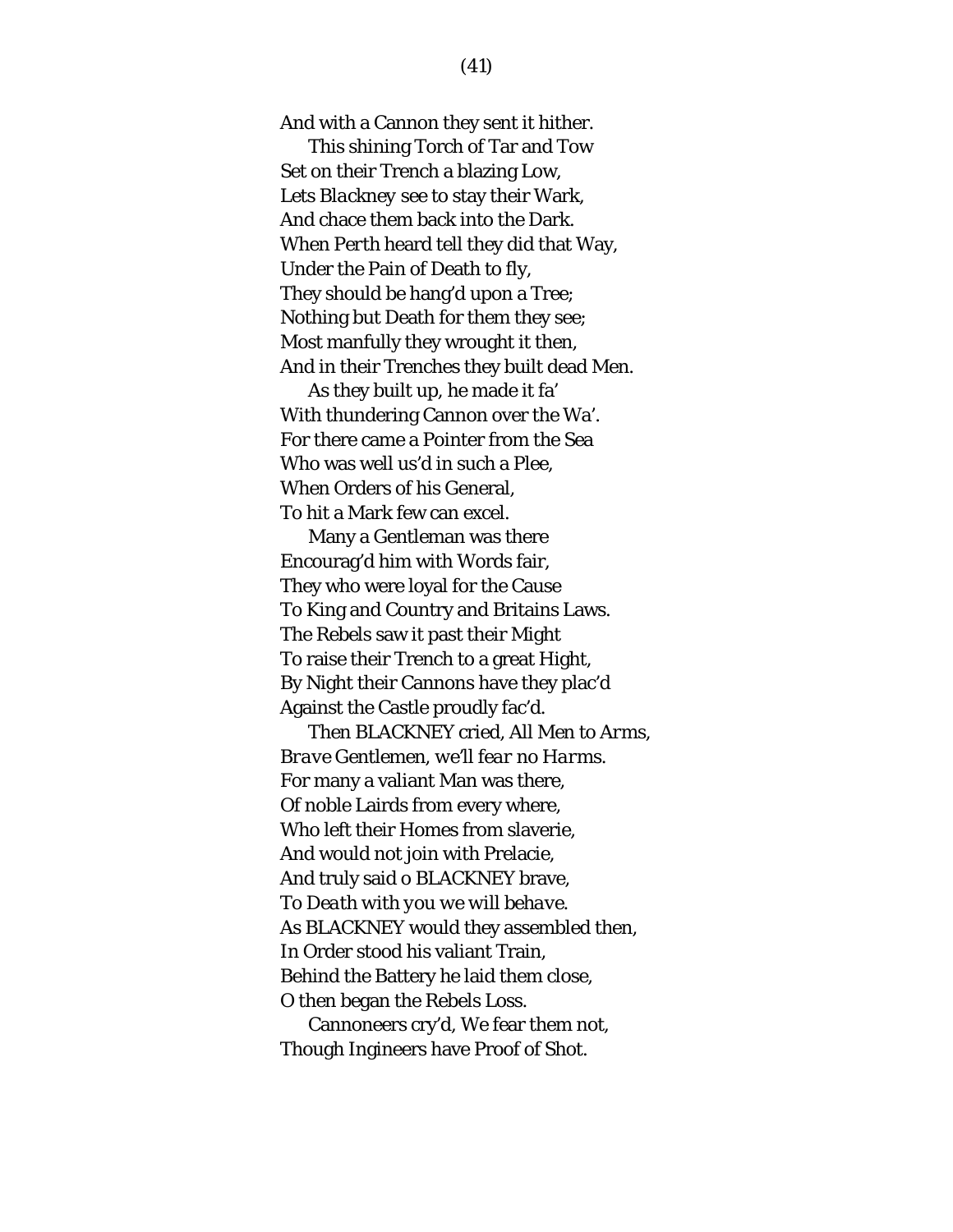Bold BLACKNEY said, *Let no Heart grieve, High Powers above will Victory give, For on such Strength we will rely, We're in his Hand to live or dy. But let us all our Strength endure, To hold them out while we have Pow'r. For, before they enter here (said he) Let us every Man resolve to die.*

With one Accord they cry'd, *Content*. Then fell to work with Courage bent, *Go on, go on for a righteous Cause. In Defence of your Maker's Laws;* Then Fire began on every Side Thund ring Cannons great Roars display'd.

The Rebels Cannon was pointed hie, Quite over the Castle the Balls did fly. The Castle cry'd to level low, You Look's too high down shal you go, Then a famous Piece was pointed even And a Cannon off their Carriage is driven, Then down the Brae she tumbled fast; Their Ingineers was sore aghast; They strove to give the like again, But strake the Wall above the Men.

Some Stones there fell where that it strake, An Officer a Wound he gat, In Rage the Soldiers did let fly Great Showers of Balls, made Rebels ly Wanting their Arms and some their Head, With grievous Groans, spurring to Dead, And cursing the Chevalier's Companie, Who brought them to such Miserie.

Their Coahorns fired in with Speed, The most Part went o'er the Castle-head And lighted on the other Side, Which hoal'd the Earth both deep and wide. They pointed so against anither The Rebels Cannon-mouth they drove together, Some were broke, and some were riven,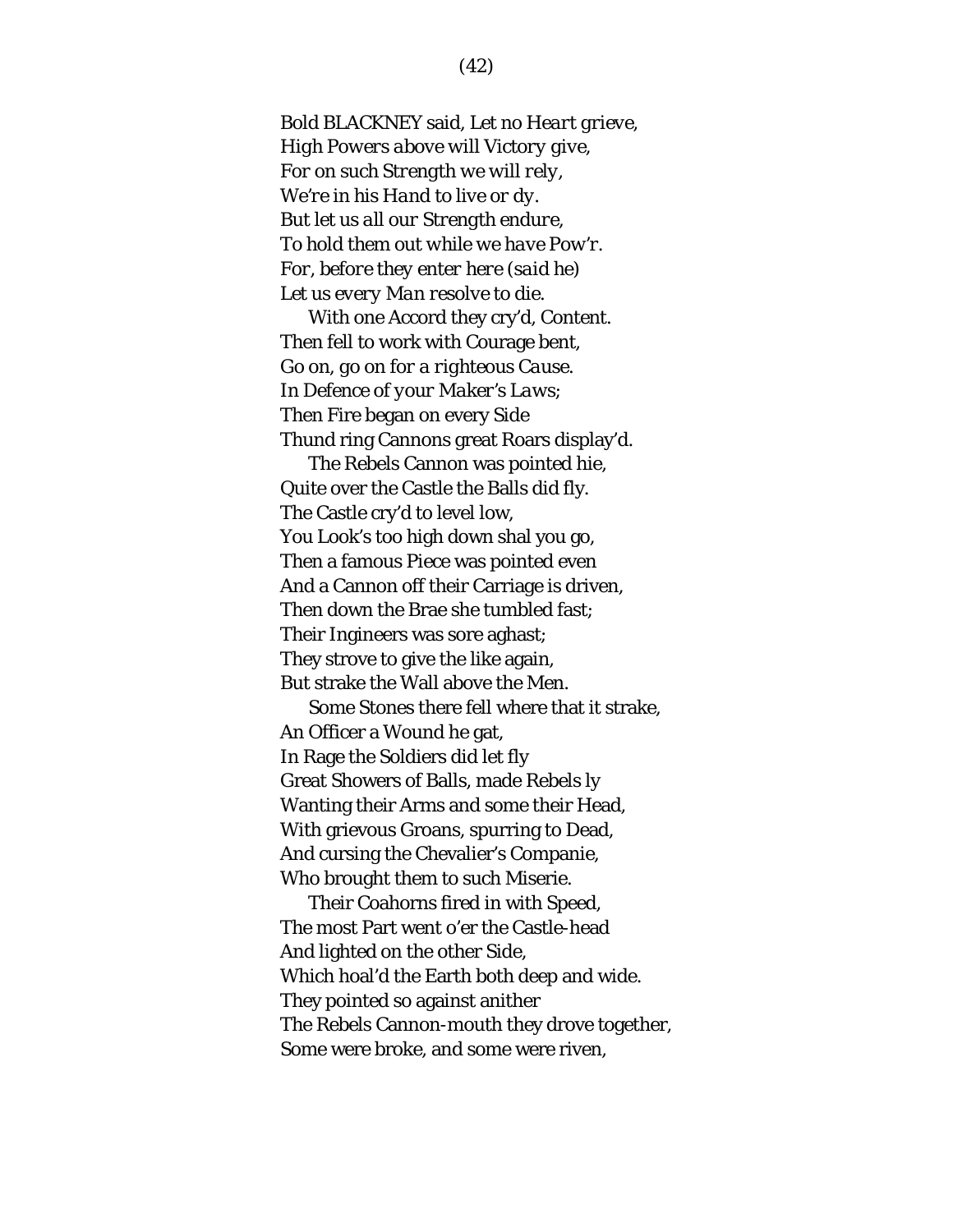And all was from the Carriage driven. Their Ingineers began to rue, Down goes their Trench and Packs of Woo, Some crap in that wounded were Behind the Trench for Shelter, there The Trenches fell in such a Fray, That Burning came or Death drew nigh.465 Their Ingineer was so beset, His head and Harns he did forget; For his Head it fell upon the Groun', When lifting it he fell in a Swoon, He was so bold in Times before, Of Death he thought No Conqueror, If he thought to stand, he would need a Crummock For his Brains they flew about like Drummock. Their Trenches was forsaken than, On Hands and Feet the Cripples ran Down o'er the Brae to get Relief; Their Fury turn'd to great Mischief. At *Falkirk* and this Siege were slain Fifteen hunder rebellious Men: When all the Steer was past and gone BLACKNEY lost not a Man but one. Who, accidentally was shot before, Three got small Wounds; their Scaith's no more Four Weeks they were inclos' within, No more War-ship did the Rebels win. When the Rebels saw they lost their Might, Who was not slain they fled wi' Fright Long Time before, both Night and Day Against the Trench did Cannons play: The Rebels saw they could not won, Their Trenches all laid to the Groun'; The Ingineer was dead and gone, In whom they had their Trust alone.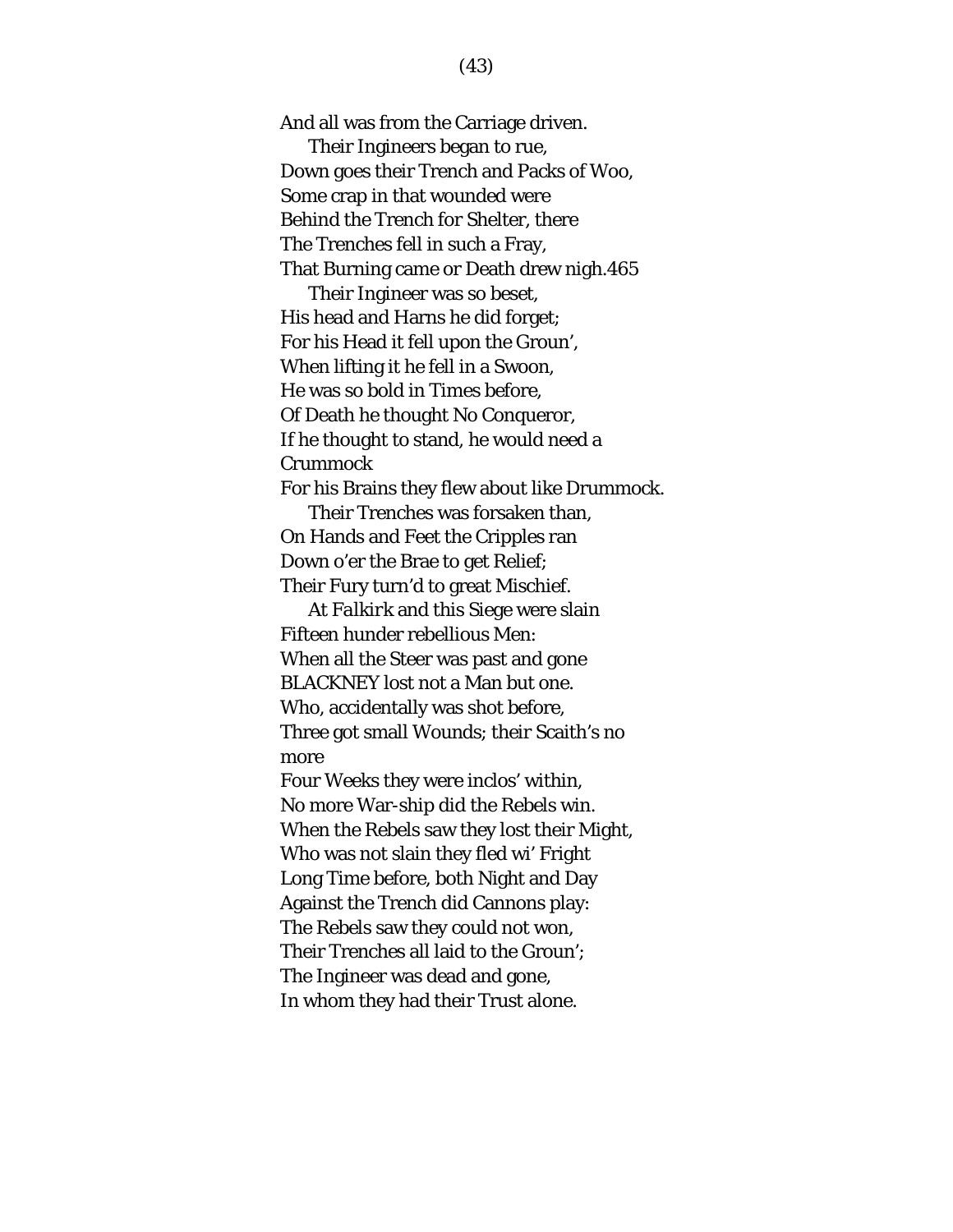### CHAP. XV

*Of the King's sending down Duke* William *to quell the rebels when they were in* Stirling*, &c.*

To *London* is gone this Lamentation Of *Scotland's* Ruining and Vexation; The King was sorry for their Case, To hear of such extream Distress, A Nation by it's self Oppression, For to destroy their own Possession.

BLACKNEY bold, clos'd in his Den, And did not know but he was slain: *Hawley* rather put to the worse, The Loss of Men and Part of Horse. And *Stirling* Town that strong City The *Highland* Croud in it did ly.

Now, WILLIAM the Duke of *Cumberland* This worthy Deed has ta'en in Hand, *Scotland* to save from Tyrannie, And craves Protection from on Hie; The King to part with his was woe, And all the Court likewise, also; He knew the Land was sore opprest, And then to stay he would not rest.

The City *London* cry'd out, Alas, *We'll never see his Royal Face.* Away he goes, caus'd many to mourn, Who would be glad of his Return, On the twenty fourth of Januarie, Now *Scotland* is thinking long for thee. The fifth Day thereafter as you shall fin', *Edinburgh* City he entered in.

This was glad News in many a Place, To Jacobitish great Disgrace, His Army then he this allow'd, For *Charly's* Chace to be pursued.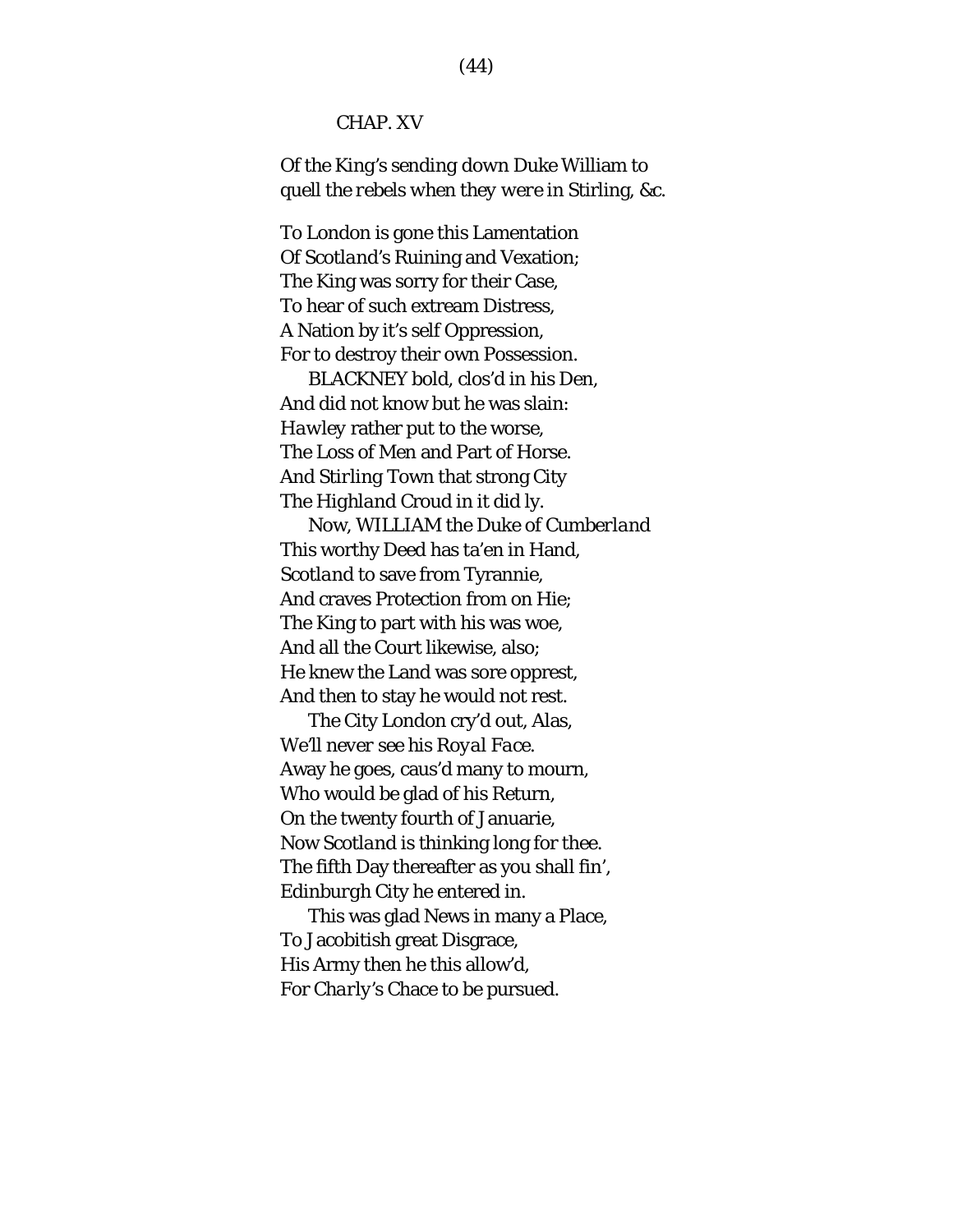# *Duke* WILLIAM*'s* SPEECH *to His* ARMY *before they were to face the Rebels, when he came to* Edinburgh, January 30th 1746

"Now, GENTLEMEN, hear this of me, "You're the Soldiers of a People free; "Not like the poor bound Slaves of France, "Unto all popish Ordinance, "I know there is many of you that is here "Who shewed Manhood in foreign Wear, "Others may say they never got th'Occasion "To shew their Valour in a foreign Nation, "And thinks themselves as good as they; "I doubt not but part of you may "Altho' your Native you've as yet possest, "And in foreign Lands no Foes have fac'd. "You pertain to Corps of Men as well as they "Who never turn'd their Backs to fly. "I hope you're now resolved to fight "For your King and Country's Right "Against the Rebels Resolution, "Who is for turning Order to Confusion. "A Set of Plunderers and Thieves "Every Government disturbs and grieves, "Who learned from their Fathers they are "In troublous Times to start up War. "They boast themselves wi' bauling Words "To do great Actions with broad Swords, "I think may prove to be small Stoops "Against train'd discipling Troops. "If you don't fly and break the Line, "By Swords you can no Danger fin'. "Stand, and behold them but in the Face,

"And use what is fit when they'd imbrace.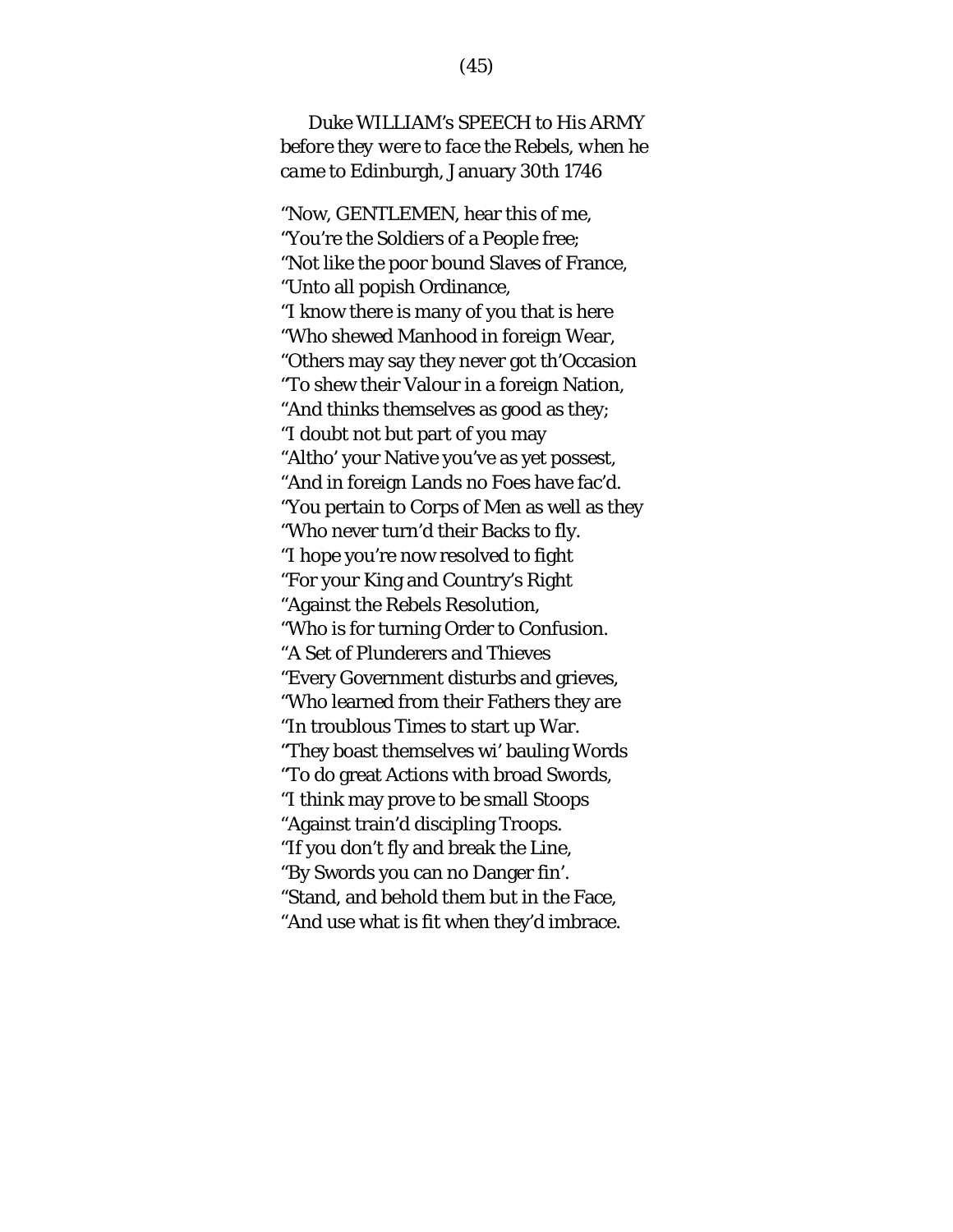"But when Men turns their Back to fly "Their Honour and Life then throws away. "In this manner they murder themsell, "And Foes encourages to excel. "Think on Tournay old Fontenoie,

"Fear not these Rogues who would destroy "All that is good, if they had Pow'r, "And plead Heaven's Protection in a fatal Hour, "Remember you're for a righteous Cause,

"Against Subverters of true Laws. "You've Generals and Captains true & just, "Therefore you need not fear Mistrust.

"Go on and shew yourselves like Men, "And I hope you'll return Victorers again; "So to the King of Heaven I you commit "To do with us all as he thinks fit."

When William the Duke did this declare His Banners broad displayed were, From Edinburgh Town he march'd away To Lithgow town that very Day A beautiful Army there was seen, Regiments of Foot there was Fourteen, And two of Horse, in Armour clear, Argyle's Men were two Thousand near, Of brazen Cannons there was Sixteen, To number their Waggons dazl'd my Een Charming it was to see that Sight, And hearing of the Rebel's Flight.

## CHAP. XVI

*How the Rebels blew up the Church of* St. Ninians *and how they were chaced into the*  North *by the Duke of* Cumberland*, &c.*

When they heard the Army was draw[ing near] *Our nainsell be o'er lang here.* At Stirling they wrought the Night before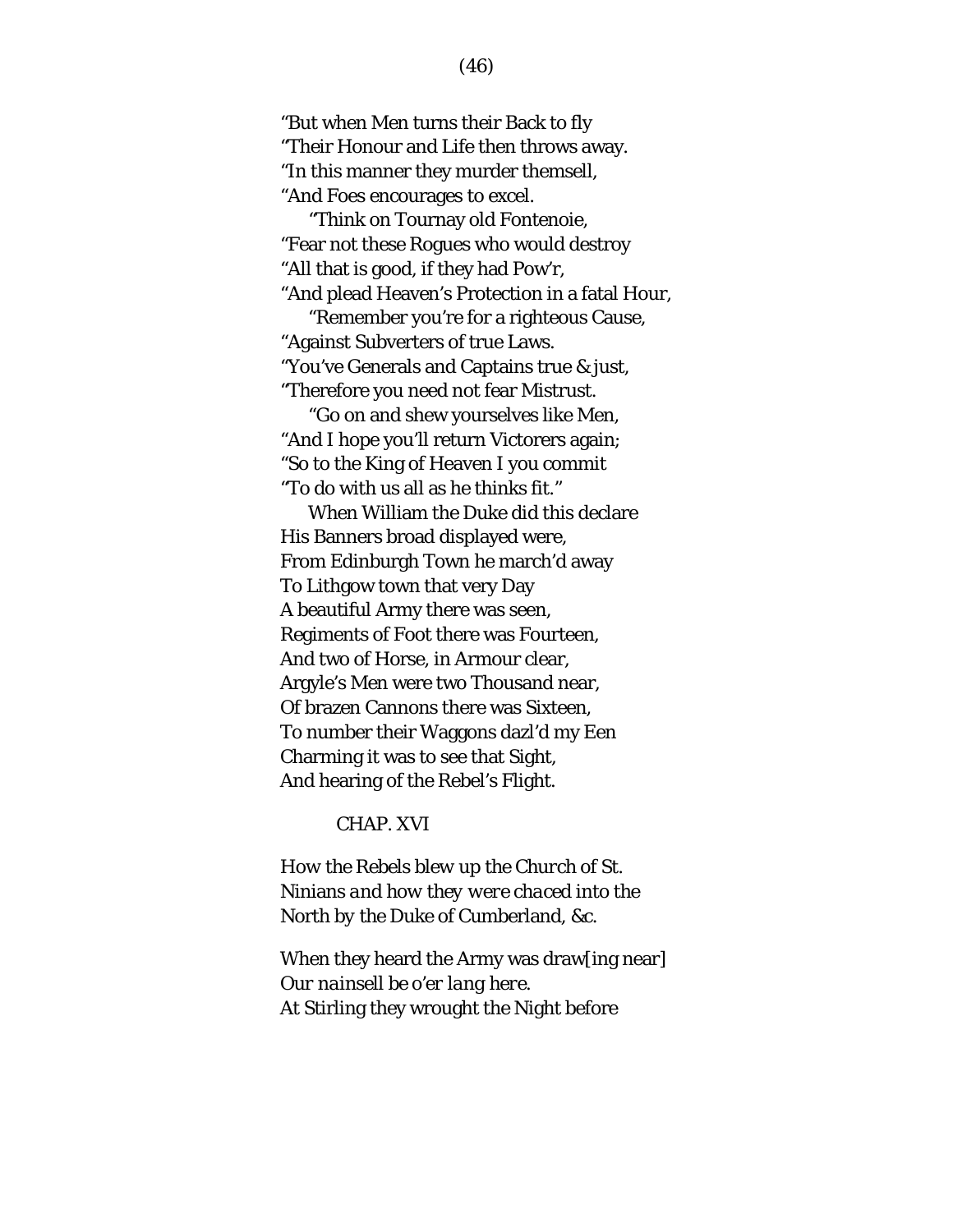Beyond the *Forth* to get their store, Beneath the Town they had a Boat, At the old *Abbay* there Passage got For Packs of Cloath, and plunder'd Gear; Ill Health may they have them for to wear.

Good-night wi *Highland* Packmen now At *Drummossie* Fair we'll buy frae you Their Cannons they left, and durst not stay, From *Stirling* Town ran all away. And from *Falkirk* into the Night Right suddenly they took the Flight, Their Captains Hands began to wring, And a savage wild fell too, to sing,

A SONG.

*Now* Shordy's Willy's *comming here And a' his Sodgers bra' Man, Its Time to* Highlandmen *to stere, we're o'er lang been awa' Man. His mucle Horse it wants the Tail, Her Feets is mair nor twa, Man; An' she come on my Lug a Shap 'ill ding my Head awa', Man. Now let us rin frae* Sheordy's *Sin, for* Sharly *he will fell, Man; And gin we wandhis glory fin', We dare not gang to steal, man. O* Sharly, Sharly*, take your Heels, Unto the* North *to rin, Man, For* Cumberlan' *that wons the Fiel's 'ill drive us up behin', Man.*

Their Prince at *Bannockburn* he staid, To hear of this he took the Wead*, The Gout* (he cry'd) *it grips me now, Hold up my Back or else I'll bow. Go saddle my Horse, and let us pack*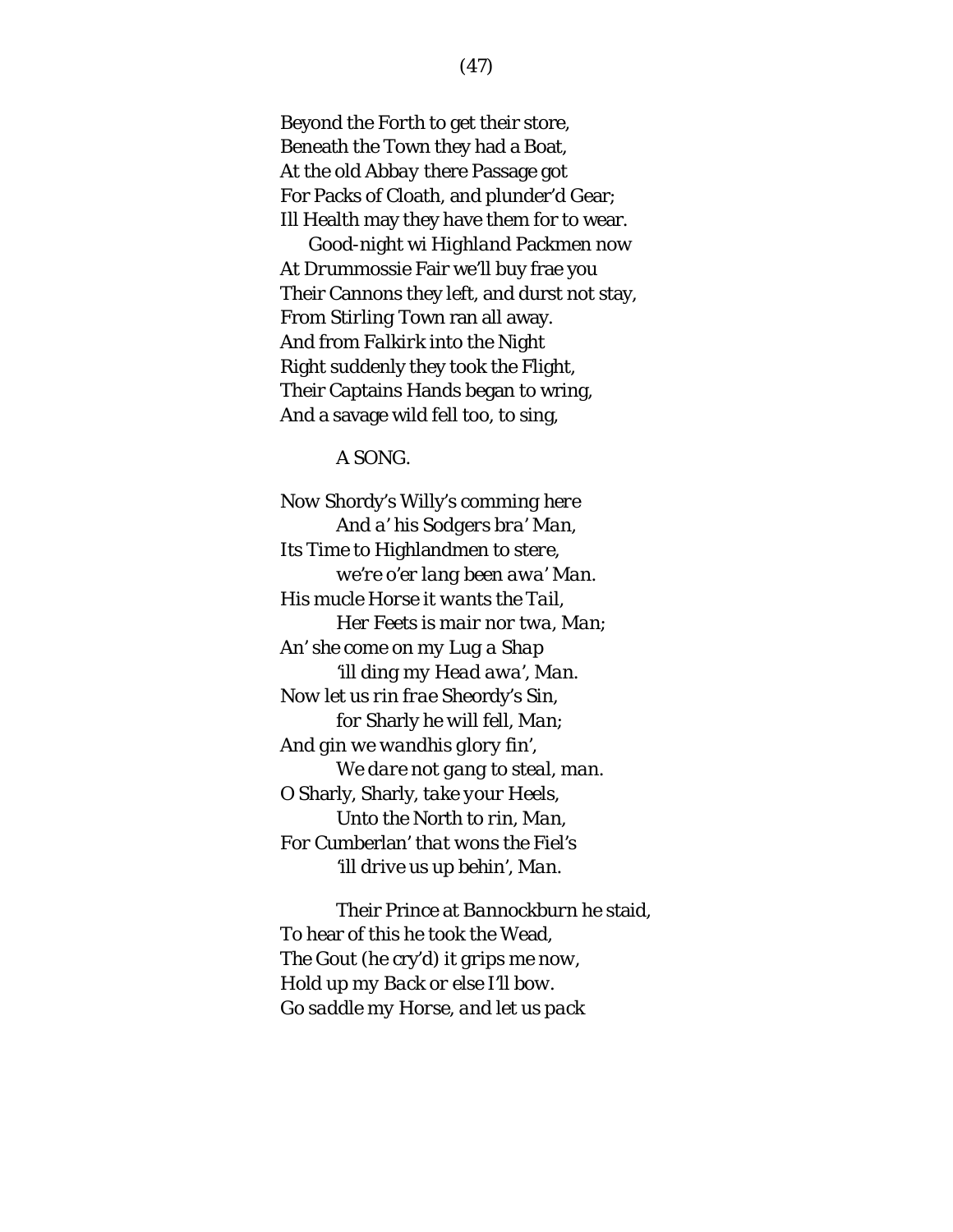*With a' belongs to Conscience black: For the Wicked can no longer stand, The Righteous now is hard at hand.* Now *Charly* mounted in a great Haste, And there to stay he could not rest.

The Minister of *St Ninians* Town To Pop'ry gave a bad Renown, He told the Rebels what was true, To *George* his King, still gave his Due; With a bold Face among them a' He pray'd their Council down to fa'.

Their Honour was brought near an En', And here no longer they durst remain; In the Church was their Amonition Store, This House the Pope doth much abhore, The Tents they took to deal was there A Proclamation they did Declare, *Come all and get of our Supply, We'll deal something for Charity.*

Their bloody Prince *south* from the Town An Ingineer he did send down, (This Plot 'tis thought was made before) To get all they could within the Door; The Ingineer who did it fire To go up wi't had some Desire. Towards the Skies with it he flew And came down dead baith black and blew;

By this Destruction nine were slain, Made *Charly* chace Grace wondrous fain; On his Ingineer waiting he stood Who came not back with bad nor good.

Now *Charly* is gone with all his Crew, And many a Curse did him pursue, His Waggons brake with stown Gear, The Earth his Tackling could not bear, Likewise his Types for Printing Lies, (Poor Widows Curses on him swies) His Cannons sank there at the *Frew*, And Horses dy'd the same that drew: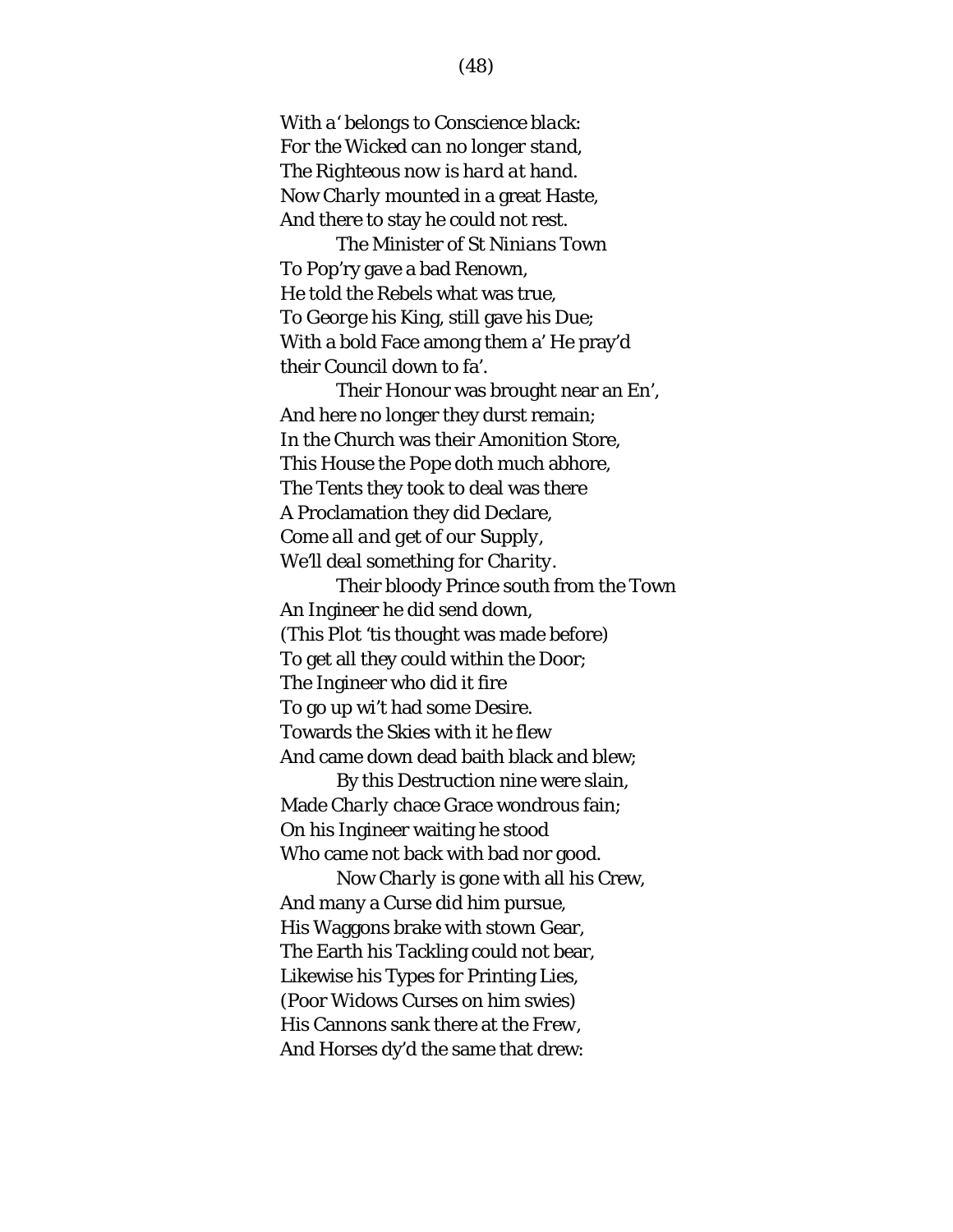Now *Charly* is ta'en the *North* with speed, For *Cumberland* pursues indeed, His royal Grace from *Lithgow* Town In Battle-array he has him boun', Thinking the Rebels would draw near, But in no shape they could appear.

At *Falkirk* Town that Night they lay, To *Stirling* went on the next Day; The second day of *Lenteron* A joyful Sight for them that moan: When to the Town that he drew nigh The Castle fired for jovialty; Our Jacobites thought all was wrong, Into Portyoul they changed their Song.

Unto the Castle his Grace he went, And viewed the Trenches they had rent, Saluting the General *Blackney* bold, Who was so true his Right to hold And asked how his men did behave, They unto Death drave many a Knave. *Who thought to reave your royal Right They boldly fought both Day and Night.*

*Here for to rest it will not doo, But after them I will pursue.*  The Bridge was broke Passage to stay, He caused them mount on the next Day; Ae Day behind it held them then, On the next Morning they march'd again.

The Foot-men over the Bridge there past And all their Baggage that with them haste, His Grace there at the Bridge did stand, How to behave he gave Command, His Horsemen past the Ford at *Dreep*, Then to *Dumblain* they marched up.

When all was gone out of the Town His Grace for Dinner he made bown' And then he mounted on his Steed, So after them he did proceed.

*Perth's* Lodging they did surroun'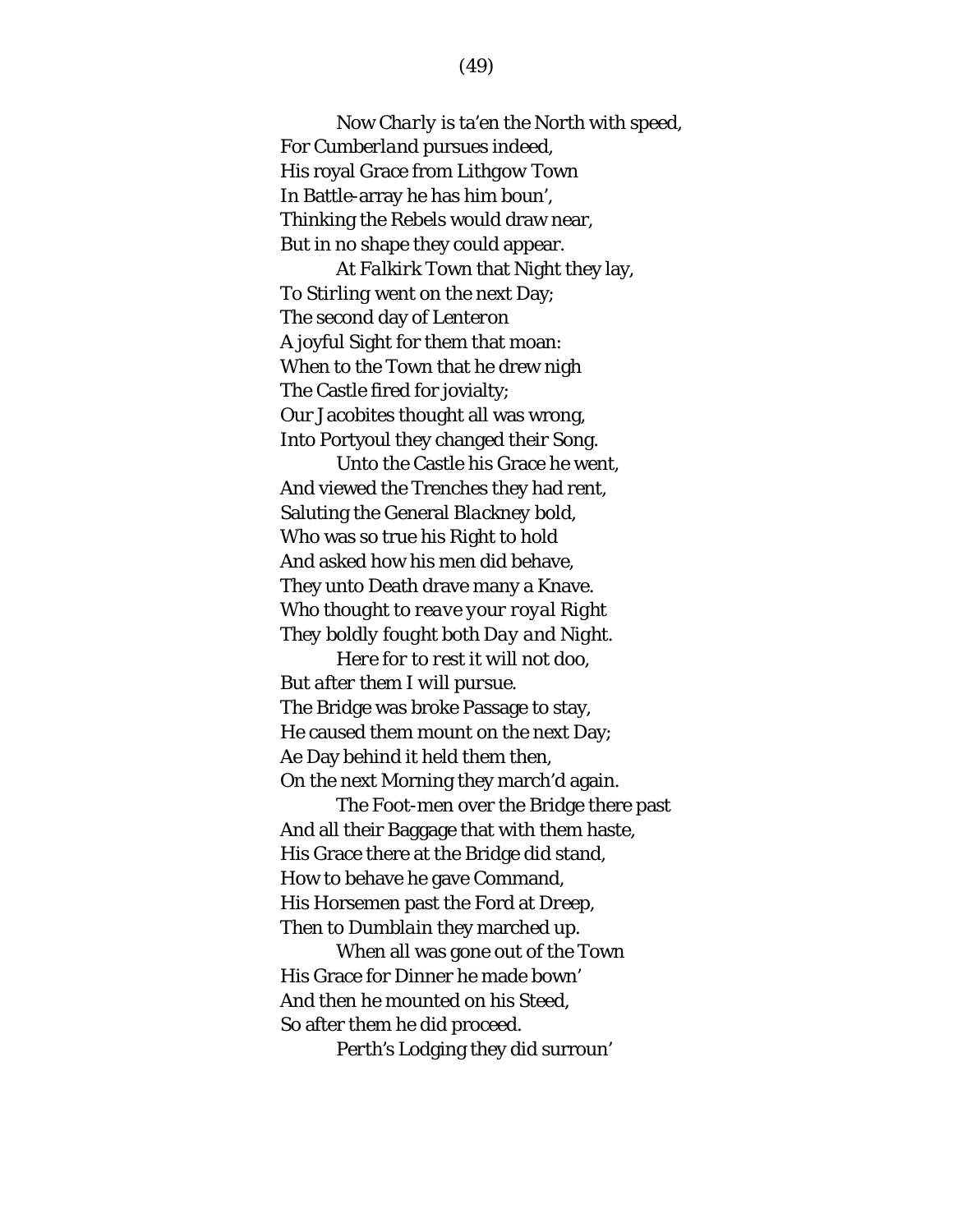But the Nest was toom, for all was flown, No Man did stay but Women there, The Mother of *Perth*, I'll say nae mair.

To find out Lucky some ought to prick, But she plays many a hellish trick That's learned by the Laws of *France*, Inchantments and the Horn-dance From the old Diserter doth proceed; Therefore she is Lucky indeed. Who does Inchantments by his Power They are serving Nick you may be sure.

Now Lucky is ta'en, against her Will She'll scult nae mair out o'er the Hill; In Prison strong she is kept fast, Her Cantraips now she dare not cast. Thy Image now of Silver Dum May dye thy Conscience like the Lum, In whom thou had thy Trust alone Can they now supply thy Moan? Or deliver thee out of their Hands Who keeps the bound into their Bands. You *Papists* are a hellish Race; I this reproach you to your Face, And your Images of Gold so fine Their Curses come on me and mine; Likewise themselves at any rate, For Money now is ill to get; I have run my Purseunto an En, And can get nouther Paper nor Pen. To write thir Lines the way you see me, And there's none for to supplie me. Now *Cumberland northward* he went, Perth's Mother unto *Edinburgh* sent To keep her fast in Prison strong,

Then know who had the Right or Wrong.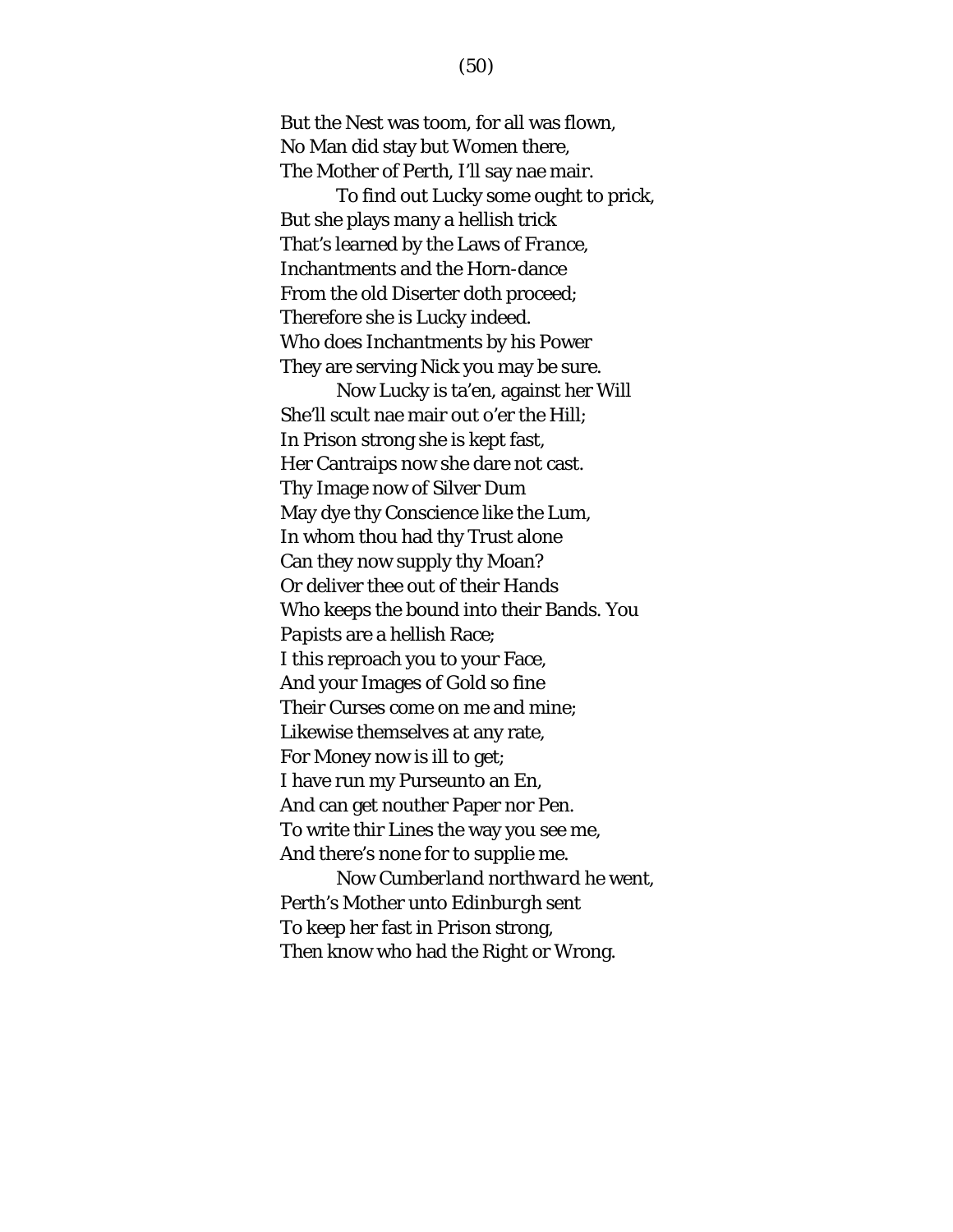### CHAP. XVII

*Of Duke* Williams's *March from* Perth*, & how the Rebels fled to*  Badinoch*, & took the said Garrison,& went and took the Castle of*  Inverness*, and went to take* Fort William*, but was repulsed with Loss. During which Time Duke* William *lay, and was strengthened at* Aberdeen*; With an Account of the* Hessians*, &c.*

The Royal Duke did yet pursue, Desiring still the Rogues to view. The *Highlanders* thought it no Time to stay, But quickly past the Ferry of Tay.

His Grace drave up the Rear behine, They ran before like Goats and Swine, Out o're the Mountains high they ran And would not speak to *Cumberlan'*: For *Badinoch* then they ran away To raise their Strength for Battle Day.

The Castle of *Badinoch* they sieged then, Within there was but fourteen Men, For two Days their gave them Assail, But at the last they seem'd to fail And yield unto that hellish Crew, The Castle into the Air they blew, The Men into Prison they were cast, With Hunger and Cold they keep them fast.

Duke *William's* gone to *Aberdeen*, The Way before him he sweeped clean; Then comes a Storm, he thought it best To let them run, and there to rest Till once the Day were at more Length, And then he thought to sey their Strength.

Into *Monross* a Band did send All Rebels there to apprehend, Merchants who had a Love to *France*,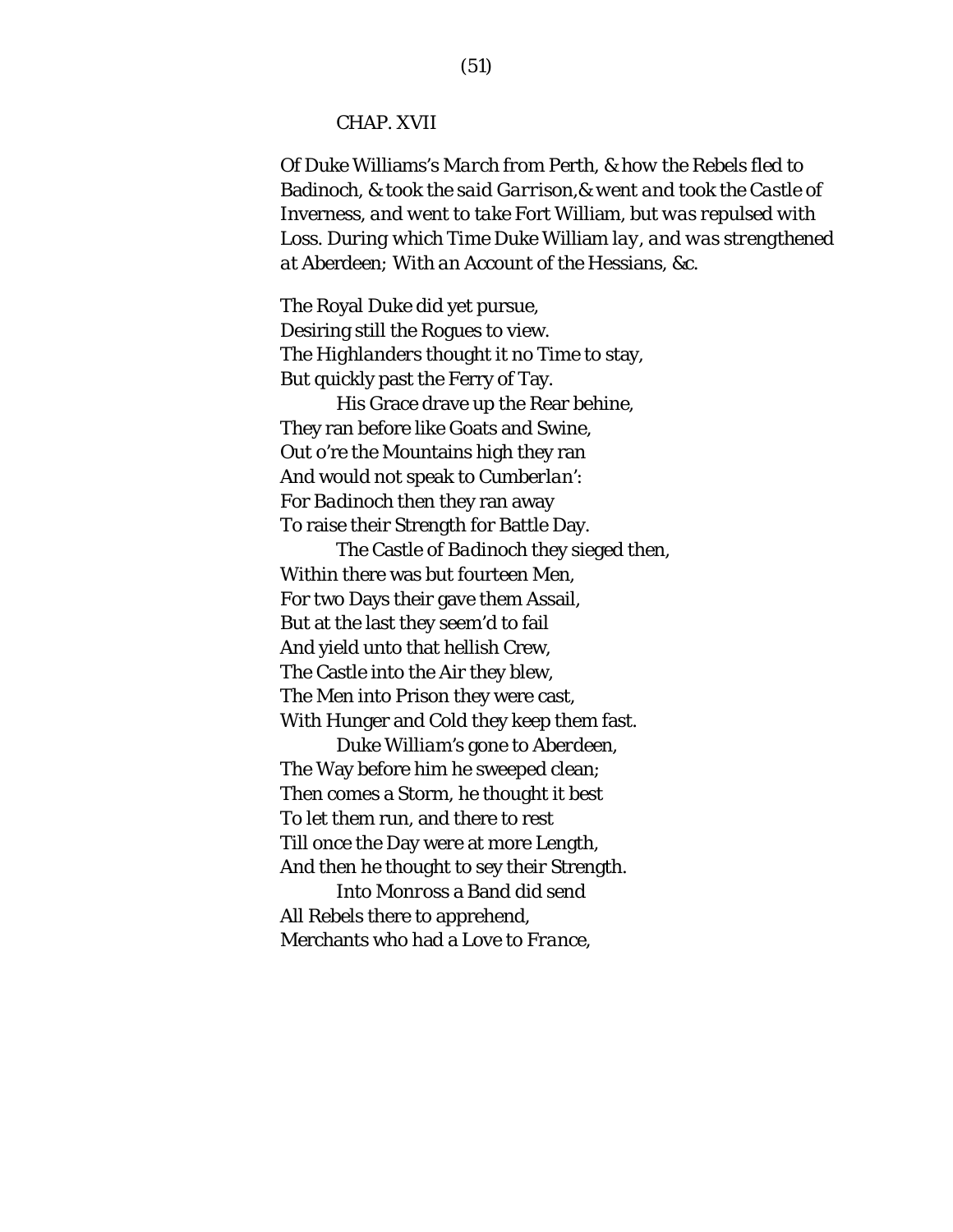Fain wou'd the *Chevalier* advance, And with their Vessels shewed Good-will To do King *George's* Ships great Ill; And gave their's to the *Highland* Band, A Man of War they did gainstand, And led her captive into *France*, For which they ought a Recompence. To Stirling Town he sent them fast, And there to ly till Laws be past.

The *Highlanders* lay in mountains wild, And there they thought they were beguil'd, They could get nothing for to eat, Such Famine was, for Lack of Meat Their Bellies were rax'd so wide before, Hunger to dree was mighty sore.

To *Inverness* they march'd away Like hungry Lions for a Prey Thinking Lord *Lowdon* shou'd be there, To conquer him well might they fare, But ere they came he went away To *Sutherland*, and there did stay While once that *Cumberland* drew near, And then with him he did appear.

The Garrison of *Inverness* Then have they ta'en with great Increase, Three Days did the Siege endure, To hold them out they had no Power. Ane hundred Men was there within, Upon Condition they loot them in To save their Lives, and prison'd be While once they knew who has Victorie.

Great Store of Meal, Butter and Beef They got, which was a Great Relief, All Military Store they took was there, Then the Castle blew into the Air.

Than to Fort William away they went, That Castle there to take and rent, And set upon it in a Rage So furiously began to siege.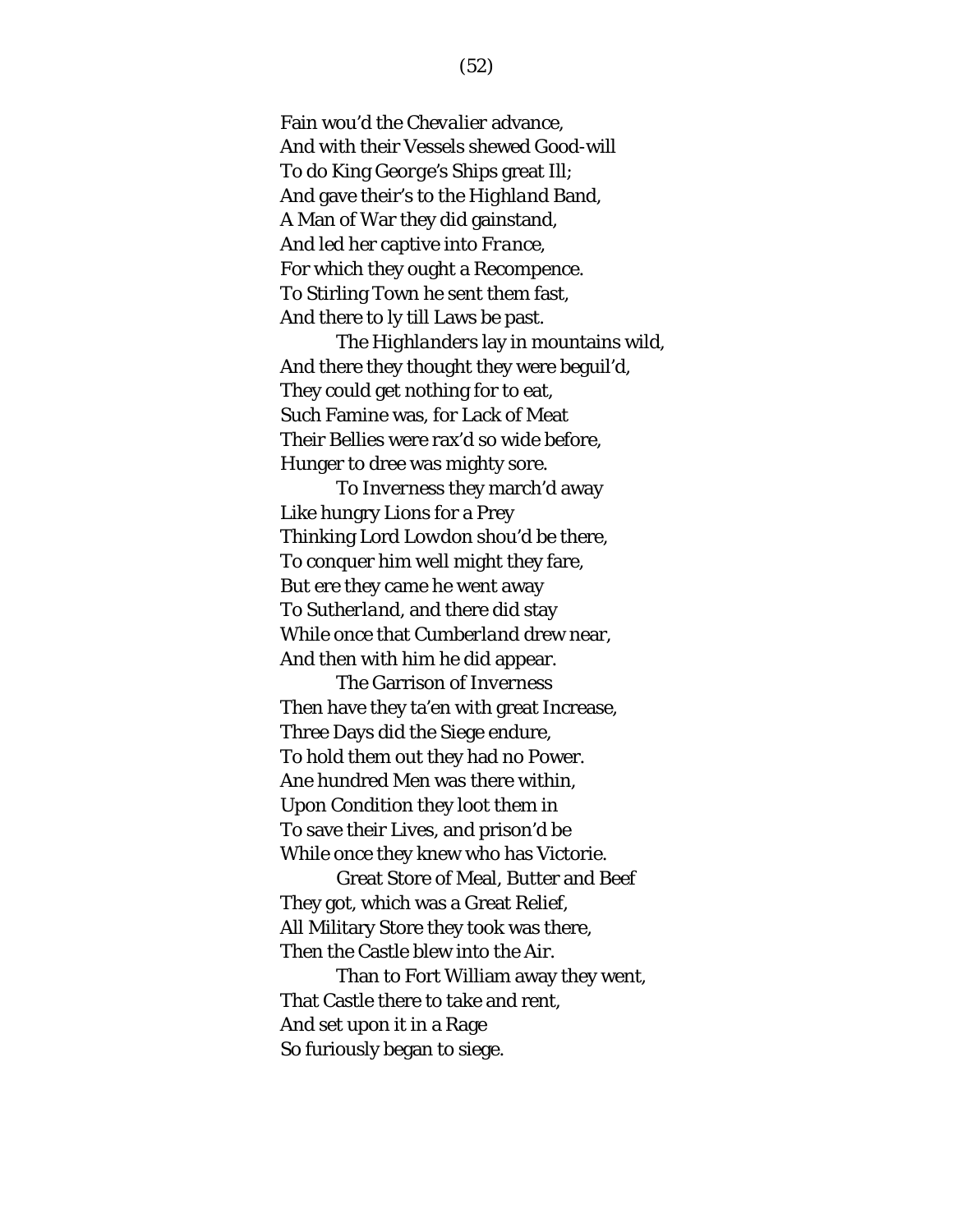Their Trenches made into the Night, With Cannons then began to fight, Coahorns there did many throw, And yet the Castle said them no.

Fifteen Days the Siege did laste, And yet the Castle had the best. The Captain flys into a Rage, *Must we be tempted with their Siege? Who will with me give them Assail? Kind providence may be our Bail. Who goes to fight against their Will With heart and hand they cannot kill. Therefore who is willing with me to go The worst it is but Death you know.*

To him there join'd with Hearts most free Near Fifty, in his Companie Their Muskets charged, and forth they went, And flank'd their Trench with Courage bent, Then gave the Rebels a handsome fire Who of another had no Desire. They ran and left their Cannons all, And could not stand a shower of Ball:

The Soldiers chac'd them out of Sight, Of all was left they got a Right, Coahorns and Cannons they wanted not, And Spoil of them they slew with Shot.

With Joy they did return again, I do not number what was slain; Her nainsell back to *Charly* fled; So at *Fort William* no Gain they made.

To *Fort Augustus* all did resort, Their Scouts went here and there author To reise more Strength for Battle-day, And brought their Horse who'd not obey.

Duke *William* at *Aberdeen* lay there Increasing ay his Number mair; Two Regiments came in by the Sea, Lord *Kingston's* Horse by Land drew nigh. Six thousand *Hessians* at *Leith* did lan,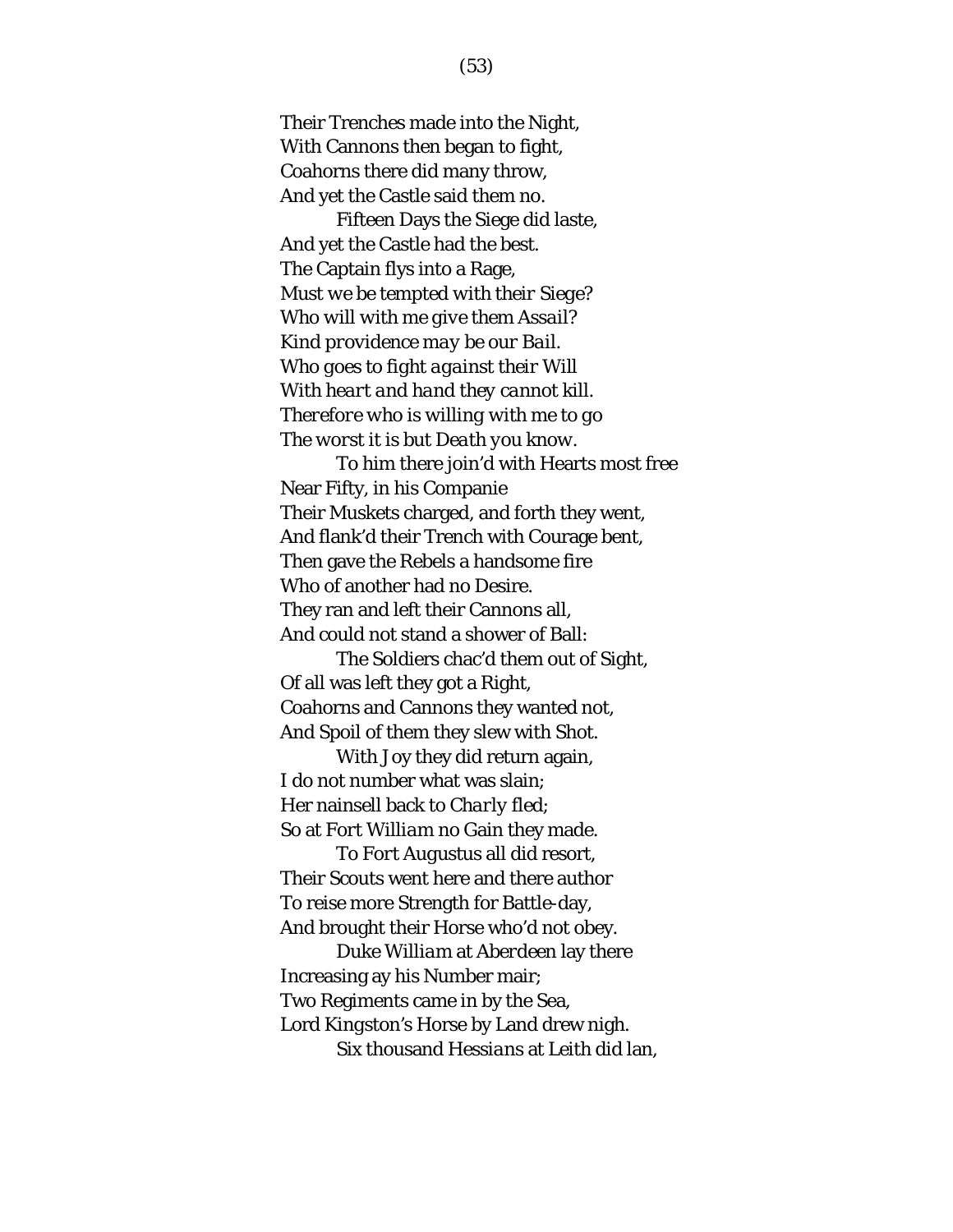Their Royal Prince to be their Van; Earl *Crawford* in their Companie To guide them thro' the *North* Countrie, He led them *north* unto *Dunkel*, To keep that Pass, whate'er befel.

The Rebels came to view them afar, But their cannons fired and did them scar; A long Way was them between The Rebels saw the Hessian keen, There Battle so began to busk. They thought he'd be as ill as *Husk*.

Of Number was but few of them there, Into the *North* again they fare; The *Hessians* thought with them to fight, But they got never another Sight.

The *Hessians* Countenance was fierce, Their Speech I knew no more than Irse. White Buff Belts and all Blue Cloas, A long Beard beneath their Nose, No to compare Men unto that They had all Whiskers like the Cat;

Their Spatterdashes wi' Pick was fil'd, Long Swords with a Brazen Hilt, One Barr on the outside of the Hand, And in their Guns an iron Wand:

The finest of Musick e're you did hear, Wou'd mak them dance that could not stear; With Whistles and Drums, old Musicks fine, Would chear a Heart out of great Pine; Their Grenadiers had Capes of Brass, This was the Order of the Men of Hess.

## CHAP. XVIII

*How Duke* William *sent out a Party from*  Aberdeen *to view the Rebels, and they were taken. &c.*

DUKE *WILLIAM* lay at *Aberdeen*, *Strabogie* and *Old Melderim*,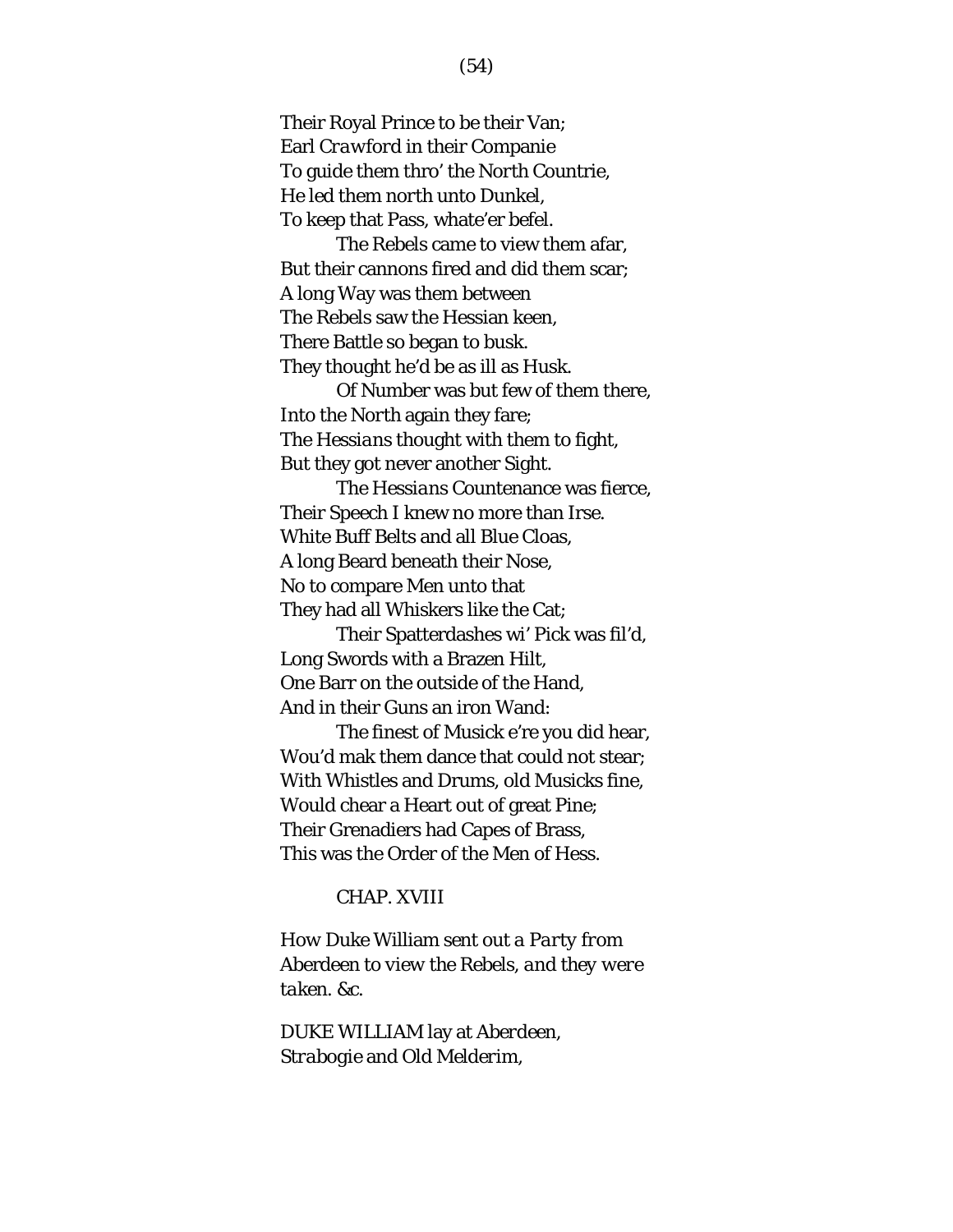And for to spy the *Highland* Band His Grace he sent here on Command Thirty of Lord *Kingston's* Horse Fifty *Campbells* not of the worse.

Into the *North* they march'd o're far, And of their Foes was not awar; By Day no Danger could they see As far as they could cast their Eye.

They lodged in the Valley *Keith*, And of their Foes they dread no Skaith So in the Night when sleeping sound The Rebels did them all surround; Six hundred was of this wicked Train, When sleeping sound they murdered ten, Five did escape out of their Hand, The rest they did compel to stand, But some in Rage here did resist, And shot the Captain or they wist, (The Ball into his thigh it gead, Foul fa' the Luck it mist the Head) Three behind him fell to the Ground, And severals got their deadly Wound; But of dead Rebels they saw but three That was left present to their Eye.

Threescore and five were led away Of *Campbells* and *Kingston's* Horse that Day: Some of the *Campbells* with them did list, And then they fled when they thought best, The rest in Prison were keeped sure While the Meeting at *Culloden Mure*  Into the Church of *Inverness*, Where many lay in great Distress, Which at *Tranent* and *Falkirk Mure*  Was taken by the rebels Power.

Both Soldiers and poor Country Boys, Prisoners to have it was their Joys, To hunger and grieve, reproach and scorn, *These damn'd Militi' we'll hang the morn! Ye* Glasgow *Whigs did a' ye can,*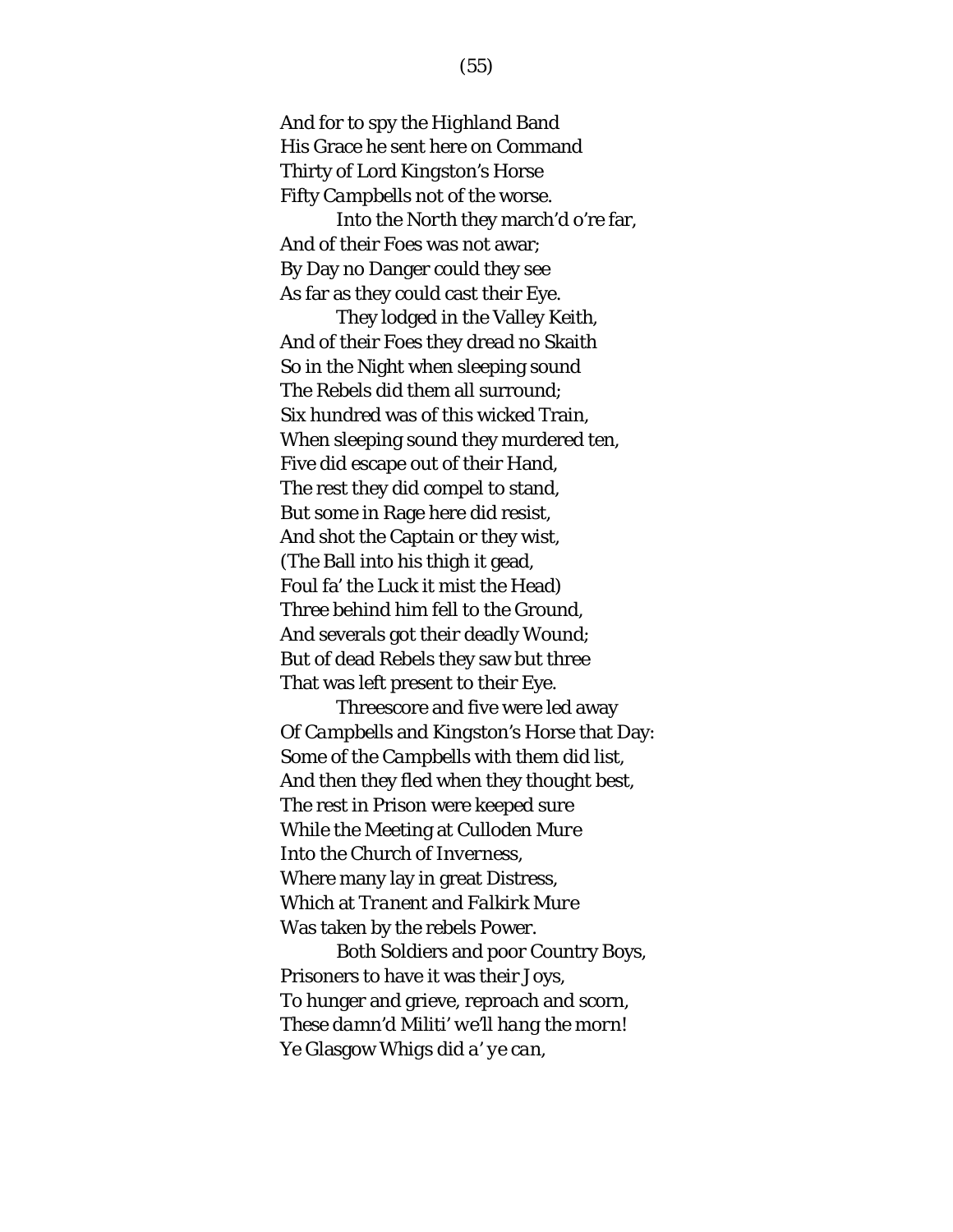*Got Guns to shoot our* Highlandman*, And help the Sodgers at* Fa'kirk*; Mesell'll stick you wi' my Durk.*

Then to the Souldiers wou'd they said, *Mesell cut aff your* Sheordy's *Head, An'* Cumberland *come o're the Spey Oursell be shentle the next Day, We'll get a Plunder and their Siller, And tak the Sodgers Gun an' fell'er*.

Every Prisoner that here did ly Had but six Ounce of Meal a-Day, Water, they had to beg for that, And some made Drummock in their Hat.

Eight Days before *Culloden Moor* For want of Victuals they're mighty poor; The Prisoners then they got far less, But how they liv'd I can't express. The Rebels did on their *Charly* roar, They wanted Pay a Month before: There was no Passage then from *France*, Nor to the *South* durst none advance To bring to them no Way supplie; They must either fight, or with Hunger die.

## CHAP. XIX

*Of Duke* William's *March from* Aberdeen*, towards the Rebels,&c.*

Upon the Eight day of April The Weather pleasantly did smile, When Day to Length it did approach, And Night its Curtains inward fotch, *Britain's* Hero began to say*, Its here we will no longer stay, Therefore ourselves let us compose With Heart and Hand to meet our Foes, To* Charly *I hope Battle to give,*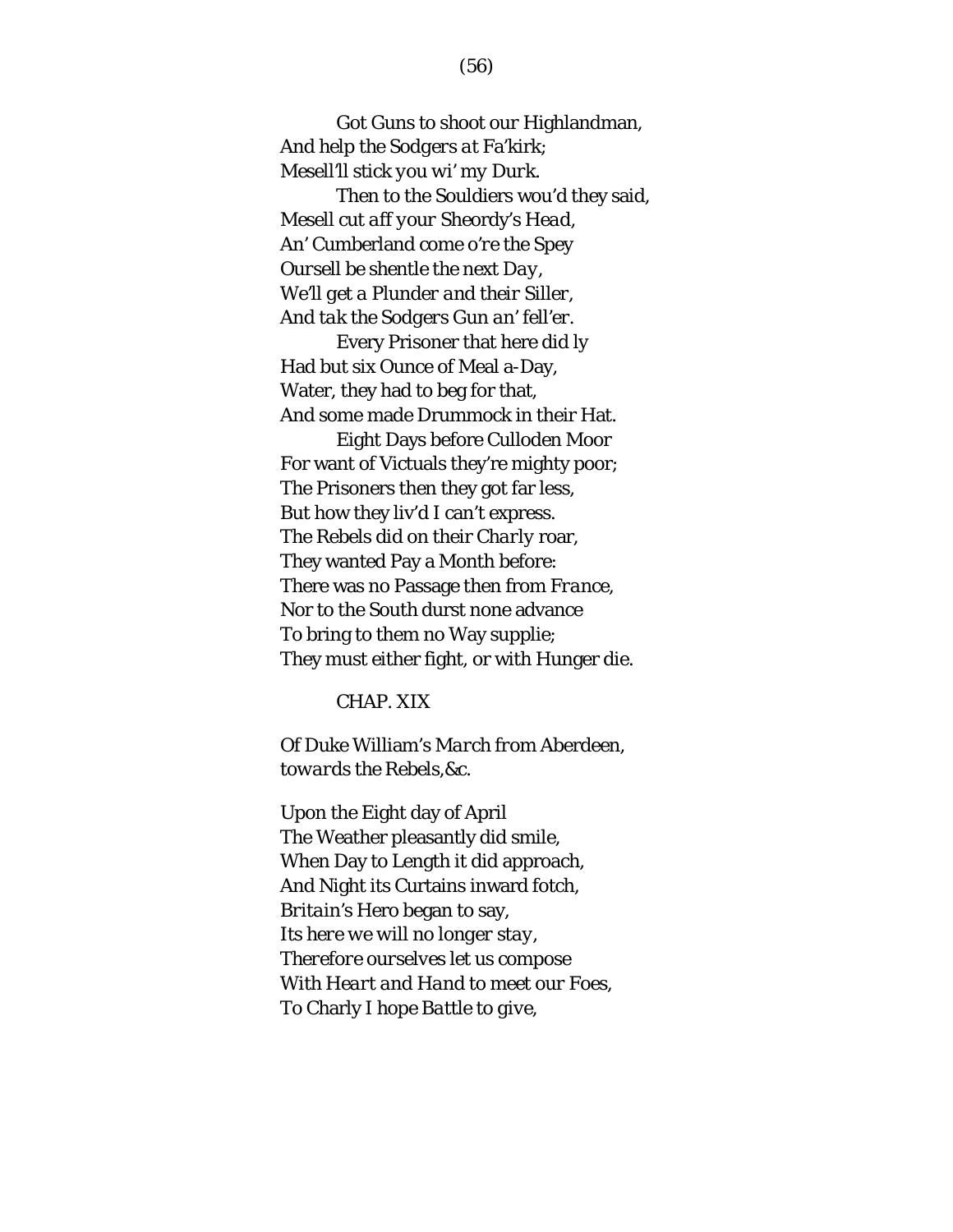*I'll have my Fortune, die or live. Therefore Brother Soldiers that is here Who valour shewed in foreign Were, I hope with me you'll yet advance, Your native Land is in a Chance, Under a slavish Yoke to bring. Tho' Rebels conquer,* France *shall reign And rule this Island at their Will By laws of Pope and Cardinal.*

*For us to fly,'tis Death you know, But briefly face, and fear them no; I know they'll strive to gain your Flank, Keep Right and Left from such a Prank; Briefly fire, and do your best, Kind Providence make out the rest: Ye Rules of Power, now be our Guide*.

And then their Bearers were display'd; A brisk Fleet of Ships they had on Sea, For to assist, if Need should be, As they march'd *north* upon the Land Their Ships on Sea at their Right Hand With Musick sound so pleasantlie Wou'd chear a Heart that's gaun to die, In this Order now marched they Till he came to the River *Spey*; The Ships some Space were come before, Their Cannons then began to roar, Beyond the *Spey* the Rebels were With Cannons plac'd, and firing there Upon the Ships was firing fast, But forc'd to fly in a great Haste. So many Balls did near them light, They fled and durst no longer fight; For to be swift some flit their Trews And cri'd the Ships was fartan Clews. Their Cannons yet they drove away.

Or *Cumberland* wan over *Spey* He view'd them from the other Side, And thought battle they were to bide: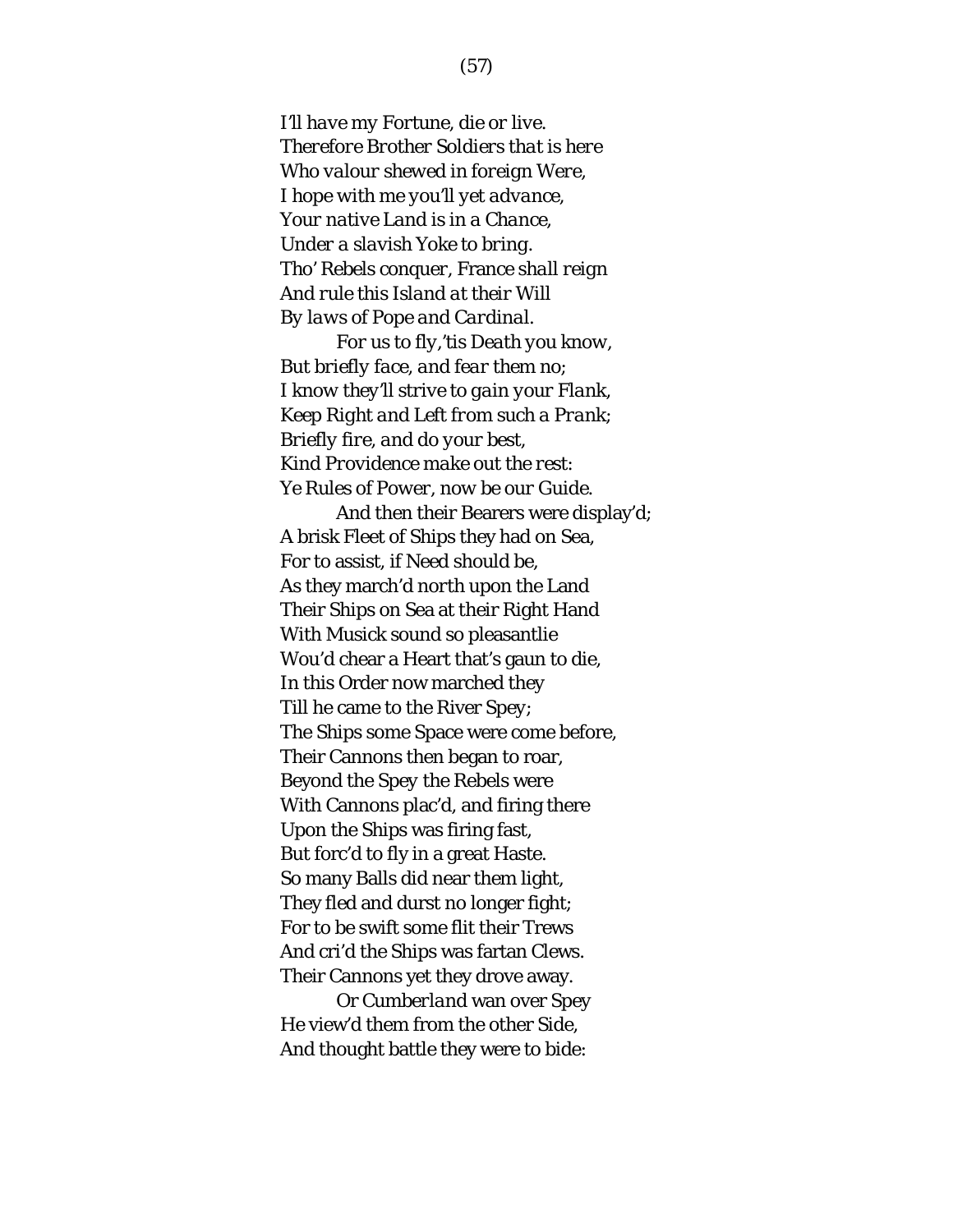But when they saw him enter Spey, They ran and wad no longer stay, Then thro' the River have they gone, The Water strack near their Haunch Bone Of stillward stream, down from the Hill.

A Woman from her Feet she fell. In the middle o' this Foord of *Spey*, The Water sweept her quite away; A Horseman thought to grasp her Gown, The Water both of them did drown Both Man and Horse, all the three: Gif any more they told not me.

The Month of *April*, on the tenth Day Duke *William* cross'd the River *Spey*; His Vanguards before him raid, The *Highlanders* to their Camp they fled And told they came by Land and Sea, How with their Ships they fought a wee! *Or lang ago they will be here, They come as nothing would them fear*.

Beyond the *Spey* he came fast, To *Nairn* Town they marched last, On the thirteen Day to let you wit, And there to rest he thought it fit Spies he sent on every Side To guard them round, whate're betide.

The Rebels Council then it sat, To win the Battle they're sure of that, While good broad Sword and Targe abide, They were to flank on every Side; Upon the place where *William* stood For to rush foreward in a Cloud, His Guard without Mercy to slay, And then bring *Cumberland* away, The Rest shall be inclosed round, And slash them all unto the Ground. If any of our Men turn to flee They shall be hang'd whate're he be. Our Cannons we'll place on Batteries hie,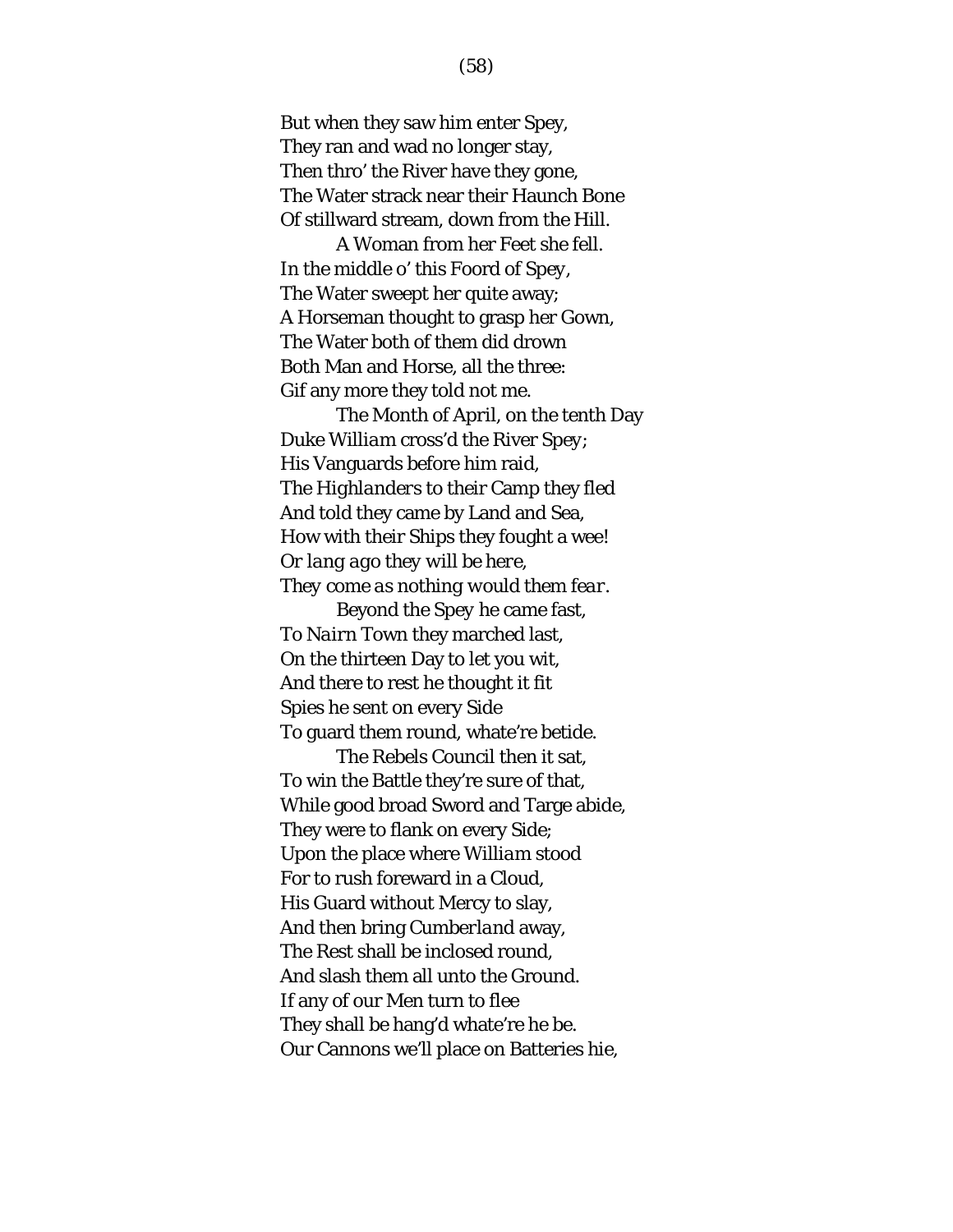And make the Redcoats in Heaps to lie Our Targe shall stent, with Swords we'll streck Their Guns shall prove to none Effect; If once they fire, they shall no more, We'll run upon them with a Roar, And make them flee once with our Cries, Then thrash them down, they shall not rise. A thousand Men will guard the Spey, And there shall none escape that Day. Then *Cumberland* shall taken be And a cruel Death we'll make him die As ever Man Mortal did thoal We'll roast him quick on Fires of Coal: Then Silver and Gold we will not want, They've surely more than at *Tranent*; With Spoil we will enriched be, *England* again then shall we see. And every Place that's done us Harm We'll pay them with a double Ferm.

The *Hessian* Troops they will not stand To meet with ours wi' Sword in hand, Altho' they be expert at Fire, We'll rush upon them in furious Ire. If once we break them out of Line, To kill them then it is no Pine.568

We'll first unto *Cullodon* Place Where *Cumberland* we'll surely face. When we have won the Battle, syne We'll go to *Inverness* and dine. But first we'll send into their Sight A Band to give their Camp a Fright, Perhaps that they will break and fly, Then we can chace them manfully."

When this their Council ended were, *Fort Augustus* blew to the Air Four thousand of the *Highland* Band Did *Murray* choose for his Command, And travell'd with them all the Night, In the Morning to give them Affright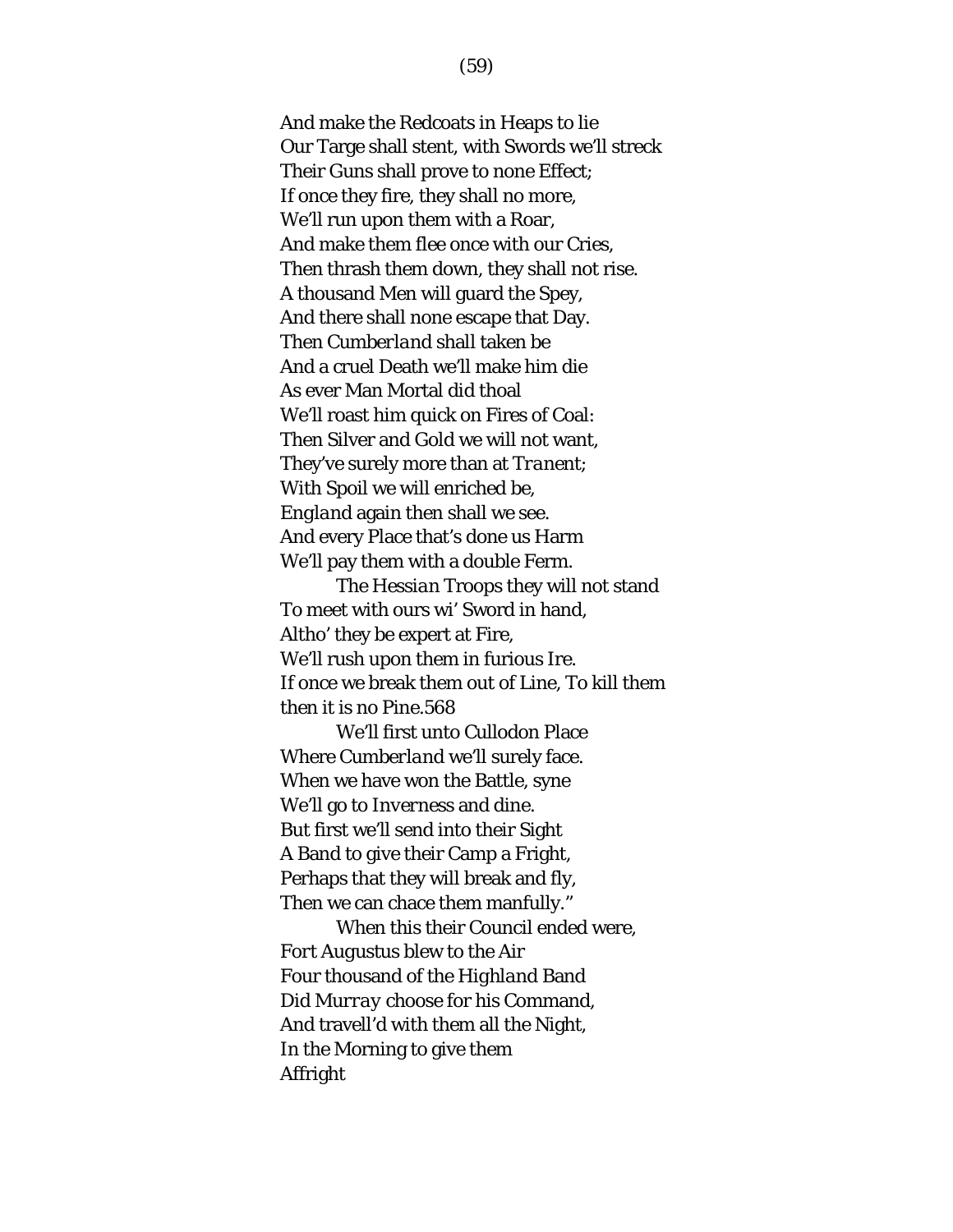But when they did near hand approach They heard them making for their Voyage, The Drums were beating, *To your Arms*, And then they knew they lost their Charms, To hear the Drums they grew so faint That back they turn'd with one consent, Their Colours fell, and none wou'd stay To lift them they got such a fray.

They lost a Book when so they fled Wherein no Quarters shall be had, For they should have the Victorie, It was Death for any of them to flee. If Judgement had gone by their own Size They had slain far moe who wan the Prize:

Now *Cumberland* foreward did steer, To meet with *Charles* the Chevalier: From *Nairn* by five of the Clock To march thro' Moss and many a Rock, He was not of a Moment sure But meeting with the *Highland* Power, Therefore he did his Men divide In Columns four to march and ride. Each Column was seprate from anither And foreward march'd they altogether, Thro' Moss and Boggs this March they keep And Water holes to their Haunches deep.

Of the *Campbells* and Lord *Kingston's* Horse He sent Vanguards before the Force To view where that these Rebels lies, And led them right, even as their Spies; The General Quarter master gead Along with them to be their Head; They saw their Foes approaching twice Which made them form in Battle ways, But yet they came not up the Length, They turn'd again unto their strength.

The Duke he said, *We will advance Unto the Ground they've made their Stance.* So did he march with his small Power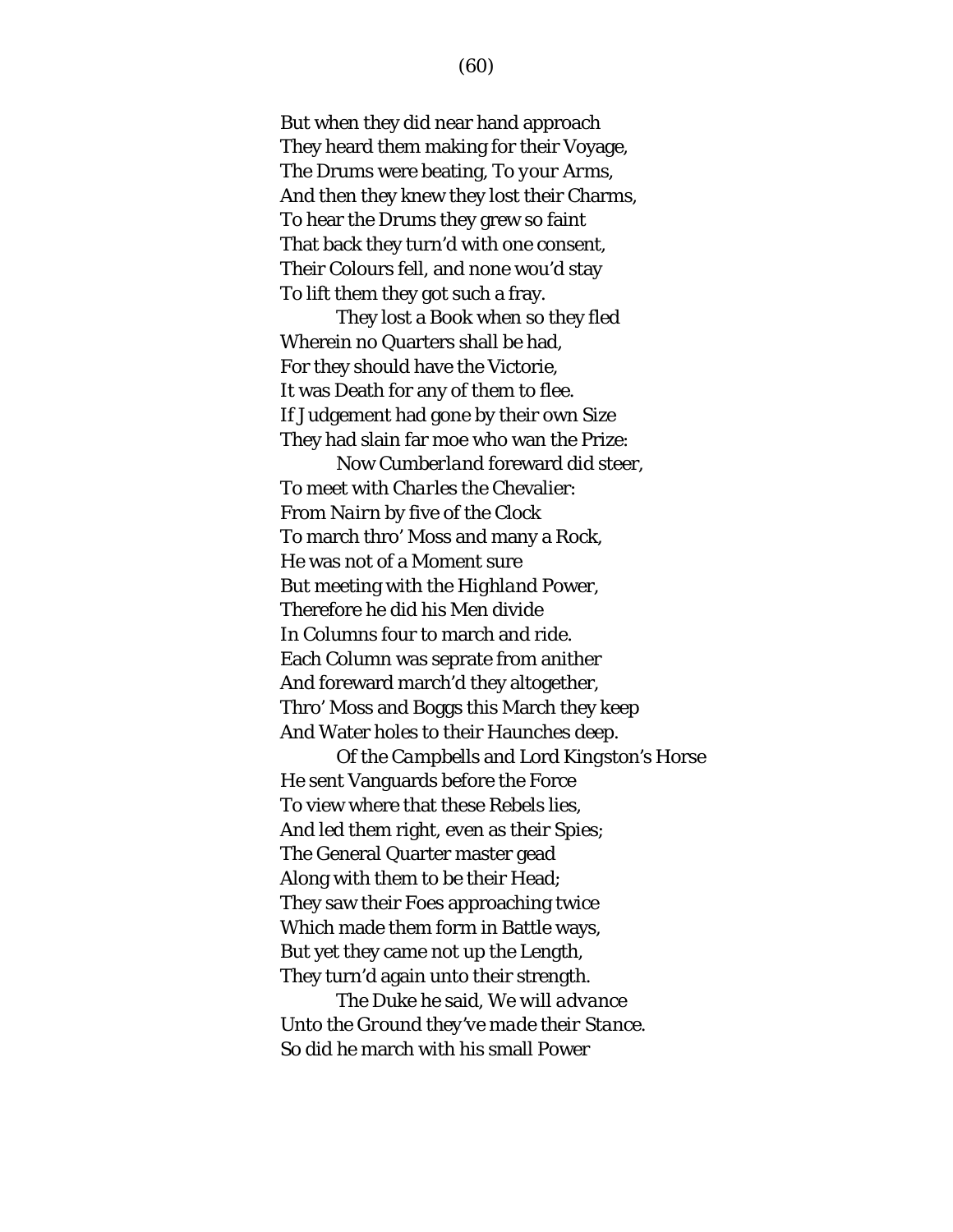Into the Field, *Cullodon mure*, Seven thousand and fifty three,578 No more was in his Companie.

*St George* Dragoons they were not there, And Troops were left in several Where, Some were sick as I understand With travelling so by Sea and Land; Broken Regiments in foreign War Their Number could not advance by far.

Twelve thousand was of the *Highland* Bawn, But all to Field they never wan; Nine thousand did the Battle see Who thought to gain great Dignitie; A thousand was in *Inverness*  A Dinner for these Nine to dress; A thousand was going to guard the Spey, And got the Tidings by the Way; A thousand *McGregors* with old *Glengyle* Thought fit to stay behind three mile; Ae hunder lay with the Pretender, Ane old Stane Dyke was his defender: He trusted Stones in Time of War, And Strength of Men who fled right far.

#### CHAP. XX

*A Discription of the Battle of* DrummossieMoor.

Now CUMBERLAND the Battle did busk, With General *Blands*, *Hawley* and *Husk*; The Wind and Rain blew mighty foul Soldiers fear'd their Fire to spoil: Duke *William* said, *Brave Boys hear me, The Powers above will let you see It is in him always I trust, And to Day for his Cause fight we must. Then Weather fair we'll have most clear, And Victory I hope for here.*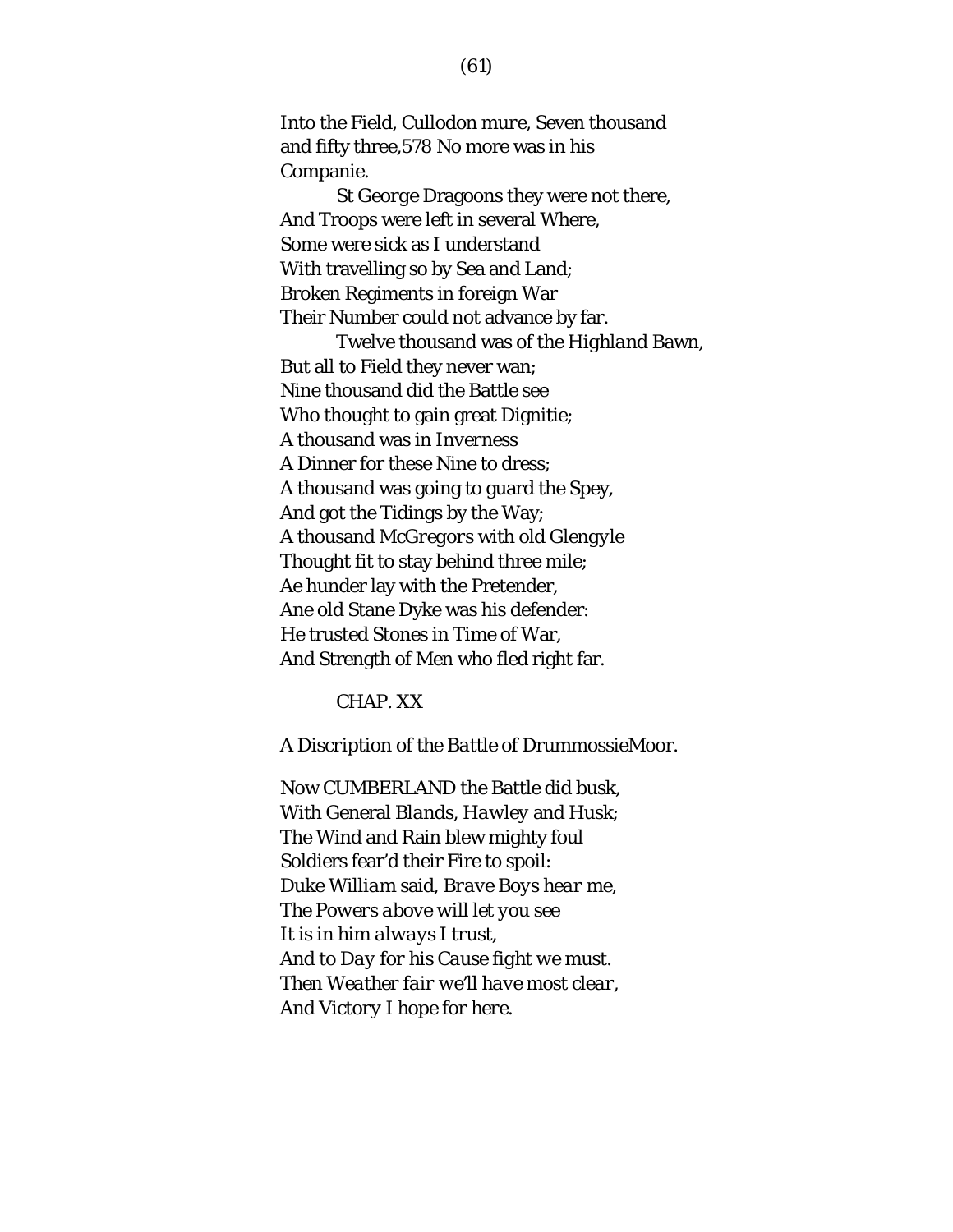*Hawley* and *Blands* went on the left, The Duke and *Husk* held the Right in tift The *Highlanders* had such a Ling They did outflankthe *Barrels* wing, Who with the Wolfs was on the left, *Hawley* and *Blands* went in beneath't And strack upon the second Line, When *Campbels* did the Dykes o'ermine, With them the Light-horse and Dragoons, And part of Foot, who gave Platowns.

The Rebels stood high up on a Bank And knew not how to gain their Flank; Their Cannons then began to fire On Batteries that could do no Ire. From Right to Left Fire did begin, The Rebels then came briefly in, And in the Middle they opened wide, Thinking to encounter on every Side; The *Athols* and the *Barrels* met, And *Camerons* on *Monroes* were set; With Fire and Smoke they could not see, Which made them strake or they came nie, For the Wind upon their Face it blew, And all the Smoak among them flew, They did not see to fight with none While Baynets thro' their Backs were gone.

These *Burrals* and the bold *Munroes* In this Manner withstood their Foes, When Bayonets crumping thro' their Bones Dismal it were to hear the Grones. But on the *Burrals* they came so deep That they their Ground could scarcely keep: Duke *William* then he did draw near, And made the *Burrals* backward retire, For the *Wolfs* and *Blyths*, with *Semples* fine He caused march to the *Burrals* Line, With firing close they turn'd them back, And would pursue their End to mak, The Duke he cries, *Keep whole your Ro,*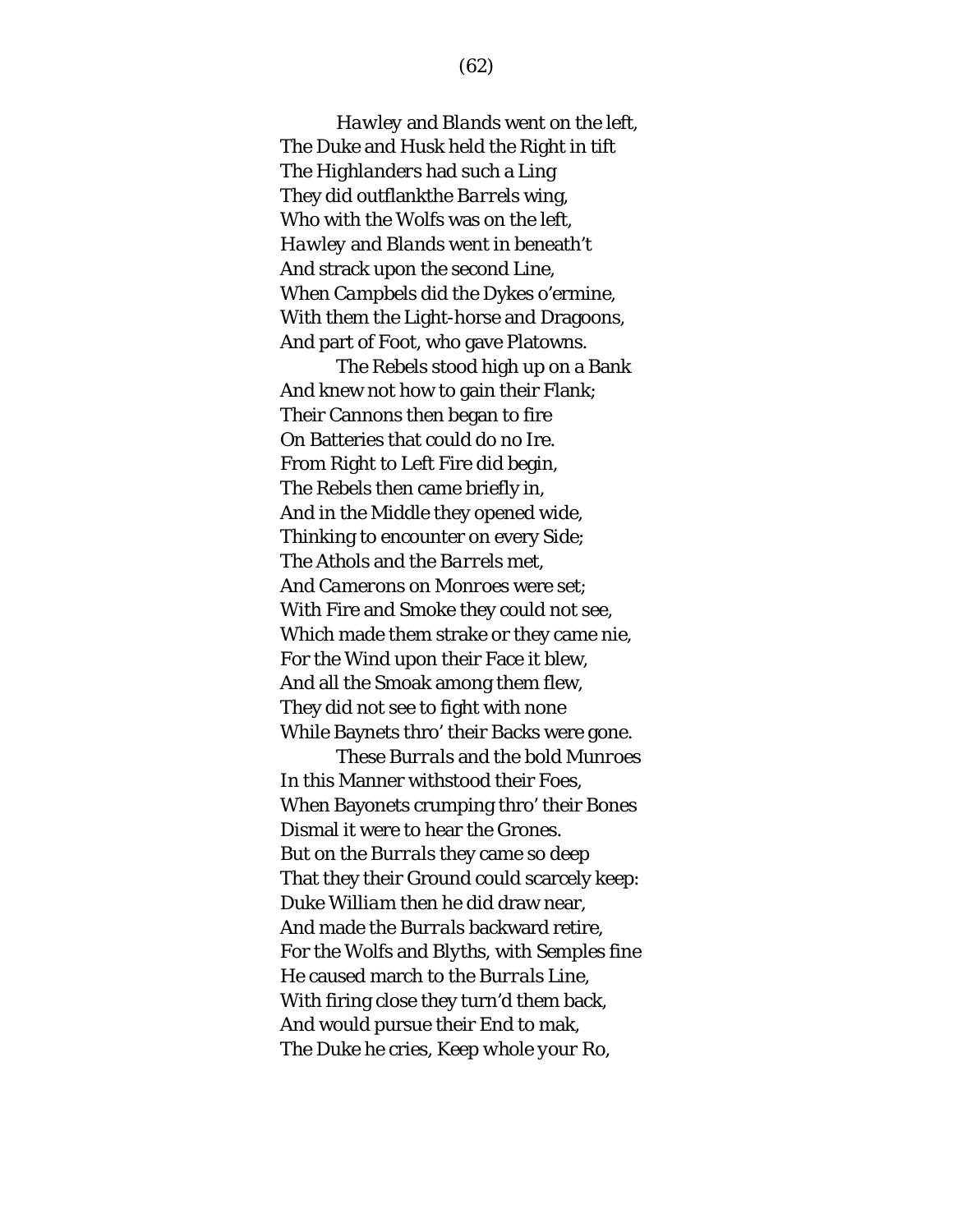*And at the Time no further go.* Then in their teeth they met *Bland* And *Hawley*, in whom no mercy they fand; From every Side the Ball did fly As Herds when they correct their Ky Between the two they ran thro' there, Their Hips was never skelpit so sair.

Forenent the *Royal* upon the Right, Being their left, they'll sey their might, *Glengarie*, *Keppoch* and *Clanronnalds*, *McLeans*, *McLeods* with a' their *Donalds* Came running down with such a Roar As nothing could stand them before.

The Duke he cried for to present, And no to fire without Consent. When they perceiv'd their Motion fair, They ran to the Hill back like a Hair; For ay when they came down to fight To see the Gun did them affright.

The *Royal* thrice presented so, And did not fire, they're ordered no: But with Cannons then they beat them down As Roads thro' Woods into a Town, When once they were allowed to Greps Their naked Hips turned up in Heaps.

The *Mackintoshes* made little Sturrage, For Lady Captain lost her Courage, Though wanting Breeks, and Buttocks bare, Great Pity it was she fell not there: By this Time the Day was fair and clear, And the Field was conquer'd very near; The Rebels knew not where to run, When *Cumberland* came on their Grun', Some cried out *O! pardon me*. The *French* Brigades to a Bogg did flee For to be saved from the Horse, Who spared none in such a Force, *Kilmarnock* cri'd out spar'd to be, *My Folly now, alake! I see*,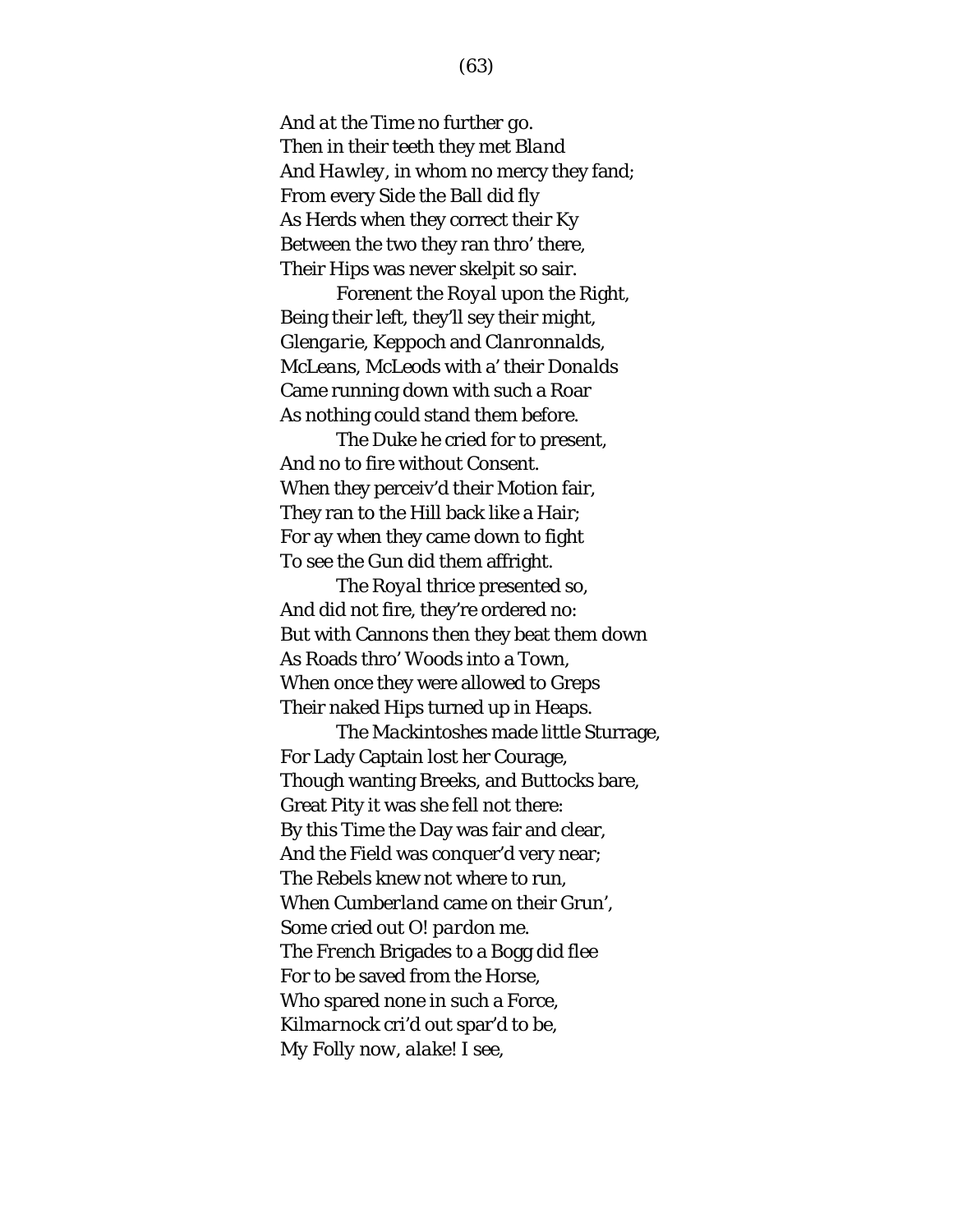*What for a Man* (they said) *are ye? Earl of* Kilmarnock *Town*. (said he) Then was he taken Prisoner.

To chace the rest foreward they fare; Between *Cullodon* and *Inverness* They fell in Heaps, as I profess, The Horsemen did them so mischieve Their Heads in sunder quite they cleave

Thro' Inverness in haste they fled, And nouther cry'd for kail nor Bread, Altho' their Dinner was ready there They wou'd not stay to get a Share.

Some threw away their Plaid and Gun, And for their Life did truly run; Those who did the Prisoners guard They ran and left them to their ward. The Prisoners came out in haste, And the *Highlanders* with Stones they chac'd, Who had long Time their Enemies been, But sic a turn thought ne'er to seen, So did they all with Joy weep, To see their Foes get such a Sweep.

The Horsemen yet they did pursue, And ay the Hindmost of them slew; They ran ten Miles like Sheep from Hounds, And hundreds fled with deadly Wounds. *Charles* himself with them did flee The foremost of that Companie, Who from the Battle a-distant stood, And met the first who fled like wod, And said, *What makes you, Sir, to flee? Go to the Field and then you'll see. But* Charly *said, You must go back.*  The Fleer says, *Hear how they crack?*  But *Charly* said, *I'll make you turn.*  The *Highlandman* he lap o'er the Burn, And swore an Oath he would not turn. 'Twas Time for *Charly* then to mourn; He saw that better might not be,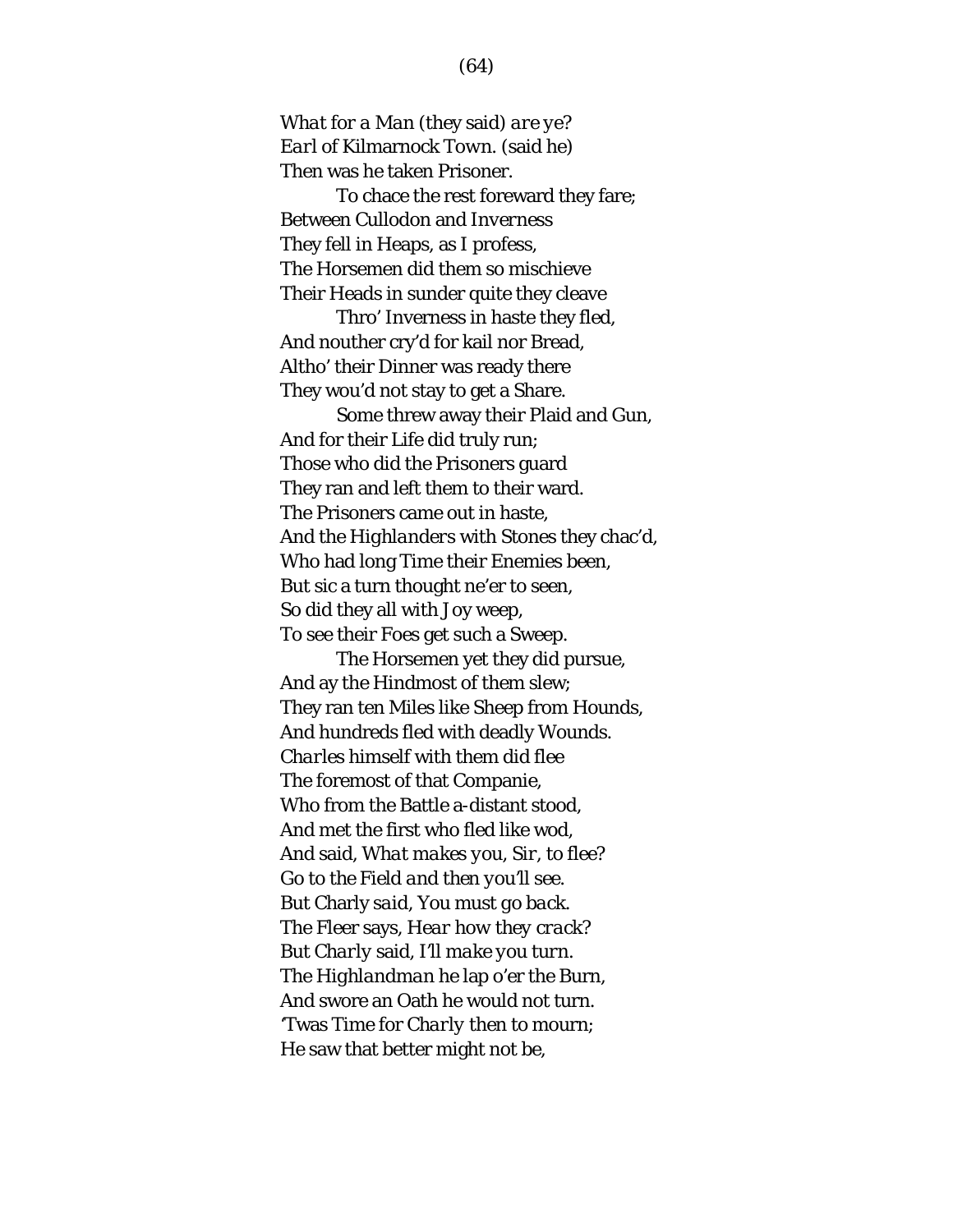But with the rest away did flee; At *Loviat's* House he staid that Night, And mournfully he moan'd and sigh'd.

Duke WILLIAM was yet on the Fiel, Where Coahorns and Cannon reel, On every Side away they flew, To break his Ranks he'll not pursue. These cunning Rogues is ill to ken, Who knows but they might face again? He bade the Horsemen stiff the Chace, And he shou'd keep the fighting-place; Which was done to so good Effect That many a hunder lost their Neck. Three thousand fell in half an Hour, And many dy'd who ran o'er Power!

The Rebels confess of theirs was slain Four thousand, and a hunder men Who into Rocks and Woods were gone, And there they dy'd with Blood and Woun'; Many among long Hether fell: The perfect Number few can tell. In secret Places did many dy, And yet unburied do they lie, Their Bones with Dogs are picked bare And flying Fowls out of the Air According to the old Prophecie That such thing should on the Wicked be, "The Dogs of Mens Carcases should share, "And all the Fowls that's in the Air." For their Voluptuousness ye ken, And shedding the Blood of righteous Men, Which has been done into thir Nations With bloody bygone Generations, Whose Offspring here did think to stand Against the Duke of *Cumberland*, Who has now prov'd an Instrument To give Reward and Punishment; Though it be the fourth Generation They are punish'd for the old Transgression.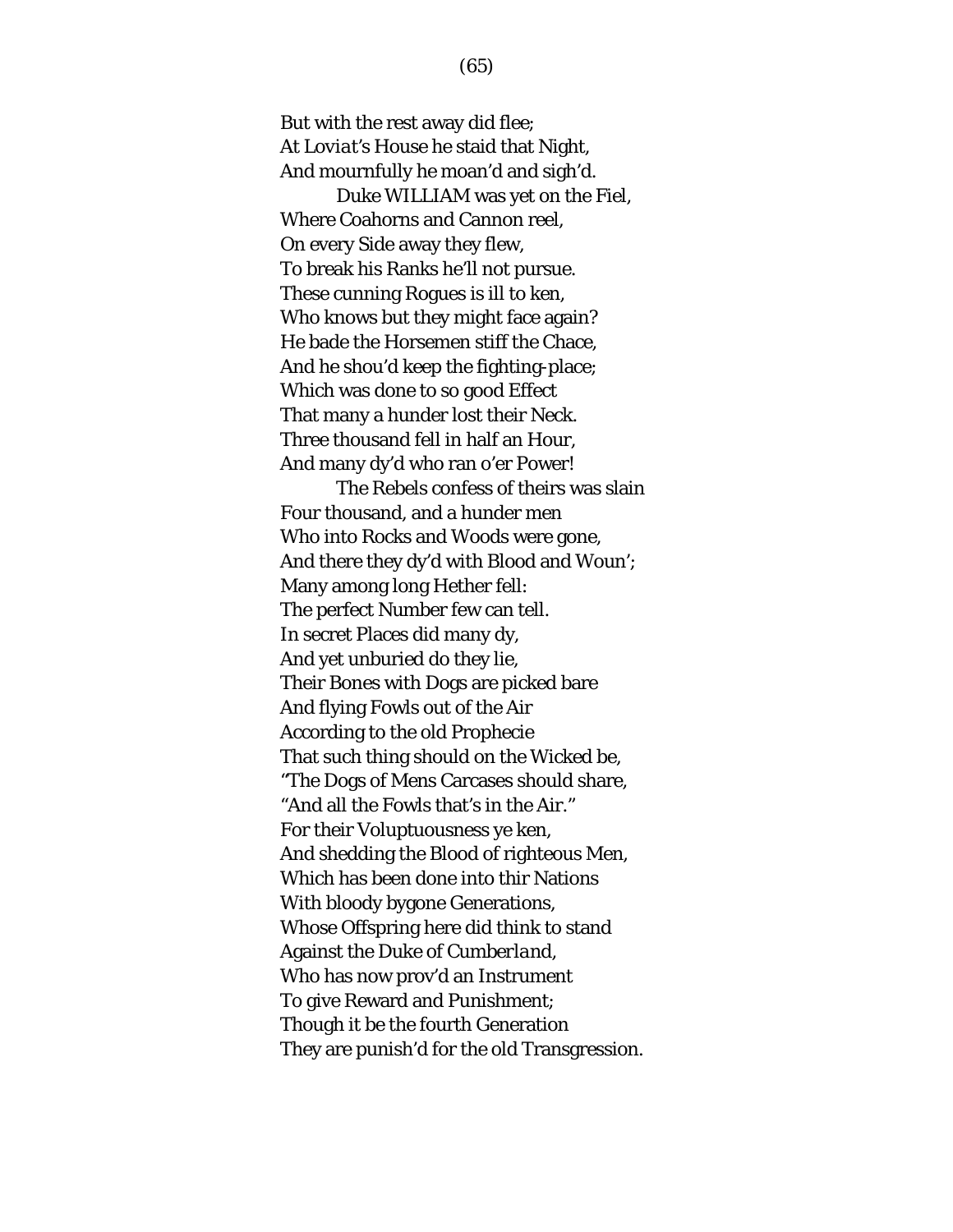Their own Transgression was truly seen, For Antichrist they fought fu' keen.

But WILIAM upon *Cullodon Mure* There did he overthrow their Power: When all their Field was dead and fled, Some Prisoners they taken had, Lord *Lewis Gord*on a man of Might, *Strathallan* dy'd when on his flight, For Col'nel *Howard* did him chace, And made him fa' upon his Face, Into his Pocket a Book were foun' With many a Name that few dare own.

The Prisoners then they drove away To the Town of *Inverness* that Day, They were of them such a Crew They fill'd the Church and Prison fow Some with Wounds dy'd by the way, And many in Prison as I heard say. These *French* Brigades more Favour found The Wounds of them they drest and bound.

When all the Spoil was gathered in Twelve Brazen Cannons there did they fin, Five thousand Stand of Arms clare, And thirteen Stand of Colours rare, And every Man who brought a Stand Got sixteen Guineas in his Hand In Honour of the Victorie For all their Colours his Grace did gi'e Which after made a great Affront When by the Hangman's Hands were brunt.

Then did he go to *Inverness*, And *Charly's* Room he did possess; The Rebels Dinner was left there, His Men did eat and hearty were, Rejoicing for cheap Victory, Lost but two hundred and sixty three,

Their Musicks plaid and Bells did ring, But *Charly* both his Hands might wring, Commands were sent both *East* and *West*,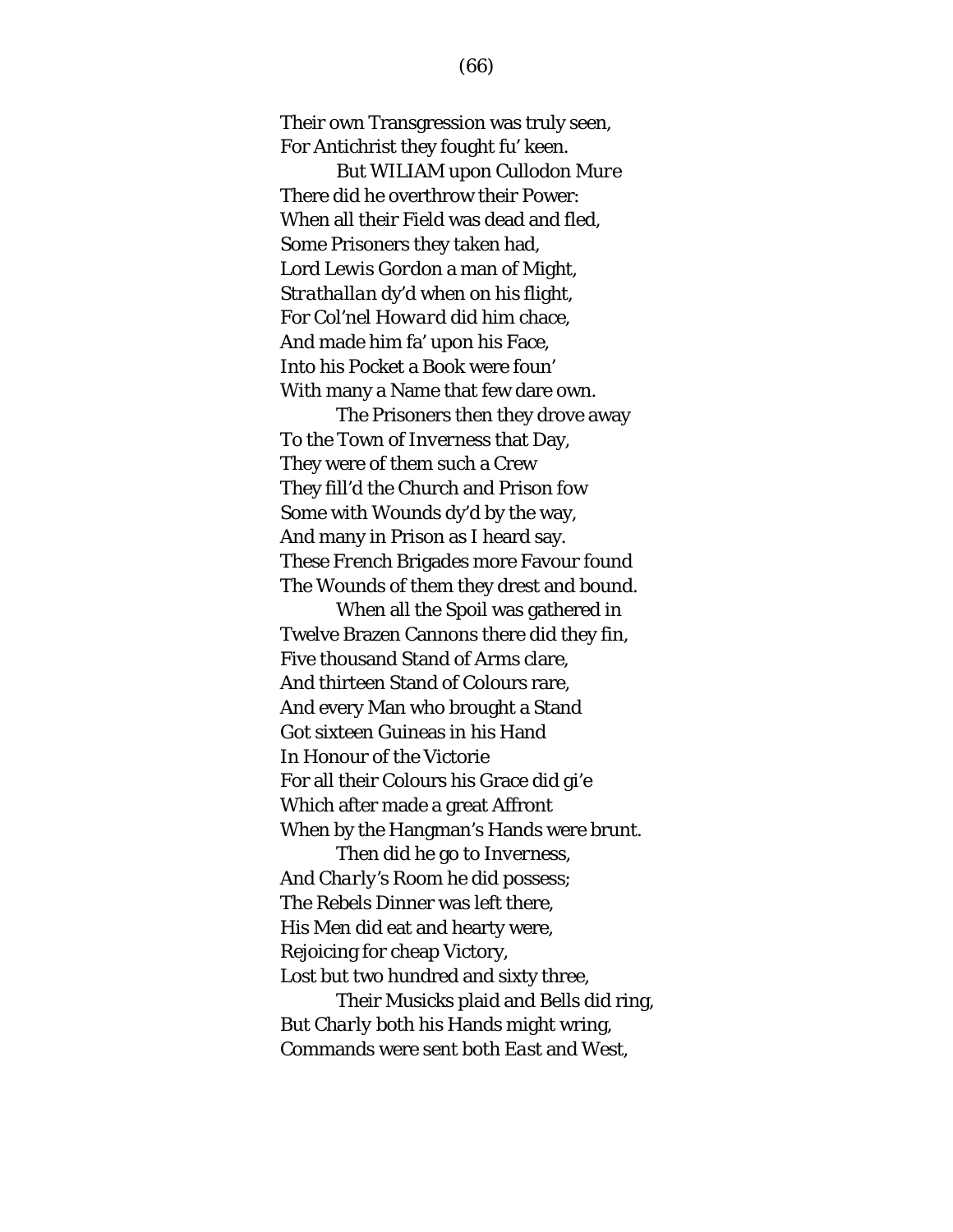And Rebels then were gripped fast, When Prisoners could no more contain They sent to *London* to the King To get their Doom for Treacherie.

Great Shipfu's went up by the Sea: But *Charly*, *Murray* and Traitor *Perth* Could not be found above the Earth, For *Perth* took *Badinoch* at the Flight, And *Charly* Lord *Loviat's* House that Night, Some fled to the Island *Bute*, And there was gripped by the Kute. Others thought to win into *Ireland*, At *Saltcoats* they were made to stand, *Dumbarton* Castle with good will they got, Though *Stirling* Castle het their Coat; The Chief of them was *Tillybairn* Who with old *Mar* did ravle Yarn, And ever since had been in *France*, He's ta'en to *London*, to stand a Chance Some says he dy'd dreading his Crime, Or with a Loosness in his Wame.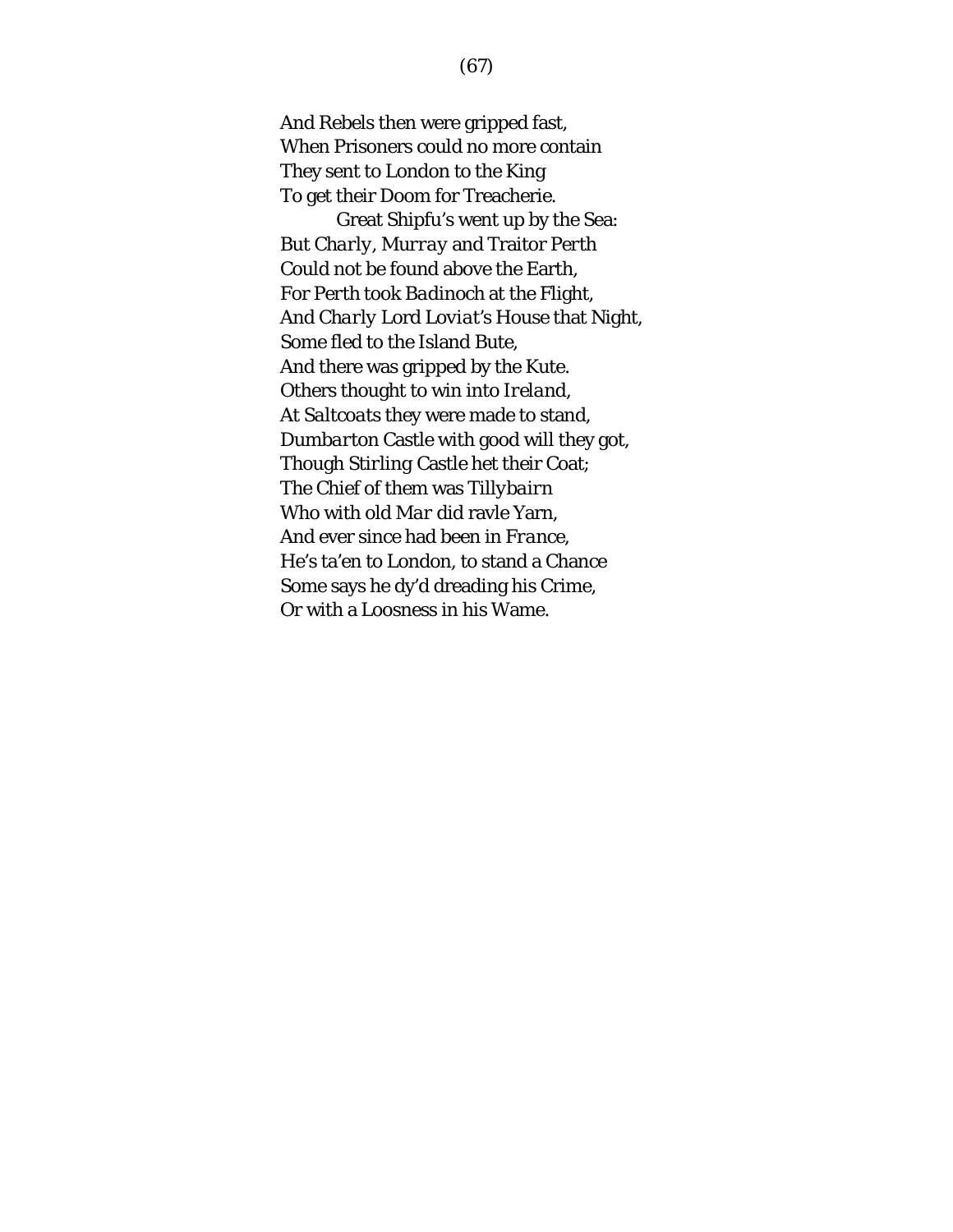(68)

# The LAMENTATION

OF CHARLES the Son of JAMES

### FOR THE

# Loss of the BATTLE;

*To his LORDS and GENTLEMEN, The Night after the* ACTION*, met at the House of Lord*. LOVIAT.

WHEN we in Council last did meet we had good Hopes in Store, It's perished like the Hypocrite; declipsed is our Glore. O! weep and owl! you've plaid the Fool the north side of the *Spey*, And of your Bagpipe break the Dool, let no more Musick play!

We thought this Night to dance a Jigg, and Dredgys for to drink; But WILLIE blew his Pouder-pipes; we cou'd not bide the Stink!

Now Gentlemen, our Hopes are gone, Great Cause we have this Night to moan, O fatal *Culloden* thou art to me, For I have lost a brisk Armie. Thou'st pluckt the Lawrels from off my Head And on the face of William they're laid.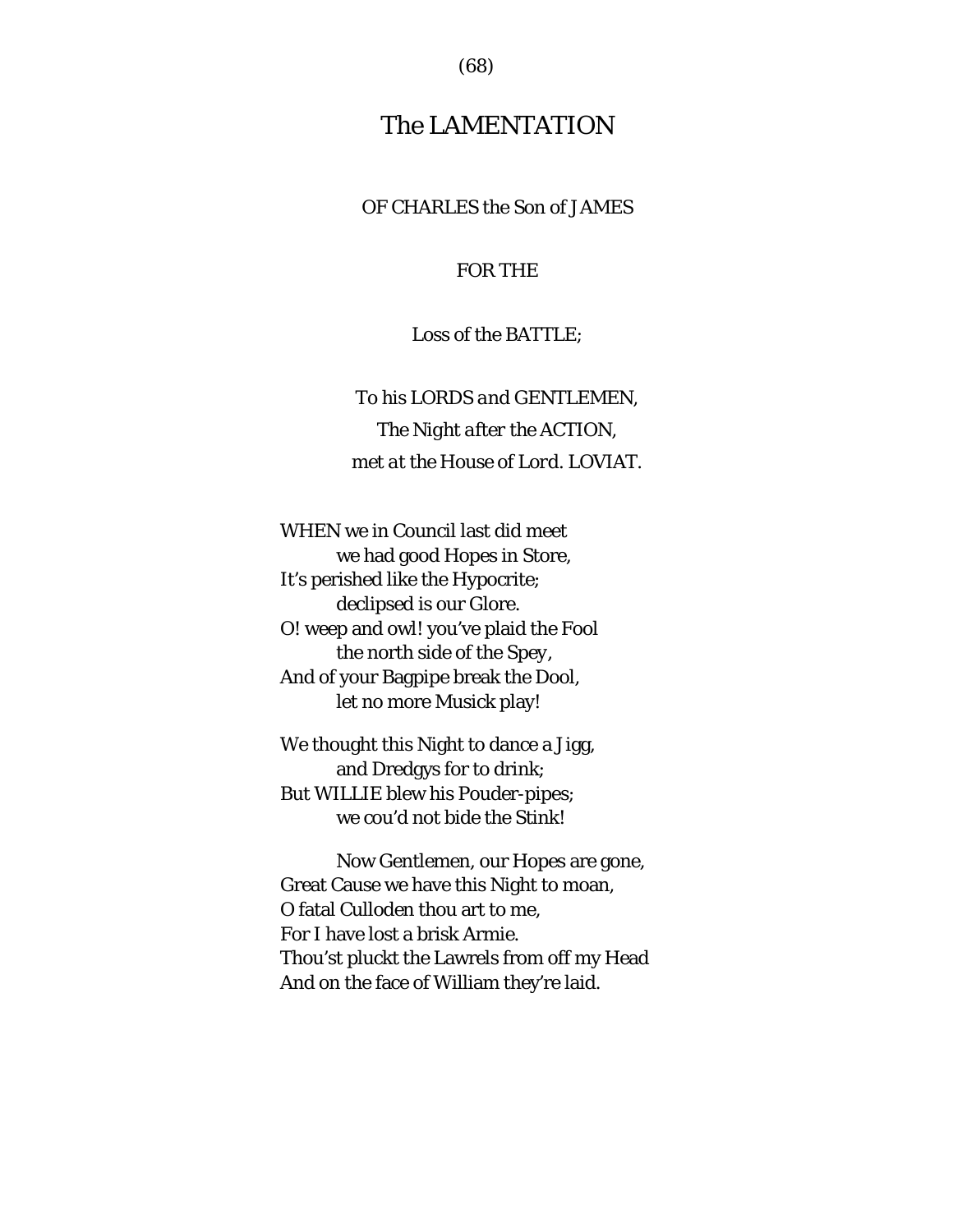Why are we discomfeited so sore? Could you not stand as in Times before? Was not our Bucklers strong at *Preston-pans*? And on *Falkirk* Moor few stood our Clans. Was it not valiant for me to doo With a Handful to march this Island thro'? Was it not Wisdom my Retreat Out of *England*, to find a Great? But now it will be ca'd Cowardliness, Because to Day I met with this.

O *Cumberland*! Thou makes me sory I'm quite outshin'd in Military Glory: The Terrour of thee is still in my Heart, And when I sleep, Fear makes me start! Before my Eyes you're a present Sight, My very Knees doth smite wi' Fright! Likewise my Teeth doth gnash my Tongue! O terrible Man in Battle throng!

His Army is dreadful for to see, But to hear his Name it frighteth me! Weep old Women, and Widows fair Rent your Curch, and riveyour Hair!

Weep all ye Mountains north from *Spey*, Hanging down your Heads cry *O dismal Day!* Weep old Father, and holy Pope Rent all your Robes, and keep you from a Rope. Mourn holy City that stands on seven Hills, For an *English* Duke your Glory quells: Be at Ease, old father, and thy Masses sing, Over this Island we'll never reign! Kindle thy Wrath against the King o' *France*, Curse him to the Pit, never to advance! For greatly he has deceived me! Lock him deep, deep! and break the Key!

*North Britain* thou thought for to increase, But now thou art in great Distress: Mourn for the Joys thou had before, Break all your Pipes, and play no more! On *Culloden* Moor we have lost the Field,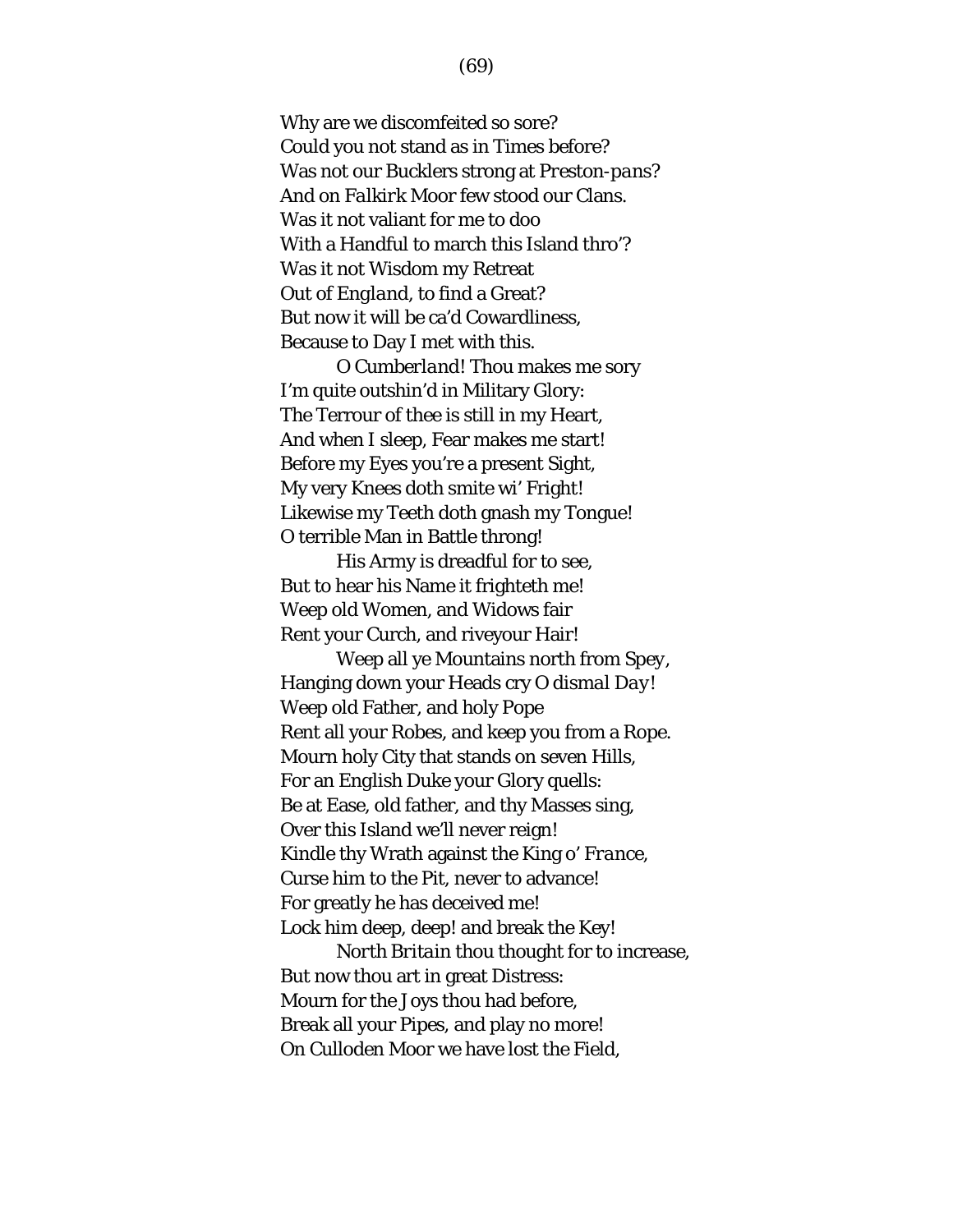And sore against our Will did yield: *Kilmarnock* is taken, for ought I fin' And found as with a fettering Chain! *Strathallan* on the Field was slain, And brave *M'Donald*, a Man worth ten; Who well could handle the Broad Sword, And order Horse with virtuous word. Captain *Lochiel* is wounded sore, And *Gordon* is ta'en! woes me therefore. In Time o' the Throng, among them he got, Seeking for Death and found him not.

Now all are scattered, kill'd and ta'en, And none is left but we alane! Why did I turn this Day and fly? Might we not in the Bed of Honour dy Far better than to be hounted here? Out of his Hands where shall we steer? His Armies will like the Locust spread, And into *France* we'll not get fled.

The sea doth groan his Fleets to bear, His ships on Seas is everywhere: I trusted all in Man before, *England* and *France* I'll trust no more; They were to assist me on every Hand, But in my Need no help I faund! My famous Fleet are yet in *France*, How help they me out of this Stance? *England, England*! False is thy league! Thy vow to me is not worth a Fig; This I'll never attempt to conquer Unless I have sufficient Power For to put Success out of Doubt. What Vengeance brought me here unstout! But Flattery and deluding Snards; I got no help but broken Lairds Who was ready their Lands to Loss, But now they're sunk in deeper Cross. Where shall we hide us from this Fate

While once we find a safe Retreat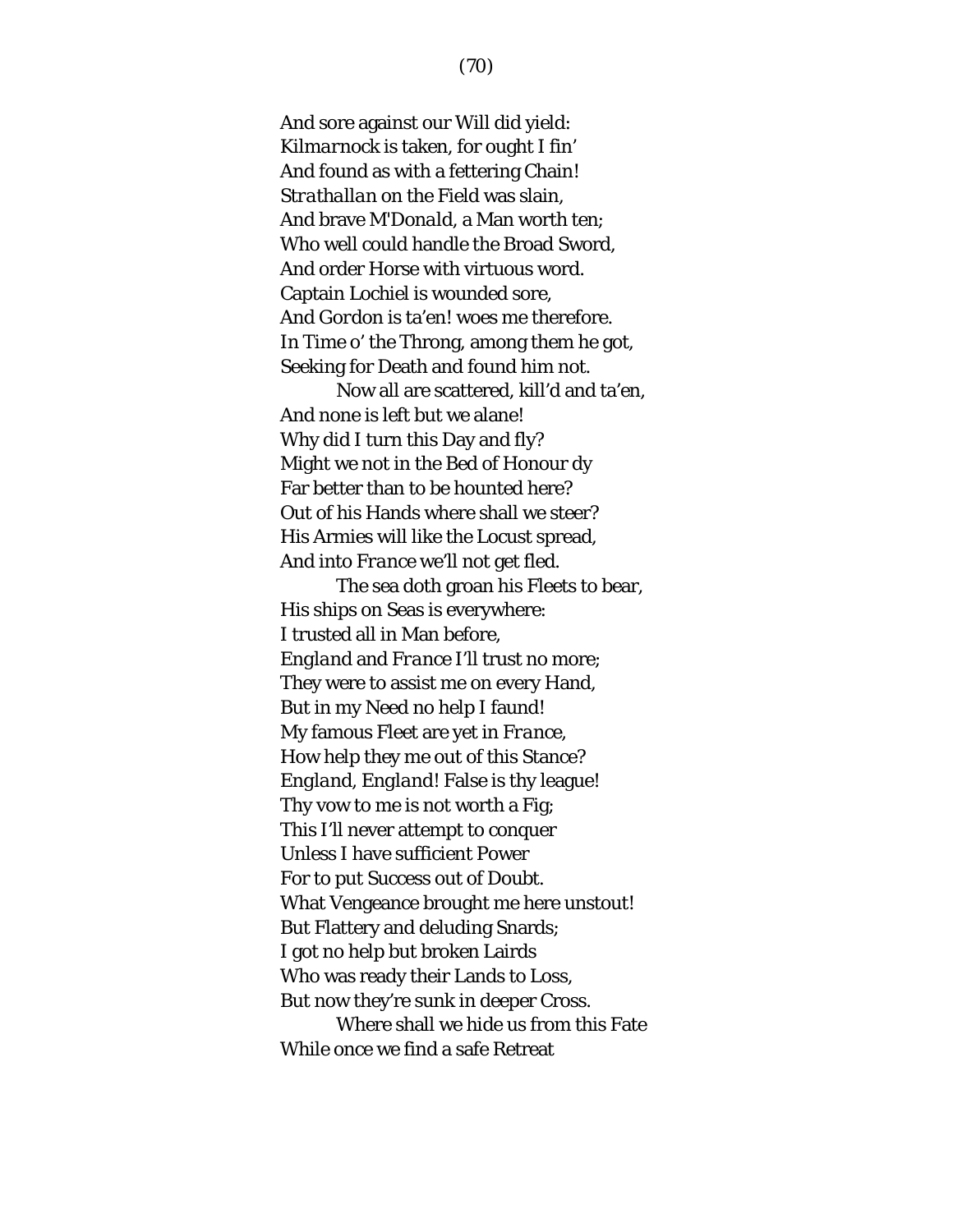Out of thir Lands some where to fly, For of them we'll find no Clemency.

Like poor gentle Men now let us live, For Fear we meet with more Mischieve; And keep *Cullodon* still in Memory, For there I've lost my former Glory!

#### CHAP. XXI

*How* D. William *sent out a party to bring in Prisoners and camped at* Fortaugustus*, and pardoned the press'd Rebels, and gave order to Plunder and burn the North Highlands, &c.*

DUKE WILLIAM was yet at *Inverness*, And *Charly* fled thro' *Caithness*: Brigadier *Mordaunt* he did mount With ninteen Hunder, *Charly* to hount, They all consented free Voluntier To go and seek the *Chevalier*.

Eight Miles they kept their Tract with Blood When from the Battle they fled like wod, Into the *Frasers* Country then Some Rebels there did apprehen', But *Charly* he could not be found, It's thought he's hid beneath the Ground; But he was fled to *M'Donald's* Isle,

And there in ambush dwelt a While; They thought to search for him was vain Thinking he had been o'er the Main; To Inverness they turn'd again, With Prisoners which they had ta'en.

The Duke to *Fortaugustus* went, And camped there, upon the Bent: A Proclamation then did he make Thro' all the *North*, for Pities sake, Who from the Priest wou'd fetch a Line That they were press'd against their Mine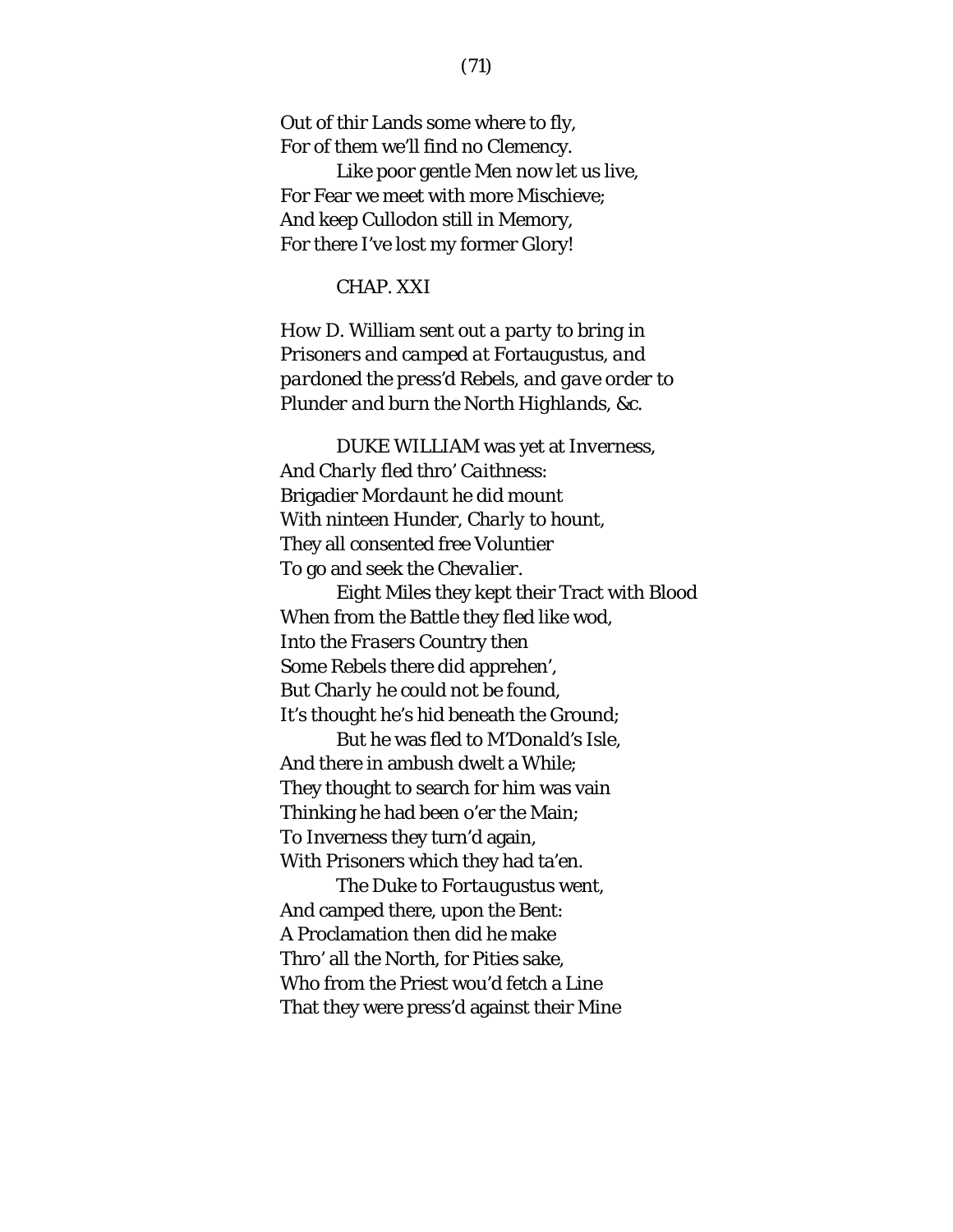To go and serve the *Chevalier*, And against King *George* Arms to bear. Space of a Month this Time were set,

(Full Time it was these Lines to get,) To render their Arms he did demand, And get a Pass seal'd with his Hand:

Then did they come trembling with Fear! Rendering their Arms and freed they were. Who did not answer at this Call The Fault's their own if Death befall.

For whom the Priest could not attest To the Rebellion they were not press'd, Or if the Priest clok'd Treacherie, And prove the same, then shall he die?

Gif innocent Persons here be slain I'm sure the Fault it was their ain; And when this Time it did expire Then did he all their Houses fire Who had not the Pass with William's Seal Their Houses was burnt without fail. Commands he sent among them there Houses to burn and plunder bare, And see that they did take no Lives, Bring out their Children and their Wives.

They burnt their House and Plenishon And left them no Habitation, Some Wives ran to the Mountains wild And in their Flight wou'd leave their Child, But Captains made Soldiers ripe and see That within the House no Living be.

Babes wou'd they got sleeping fu' soun', Out on the Green they laid them down, Perhaps their Mother to hide the Geat, To save her Child she cou'd not wait.

Their House was set then in a Low, Rokes and Reels, Lint and Tow, All was here burnt up at once, Nothing stands but reekit Stones.

The most Diversion the Soldiers gat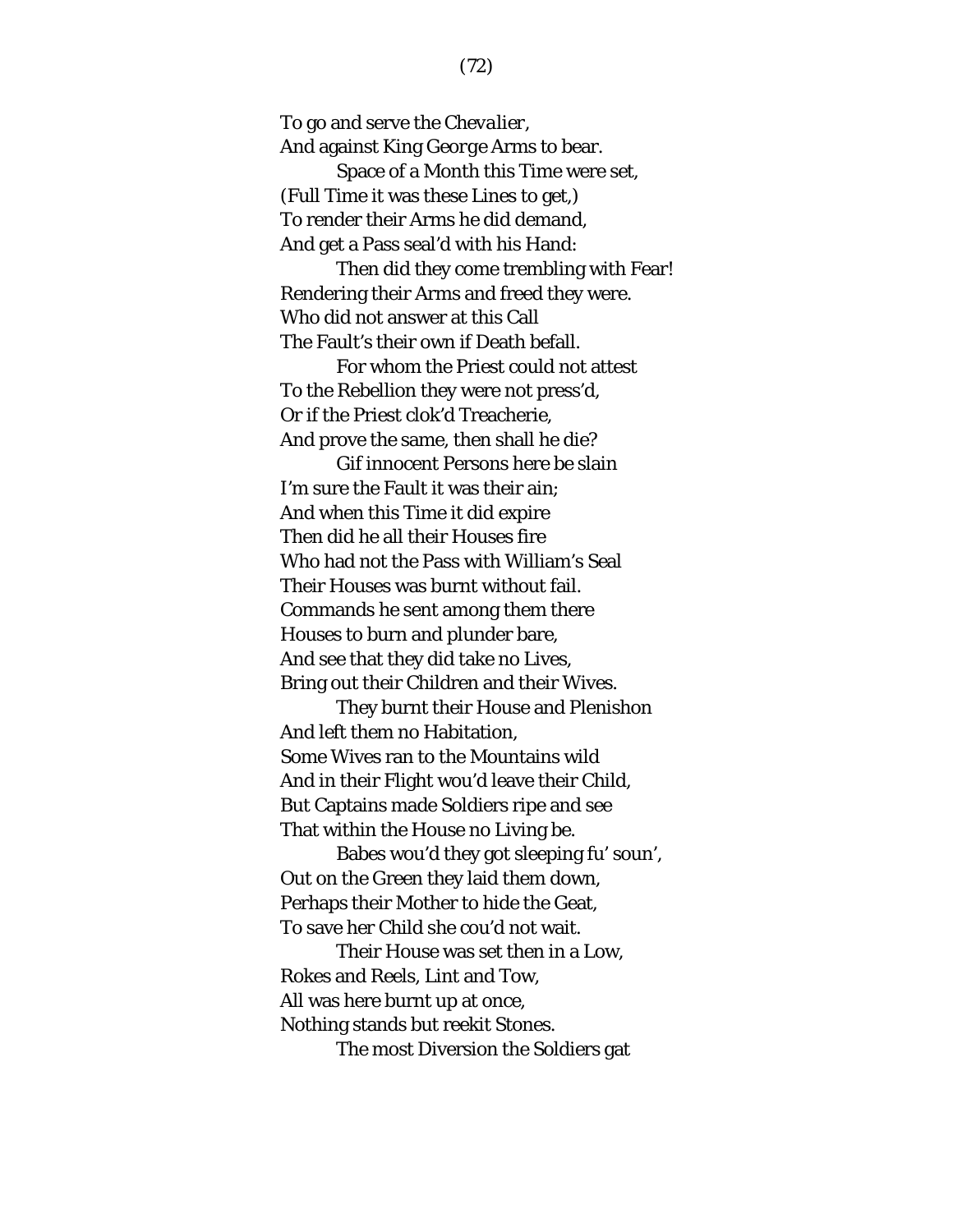In Time o'this Burning to keep the Cat, For when the Low came her about Poor Badrans she came skipping out, The Soldiers at her lets a drive And cries to burn the Witch alive.

Through all the *North* where Rebels were With Fire made their Biggins bare, The Curates Kirks they burnt also, For *Charly* did that Lesson show By burning of *St Ninians* Kirk, He shew'd a Patron how to work. From *Inversnade* to the *nor'east* Sea He burnt the Rebels utterlie!

Where they had most their Habitation There's nothing now but Desolation! Twenty Miles you'll travel, alas! And see nothing but Wilderness! Neither reeking House, nor crawing Cock, Herds nor no kin- kind o' Flock; For when he did from Burning stay Then carried all their Flocks away.

He saw they durst no more him face, An Order put in every Place, The *Hessians* returned unto the Sea, Who got no War in this Countrie.

He sent his Army here and there To search out Rebels every Where, And when they got of them manie Were sent to *London* by the Sea. The Nobles of them they hang and slay, The rest for Slaves are sent away; Who found Probationthey were press'd To Liberty they were address'd. Duke *William* from the *North* did retier, Who stay'd in *Scotland* half a Year: (But to keep the Jacks frae thinking Lang Unto their Praise made mony a Sang, They height to pay the way I served, But I said no more than they deserved.)